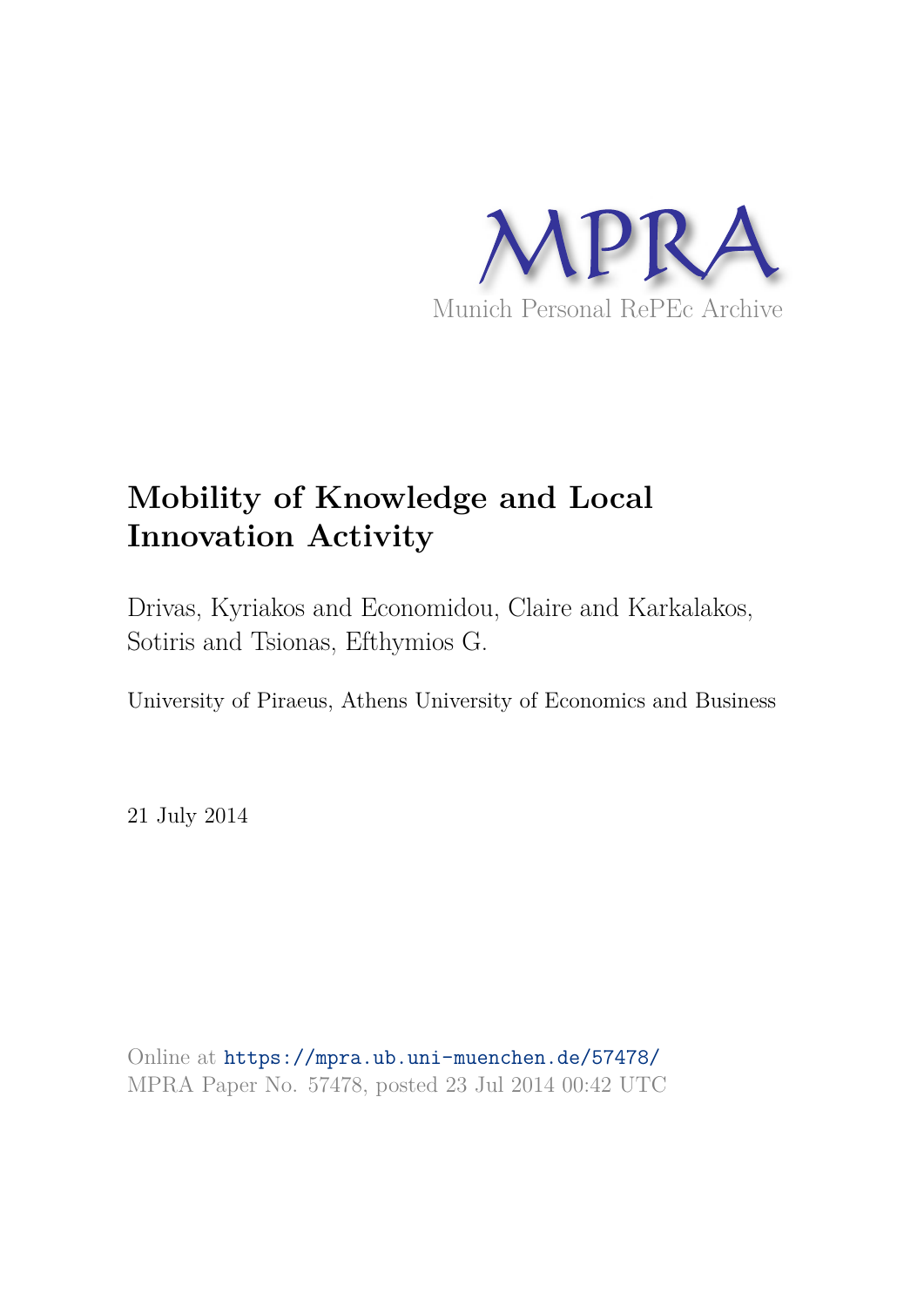# Mobility of Knowledge and Local Innovation Activity $\mathbb{X}$

Kyriakos Drivas<sup>a</sup>, Claire Economidou<sup>a,∗</sup>, Sotiris Karkalakos<sup>a</sup>, Efthymios G. Tsionas<sup>b</sup>

*<sup>a</sup>Department of Economics, University of Piraeus, Piraeus 185 34, Greece <sup>b</sup>Department of Economics, Athens University of Economics and Business, Athens 104 34, Greece*

#### **Abstract**

This paper studies the diffusion of knowledge and its consequences for local innovation production. In a common framework, we analyze the geographic reach of different channels of knowledge flows that thus far have been studied separately in the literature. To jointly estimate these flows, we develop and apply novel econometric techniques appropriate to the nature of the data. We find that geographic along with technological proximity to be more essential to the operation of market than to non-market channels of knowledge flows. External accessible disembodied knowledge has a strong positive effect on local innovation production as large as that of homegrown knowledge.

*Keywords:* knowledge flows, patents, citations, inventor mobility, trade, non-linear regression systems *JEL:* C11, C33, O30, O51

# **1. Introduction**

Economic growth is driven by innovation activity carried out locally as well as by the ability of a region to learn from external technological achievements (Romer, 1986; Grossman and Helpman, 1991).

The contribution of knowledge flows on the shape of the geographical distribution of innovative and economic activities and consequently on inequality among regions and countries (Saxenian, 1994; Swann et al., 1998; Verspagen, 1999), has motivated scholars to document them and study their boundaries. A voluminous literature has progressed on separate avenues, however, depending on how knowledge flows are inferred.

Most notably, the patent-citation literature, initiated by the seminal work of Jaffe et al. (1993) and followed by numerous subsequent studies (Branstetter, 2001; Peri, 2005; Mancusi, 2008), traces-out technological learning via citations of patents.<sup>1</sup> The principal assumption there is that a citation from a patent to

<sup>✩</sup>We are grateful to Stuart Graham, Alan Marco, Kirsten Apple, Saurabh Vishnubhakat, Galen Hancock and staff of the Office of the Chief Economist at the United States Patent and Trademark Office (USPTO) for their wise assistance and generous support. We thank Adamandia Karaiskaki and Cathrin Linardaki for excellent research assistance. We also thank Juan Alcacer, Bertrand Candelon, George Deltas, Elias Dinopoulos, Rachel Griffith, Zen Lei, Giovanni Peri, Carlos Serrano, Bart Verspagen, Brian Wright, Arvids Ziedonis and seminar and conference participants at Adams Business School, University of Glasgow (Glasgow, 2014), at the Conference on the Economics of Innovation and Patenting (ZEW/MaCCI, 2013), at the Conference on Research on Economic Theory & Econometrics (Naxos, 2013), and at the European Policy for Intellectual Property Conference (Paris, 2013) for useful insights. Kyriakos Drivas gratefully acknowledges financial support from the National Strategic Reference Framework No: SH1\_4083. The usual disclaimer applies.

<sup>∗</sup>Corresponding author.

*Email addresses:* dribask@unipi.gr (Kyriakos Drivas), economidou@unipi.gr (Claire Economidou), sotkar@unipi.gr (Sotiris Karkalakos), tsionas@aueb.gr (Efthymios G. Tsionas)

<sup>&</sup>lt;sup>1</sup>A parallel literature infers knowledge flows via citations of research papers (Belenzon and Schankerman, 2013). The later channel, however, captures knowledge diffusion mostly within academia. Furthermore, citation of papers reflect scientific rather than commercial aspects of technological knowledge.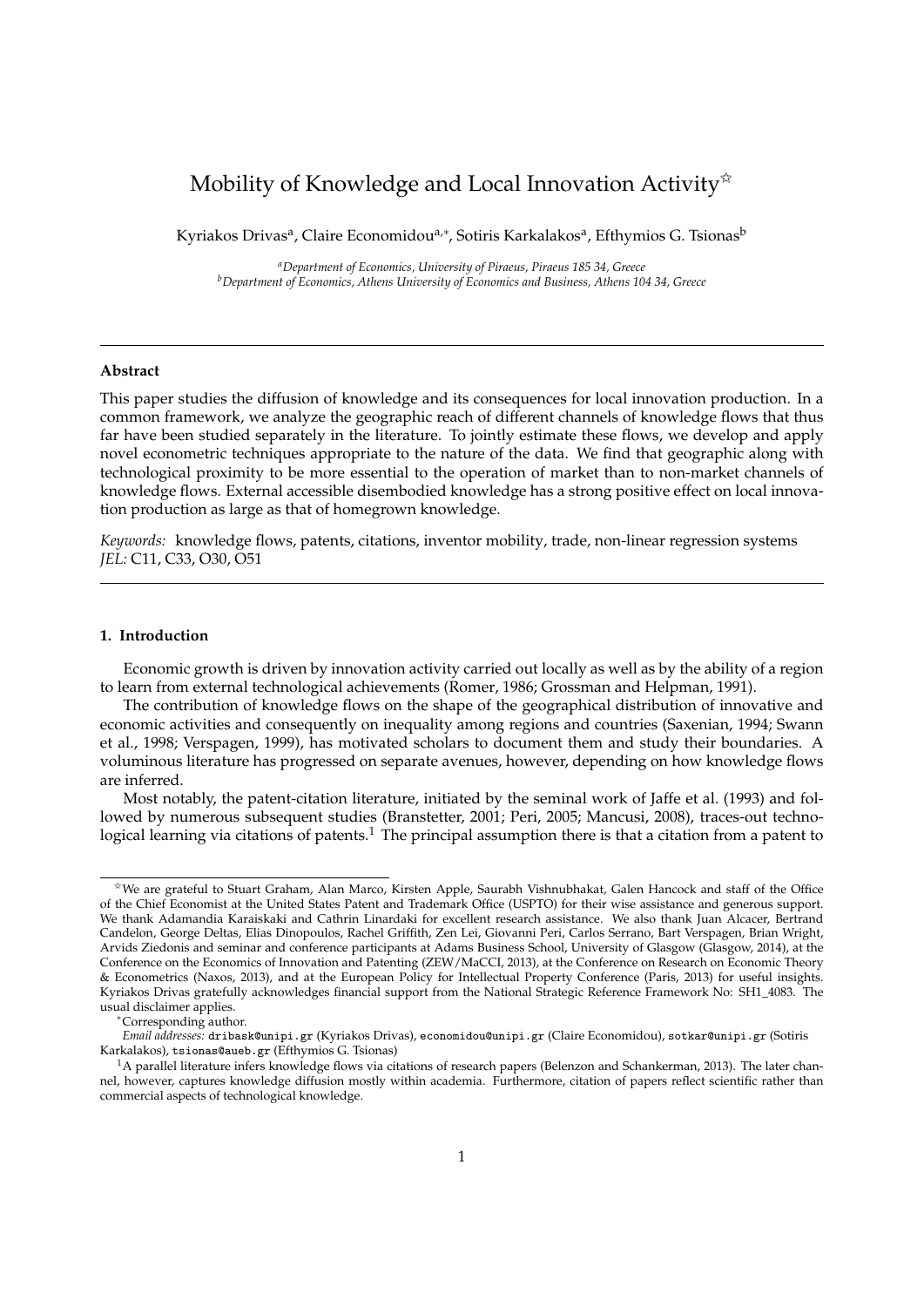another indicates that inventors of the latter patent knew and used the former.<sup>2</sup>

Knowledge flows can be also mediated by market mechanisms. A rich research avenue, the tradegrowth literature, infers technological learning by analyzing trade flows (Coe and Helpman, 1995; Keller, 2002). According to this literature, importing a foreign intermediate good allows a recipient country to learn from the R&D-, or 'technology'-content embodied in the traded good. Consequently, merchandise trade acts as an important conduit of market-based knowledge flows across regions. The trade-growth literature, however, has been reluctant to incorporate information on patent citations and technological space of the interaction units.

Another strand of research studies trade of patented ideas, instead, as a vehicle of market-generated knowledge flows (Spulber, 2008). Technology transfer from a firm to another can take place via the market of intellectual property.<sup>3</sup> Businesses, for example, buy patents to use the technology covered by the patent, which could be vital for their production and the buyer's willingness-to-pay depends on the technological knowledge contained in the patent (Anton and Yao, 1994). Further, the buyer of a patent can develop connections with the seller in order to acquire the "how-to" knowledge to implement the patented technology.<sup>4</sup> Research in this field, has documented evidence on national and international transfers of intellectual property rights and spread of technological knowledge in a number of countries using historical data (Nicholas, 2010; Moser, 2011; Burhop and Wolf, 2013). A recent stream of research by Serrano (2010, 2011) develops models of costly technology transfer and renewal in the market for innovation to quantify possible gains from trading patents as well as costs of adopting technology in the market for patents, while a strand of research infers knowledge flows by studying the flows of academic licensed patents using proprietary data of a (small) number of US universities (Mowery and Ziedonis, 2001).

Finally, a separate branch of literature documents evidence on learning via the mobility of highly skilled personnel. The focus on job moves of patent inventors is based on the assumption that ideas and knowledge are embodied in the minds of individuals (Feldman, 2000) and, consequently, job movements enable an inventor to take advantage of knowledge - not only codified, but also tacit - accumulated by other inventors in inventor's past jobs and share it in later jobs. A number of studies, in this literature, have extensively investigated the migration of inventors as a potential channel of market-generated knowledge diffusion. For example, Kim and Marschke (2005) explore the linkages between inventors' mobility and knowledge flows in the nanotechnology sector confirming that the mobility of inventors enhances the citations across patents of firms that the inventor was previously employed. Similar conclusions are also drawn by Agrawal et al. (2006), who document knowledge flows to an inventor's prior location are approximately 50% greater than if the inventor had never lived there, suggesting that social relationships, not just physical proximity, are important for determining flow patterns.<sup>5</sup> Rather than studying citations exchanged between inventors, Giuri and Mariani (2013) focus on the interactions between inventors that were important for the development of a patent using survey data for european patent inventors.

This paper aims to jointly study the relative mobility of most notable channels of knowledge flows, which thus far have been studied by separate literature avenues, in one common framework and assess their individual consequences for local innovation production in the US. In doing so, we use newly con-

 $2$ The awareness of the citing patent inventor about the cited patent (i.e., the amount of information about the content of the cited patent actually reached the possible unaware citing inventor) has raised criticisms about how much actual knowledge patent citation flows indeed capture (Alcacer and Gittelman, 2006; Harhoff et al., 2008). A crucial factor is that citations in patents are the results of a highly mediated process, which involves the patent inventor, the patent attorney and the patent examiner. Despite the limitations, studies (Jaffe et al., 2000) have shown that patent citations can be used as a proxy of knowledge flows as about 40% of the inventors surveyed indicated that they learned about the cited invention either before or during the development of their invention.

 ${}^{3}$ In addition to increasing the rate of innovation - the inventor can just sell the patent to a specialized producer and focus his own efforts on the next invention - patent transactions improve the allocation of technology in an economy. As knowledge production is highly concentrated in space (Audretsch and Stephan, 1996), the market of patents facilitates the stretch of patented ideas in space as potential buyers can purchase innovations without having to re-invent them.

 $^4$ A concern, however, in using patent trades, as a potential channel of technological knowledge flows, is that companies could also buy patents for strategic, e.g., defensive - to help defend the patents the company already owns by acquiring similar technology negotiating and blocking purposes. Disentailing, however, the reason of a patent transaction, whether its technology acquisition or pure strategy, is not easy as there is no available information.

<sup>&</sup>lt;sup>5</sup>See Miguelez et al. (2010) for an excellent survey of the literature.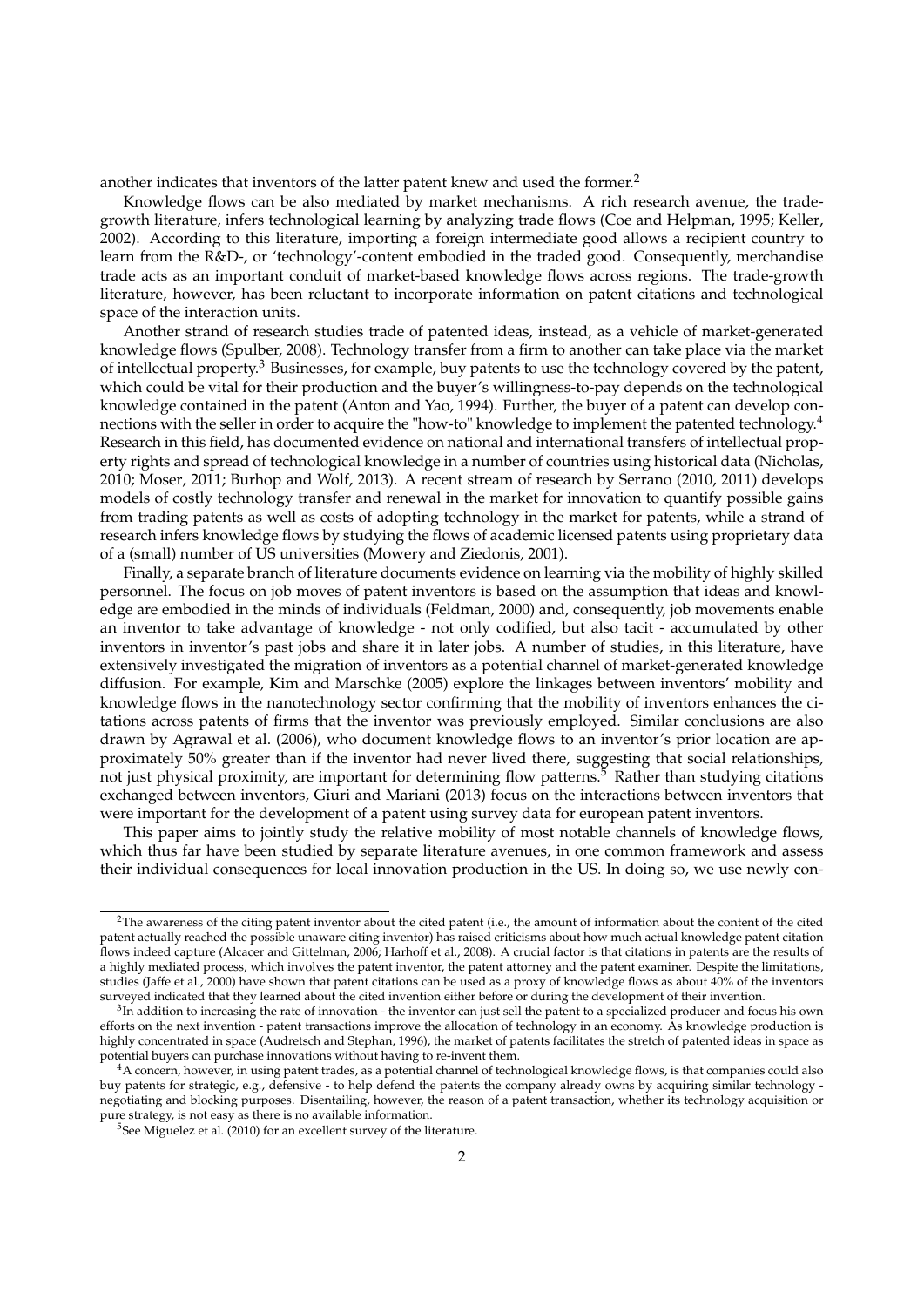structed data, and develop and apply appropriate estimation techniques.

More specifically, in this paper, we jointly study the geographic diffusion of knowledge via four channels namely, patent citations, trade of goods, trade of patents, and inventors' mobility, in order to assess the importance of each channel in the diffusion of knowledge and on local innovation production. With our approach, we are able to contribute to important discussions in the literature, for instance, whether the generation mechanism of knowledge flows, i.e., market-based flows (traded patents, inventors' mobility, trade of goods) versus non-market spillovers (citations), matters for the geographic stretch of knowledge diffusion (Audretsch and Stephan, 1996). We are also able to quantify and compare the importance of disembodied knowledge that operate via trade of patents and citation exchange versus embodied knowledge in inventors and goods for local innovation production (Grossman and Helpman, 1991; Rivera-Batiz and Romer, 1991). The study of different channels of knowledge diffusion within a simple, common framework of analysis, compatible with different literature traditions, consists the first contribution of this paper.

So far, in comparing the geographic mobility of different types of knowledge flows one had to resort in borrowing estimates from different research branches of the literature. Cross-study comparisons, however, are not always easy due to different model specifications and level of analyses. Further, possible interdependencies across different channels and omitted factors (e.g. technology shocks) when estimating single equations of knowledge flows could hamper the efficiency of the estimates (Zellner, 1962).<sup>6</sup> To perform proper comparisons, one needs to jointly estimate knowledge flows that operate via different channels as a system. In doing so, two challenges emerge. First, the potential existence of (unobserved) heterogeneity and second, the different nature of the dependent variables as some flows are count data (traded patent flows, citation flows and inventor flows), whereas some others (trade of goods) are continuous. Existing econometric studies (Winkelmann, 2000) develop non-linear system estimation techniques only for count data, without accounting for unobserved heterogeneity in the data or for different types of responses such as count and continuous.

In this paper, we consider these challenges and develop multivariate system estimation techniques. We first extend the work of Winkelmann (2000) to account for potential unobserved heterogeneity in the data. Second, to account for the different nature of the data, we propose, for the first time in the literature, estimation techniques for systems of mixed count and continuous responses. We, therefore, estimate a system of gravity-like equations, where the dependent variables, citation flows, trade of goods, patent trade flows, and inventor flows, are explained by geographic and technological factors. The development and application of novel and appropriate econometric techniques consists the second contribution of this paper.

The study of different channels of knowledge flows across states of the US and the effect of each channel on a state's innovation production, constitutes our third and last contribution. The US is one of the most prolific nations as far as innovation activity is concerned. The geographic structure of the US, the contiguous states, the fairly high degree of institutional homogeneity, the common currency, the large number of states, make the US an excellent candidate to sharp our understanding on the mechanisms of knowledge diffusion and the acclaimed influence of border and distance in shaping knowledge flows.

Our paper relates to and complements a number of important works in the literature. For example, the seminal study of Jaffe et al. (1993) examines the role of geographic distance as the major resistance factor of citation flows in the US. Subsequent studies of Peri (2005), Thompson (2006), and Alcacer and Gittelman (2006) extend the work of Jaffe et al. (1993) in various aspects. Among these studies, we mostly relate to the work of Peri (2005), who examines the determinants of citation flows and their effect on innovate activity across world's regions. We are also conceptually close to the work of Mowery and Ziedonis (2001), which examines knowledge flows via two channels, the channel of market of intellectual property (patent licenses) and the channel of non-market spillovers (citations), showing that formal knowledge flows, operating by academic licensing, are more bounded by geographic distance compared to informal flows exemplified by patent citations. However, as the authors state, their sample is small, consisting of four US universities, and focuses only on academic patents.

<sup>6</sup>For instance, rapid technological change reflected in higher patent trade and citation exchange and expanding trade of goods could become a unified force affecting labor markets, including the market of inventors (Autor et al., 2013).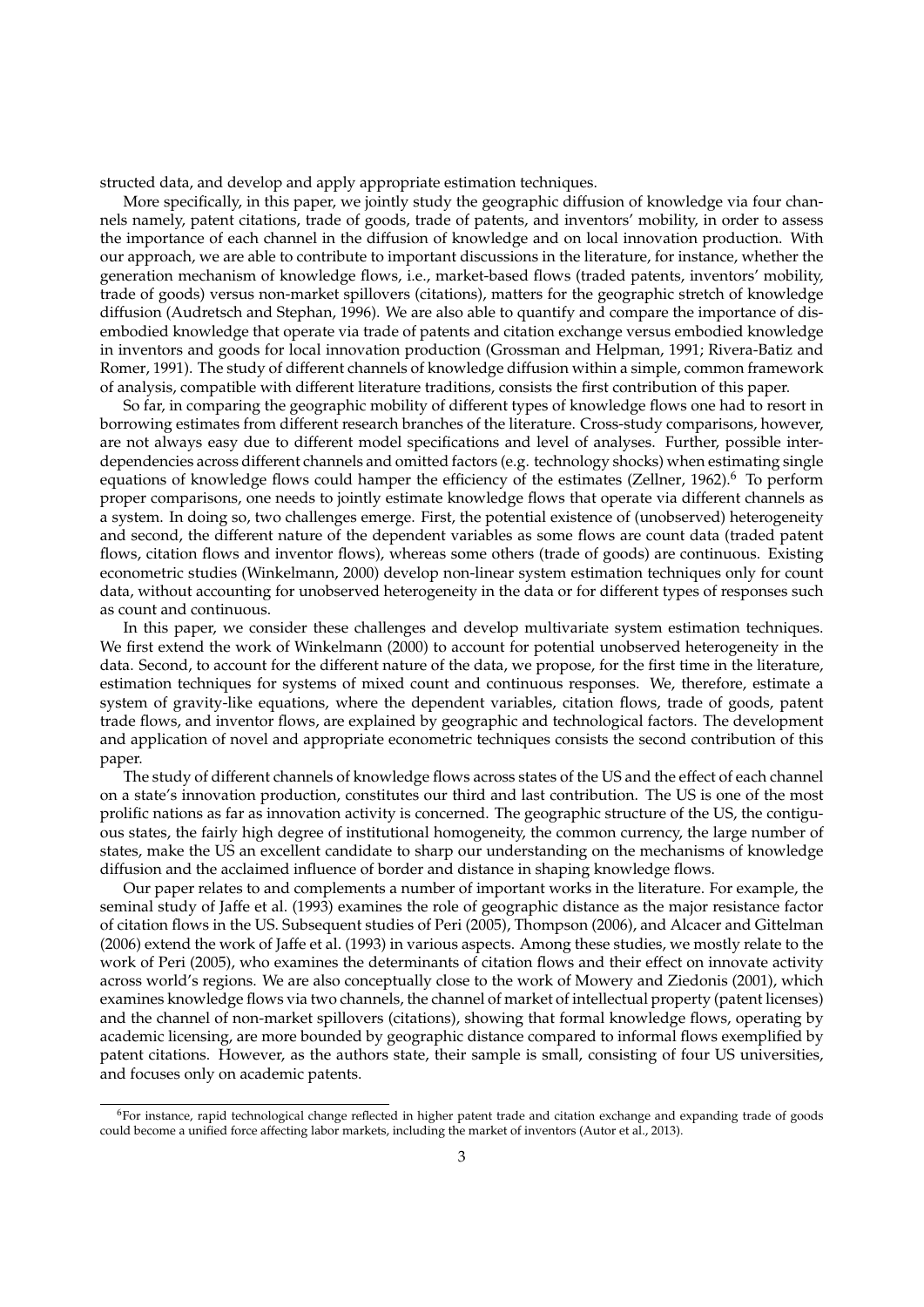We apply our modeling approach to the states of the US over the period 1993-2006 with two key questions in mind: (i) How important is proximity for knowledge mobility? (ii) Does available knowledge contribute to local production of innovation?

The evidence we provide is straightforward: Proximity, even within the same country, matters for knowledge flows. Gravity emerges everywhere, in the embodied knowledge flows as well as in the world of ideas. We find, however, that disembodied knowledge, generated from patented ideas, which are traded and cited, is less geographically restricted and, therefore, its effective reach is beyond that of knowledge embodied in traded goods or inventor flows, as the latter involve movements of goods and people, respectively. Further, non-market knowledge flows are more far-reached than market-based flows, with inventor flows to be the most geographically confined among the market-based flows. As our estimates show, market-generated flows are much more information intensive than non-market flows and, therefore, proximity there plays a pronounced role. The very significant impact of border and distance especially on ideas exchange (traded patent and citation flows) across states of the US most probably reflects information frictions as state border and distance act as barriers to social interactions and connectedness of economic agents. In addition, technological proximity, in terms of technological effort of states and technological specialization similarities, appears to be also very important. Similarity of technological efforts (e.g. spending on R&D and number of scientists) benefits knowledge diffusion mostly via inventors' mobility, while production structure closeness matters most for knowledge flows via patent trade. Overall, results remain robust for different variable definitions, sub-samples, and alternative specifications.

The implications of our findings for the growth literature are potentially relevant. Although theoretical studies (Grossman and Helpman, 1991; Rivera-Batiz and Romer, 1991) emphasize the important consequences of disembodied knowledge flows over knowledge embodied in the trade of goods, there has been little effort, on the empirical side, to thoroughly explore this issue. Along with other important studies, this paper makes an effort toward analyzing knowledge diffusion via different channels and their effect on local innovation activity. We find that knowledge flows are relevant to a state's innovation production, as external accessible R&D gained through different flows has a strong positive effect on a state's innovation activity, which is as large as that of state's own R&D stock. Further, the effective reach of disembodied knowledge flows, exemplified via citation and traded patent flows, is larger than that of knowledge embodied in goods and inventors, confirming thus the importance of disembodied flows for technology transfer and economic growth.

The remainder of the paper proceeds as follows. Section 2 introduces the framework for analyzing knowledge flows and the estimation techniques. Section 3 discusses the data. Section 4 presents the results. Section 5 summarizes the findings and concludes.

# **2. A Framework of Analysis**

#### *2.1. Modeling Knowledge Flows*

We begin by describing the production of innovation activity of a region (state, in our case). The innovation output of a region is determined by the homegrown technological knowledge of the region as well as by the external, but accessible (or 'borrowed') to the region technological knowledge of other regions (Griliches, 1992). In its simple form, the production function of innovation of a region can be expressed as follows:

$$
Q_{it} = (A_{it})^{\gamma} (A_{it}^{\alpha})^{\mu} \tag{1}
$$

where *Q* is the innovative output, proxied by the number of patents produced in state *i*; *A* is own, homegrown knowledge stock, proxied by R&D stock accumulated from past and current R&D investments in state *i*; and  $A^{\alpha}$  is the stock of external and accessible (hence the *α* superscript) to state *i* knowledge stock, proxied by R&D accumulated in states other than *i* at time *t*.

Knowledge flows take place when an idea, generated in region, country or institution, is learned by another region, country or institution. If knowledge flows manage to perfectly and completely spill over,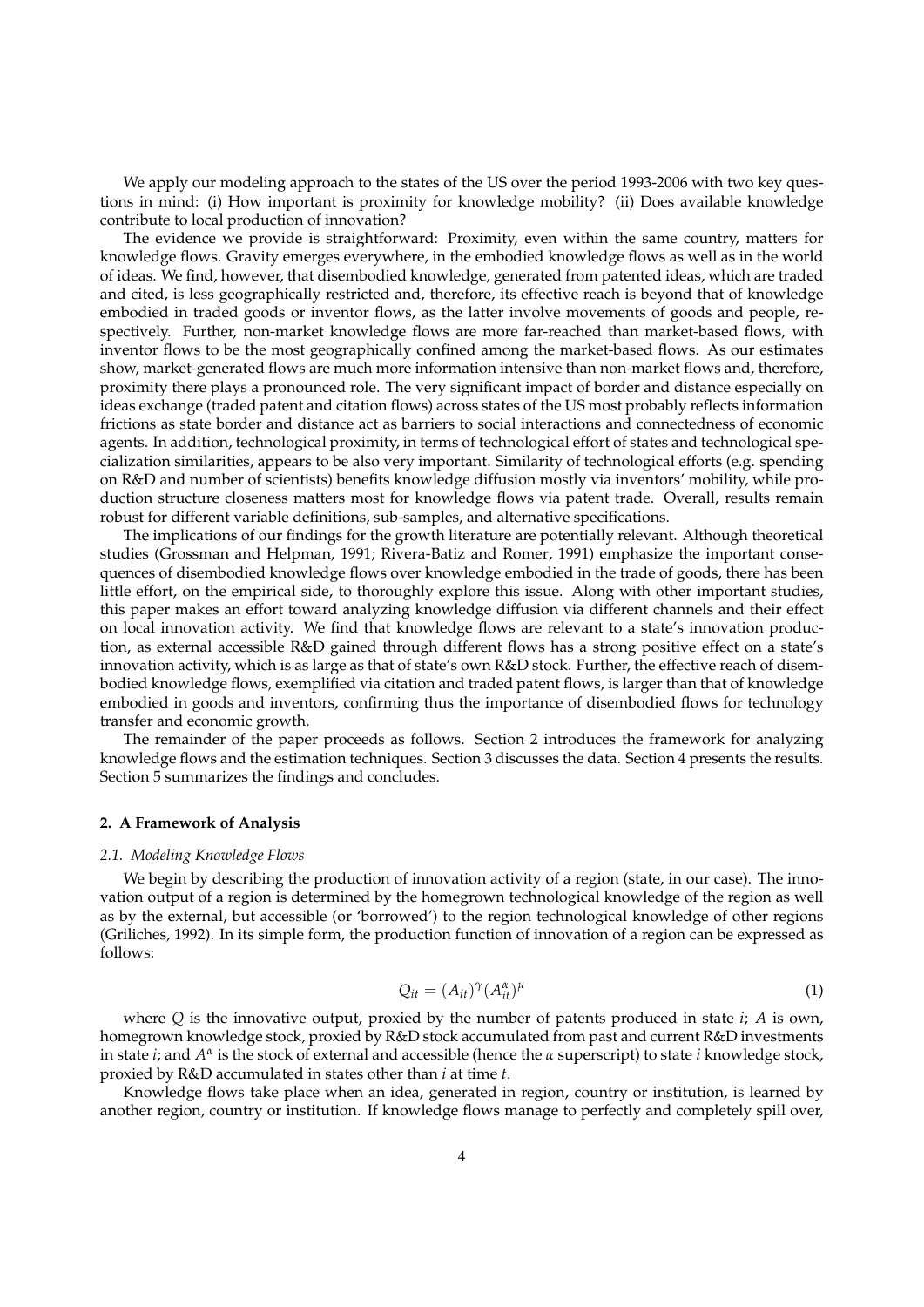then the amount of external knowledge that eventually reaches state *i* is simply the summation of all borrowed knowledge that comes from all other states. In reality, however, the diffusion of knowledge flows across states may be less than complete; only a share of research results from other states reaches state *i*. Therefore, the external accessible to state *i* R&D activity can be described by:

$$
A_{it}^{\alpha} = \sum_{j \neq i} f_{ij} A_{jt} \tag{2}
$$

where *fij* is the share of knowledge learned in state *i*.

Substituting equation (2) into equation (1) and by taking logs, equation (1) yields:

$$
lnQ_{it} = \gamma lnA_{it} + \mu ln(\sum_{j \neq i} f_{ij}A_{jt})
$$
\n(3)

To denote the relative importance of external knowledge flows to in-state knowledge, *fijt* is standardized as  $f_{ijt}$ = $F_{ijt}$ / $S_{jt}$   $\Big/$   $F_{iit}$ / $S_{it}$  where  $F$  is knowledge flows between the state of origin  $j$  and destination state, *i* ( $F_{ijt}$ ) or flows within destination state ( $F_{iit}$ ), while *S* is the in-state level of knowledge of the origin ( $S_{jt}$ ) or destination (*Sit*) state. As we consider four channels through which knowledge is diffused, *F* is either traded patent flows, citation flows, inventor flows, or trade of goods, and *S* is in-state: innovation (proxied by number of patents) for the case of traded patent and citation flows, number of inventors for inventor flows, and gross domestic product (GDP) for trade of goods.

The empirical task of this paper is twofold. First, to estimate the determinants of knowledge flows  $(F_{iik})$  across the states of the US, and second, to assess the contribution of each flow on state's innovation production, as described by equation (3).

We use a gravity-like equation to model each type of flow. We indicate as *Fij* the flows of knowledge generated in region *j* and learned in region *i*. Therefore, knowledge mobility across space depends on geographic and technological characteristics of the regional couple (*i*, *j*) as follows:

$$
F_{ijt} = \delta_i + \delta_j + \delta_1 State\,Border_{ij} + \delta_2 Nearby\,States\,[500\,miles]_{ij} + \delta_3 Distance\,[500 - 1,000\,miles]_{ij} + \delta_4 Distance\, [1,000 - 1,500\,miles]_{ij} + \delta_5 Distance\, [1,500 - 2,000\,miles]_{ij} + \delta_6 Distance\, [2,000 - 2,500\,miles]_{ij} + \delta_7 Z_{ijt} + \epsilon_{ijt}
$$
\n
$$
(4)
$$

where  $F_{ijt}$  is (one of the four) type of flows exchanged between two states *i* (destination) and state *j* (origin) at year *t*; *δ<sup>i</sup>* and *δ<sup>j</sup>* is origin and destination, respectively, state fixed effects; *State Border* takes the value of 1 for flows exchanged between states *i* and *j* that share a common border and 0 otherwise; *Nearby States*[500 *miles*] takes the value of 1 for flows exchanged between states that do not share a common border and their geographical centers are located within a distance of 500 miles, and 0 otherwise; the generic term *Distance*[ ] denotes various distance classes of 500 miles each and takes the value of 1 for flows exchanged between states *i* and *j* that are located within a certain 500 mile distance class, and 0 otherwise; vector *Z* contains controls relevant to technological proximity, and  $\epsilon$  is an iid error term.

The coefficients  $\delta_1$  to  $\delta_6$  provide a characterization of how geographic factors shape flows exchanged across states. By model construction, each geographic coefficient captures the difference between knowledge flows diffused in geographic space to knowledge flows within a state. Consequently, the coefficient of the first dummy, *State Border*, captures how much less (more) knowledge exchange takes places between states that share a state border compared to in-state knowledge. For example, in the case of patent trade flows,  $\delta_1$  represents the difference between the flows of patents traded between two bordered states and patents traded within a state *i*. The second dummy, *Nearby States*[500 *miles*] captures the effect of geographic nearness of states, which do not share common borders, but are located in a vicinity of 500 miles, compared to in-state flows. Finally, each one of the coefficients of the rest of the distance dummies, examines whether states, located at a specific distance class, exchange less (more) flows in comparison to in-state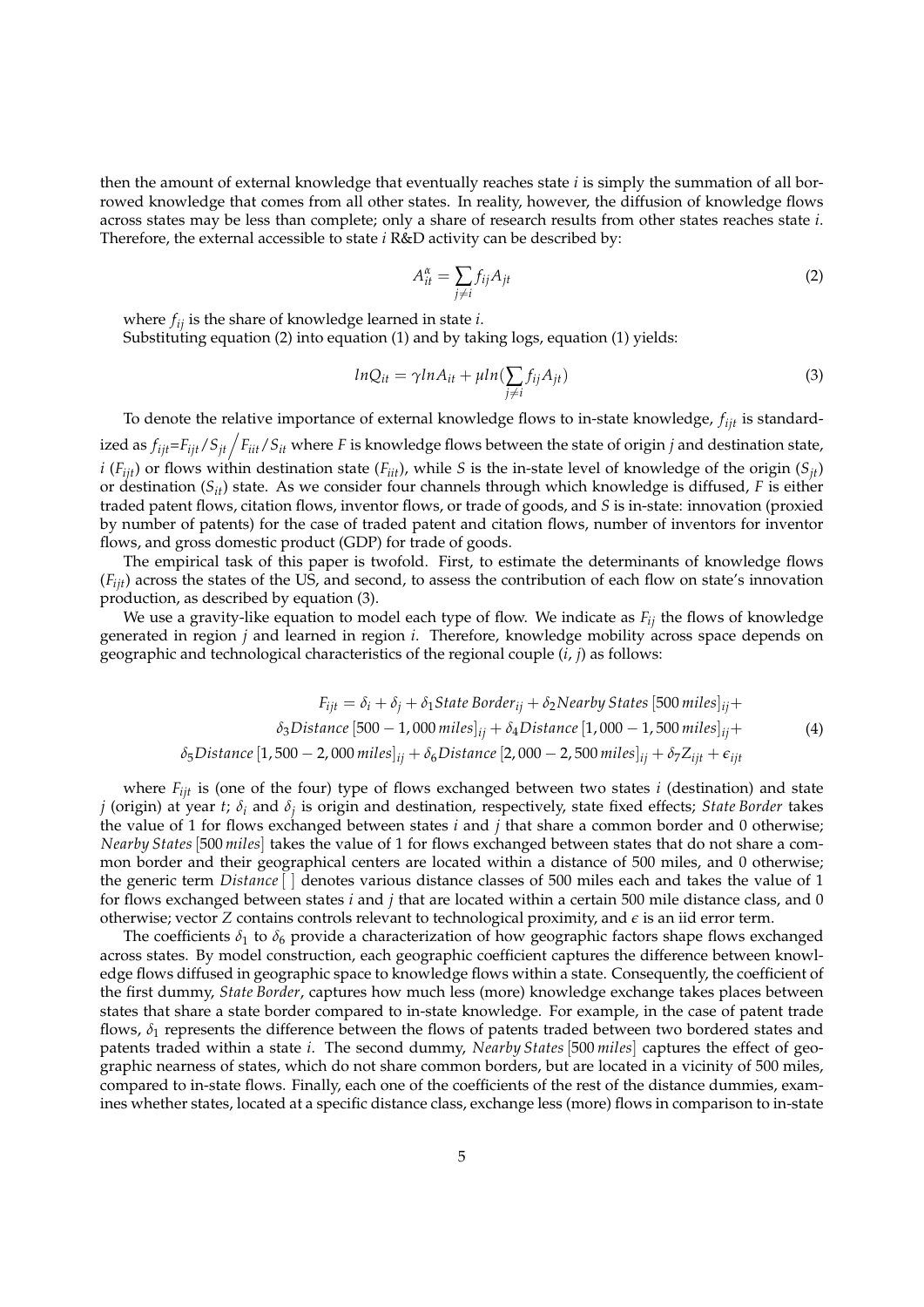interactions.<sup>7</sup> One would expect that increasing geographic distance would reduce exchange among states, signaling that knowledge flows are bounded in space and characterized by spatial declining effect.<sup>8</sup> The state border, additionally, tests the hypothesis that physical proximity between states that share a common border may affect knowledge flows irrespective of the distance.

States, however, located near each other may exchange more knowledge with each other simply because they have similar technological efforts and/or technology specialization of production structures. Not accounting for technological differences may lead to an overestimation of the geography effect. Therefore, we also consider, along with the geographic proximity, technological and structural proximities between states - both included in the vector *Z* of equation (4). More specifically, technological distance, TechnologicalDistance, between two states i and j for a given year, t, is proxied as<sup>9</sup>:

Technological Distance = 
$$
| ln \frac{R&D_i}{Scientists_i} - ln \frac{R&D_j}{Scientists_j}|
$$

One would expect regions with high technological activity are also those with most intense knowledge flows.

The similarity in the technological specialization of production sectors, *StructuralCloseness*, between two states *i* and *j* for a given year *t* is proxied by the (uncentered) correlation of their patent profiles and calculated as:10:

$$
Structural Closeness = \frac{sh_i^{'}}{\sqrt{\sum_{s=1}^{37} sh_{is}^2 \sum_{s=1}^{37} sh_{js}^2}}
$$

where, *sh* are shares of patents issued in a technology field (out of 37, in total, fields) in states *i* and *j*.

The constructed index ranges from zero (minimum similarity), which implies that the production structures are orthogonal, to one (maximum similarity), which denotes identical sectoral structure (patenting in exactly the same sectors) in two states. Researchers are expected to benefit more from other researchers who work in the same or related sectors (Bode, 2004). Consequently, one expects to find a positive association between intensity of knowledge flows between two states specialized in similar sectors.

#### *2.2. Estimation Strategy*

Our estimation strategy develops as follows: We jointly estimate, in a common system, patent trade flows, citation flows, inventor flows, and merchandise trade flows. As each flow is described by equation (4), we estimate a four-variate system of gravity-like equations. In doing so, we develop, for the first time in the literature, econometric techniques for multivariate non-linear seemingly unrelated regressions (SUR) for mixed count (citation, patent trade, and inventor flows) and continuous (trade of goods) responses, accounting for potential heterogeneity in the data. We apply Bayesian analysis and Markov Chain Monte Carlo (MCMC) methods for inference.

<sup>7</sup>We opted for this distance taxonomy, i.e., batches of 500 miles, because the longest distance between two neighboring states is approximately 500 (517,705 miles to be precise), which is the distance between the centers of Colorado and Oklahoma. We proceed with the pace of 500 miles till we exhaust the distance between East and West Coast (approximately 2,500 miles). The proposed classification allocates about equal number of states in each distance class, meanwhile keeping the number of classes as low as possible. Alternative division of geographic space is not expected to modify results in any significant way.

 $8$ The localization of knowledge flows has been considerably tested in the spillover literature, which has unanimously documented the geographic confinement of knowledge diffusion (Jaffe et al., 1993; Peri, 2005; Thompson, 2006; Alcacer and Gittelman, 2006; Belenzon and Schankerman, 2013).

<sup>&</sup>lt;sup>9</sup>The level of technological capability of a region is often proxied in the literature (Peri, 2005) by the level of R&D activity and human capital (number of researchers). According to innovation-driven models of growth (Grossman and Helpman, 1991; Aghion and Howitt, 1997), R&D stimulates innovation and facilitates the imitation of others' discoveries. Apart from contributing directly to invention, human capital also accounts for aspects of innovation not captured by the R&D sector, including 'learning-by-doing' and 'on-the-job-training' (Romer, 1989; Redding, 1996).

 $10$ Structural proximity between two states is measured as in Jaffe (1986). We first classify each patent, according to their primary US Classification, in one of the 37 technology fields. Hall et al. (2001) had categorized US classifications in 36 broad technology fields; however, in the 2006 NBER update, there was an addition of a 37th technology field in the area of Computers and Communication Technologies. Then, for each state, we create a patent profile by taking the vector of shares of patents issued in technology field,  $Sh_i = (sh_{i1}, sh_{i2}, ..., sh_{i37})$ , for a given year.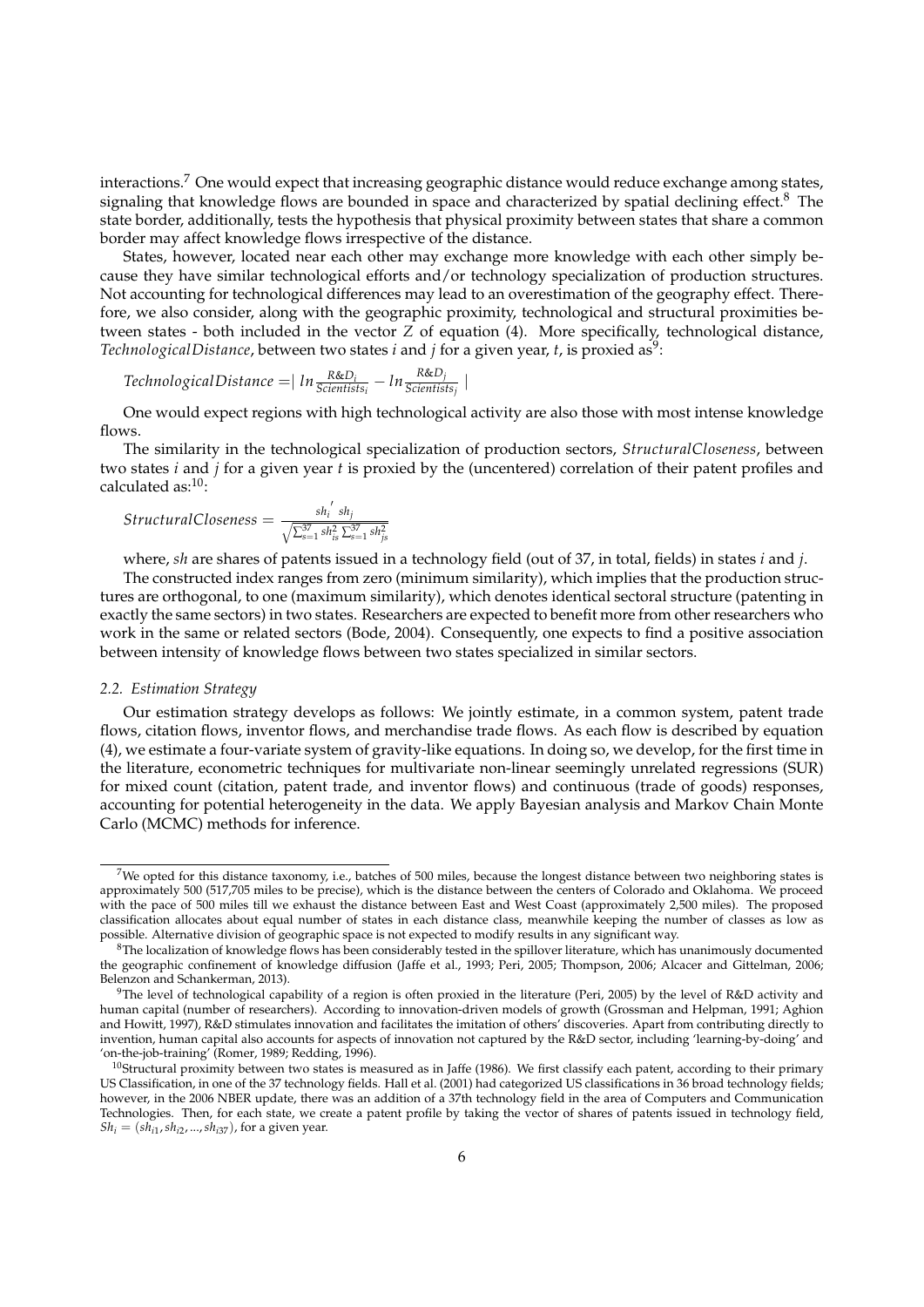Merchandise trade data are available, however, for limited number of years. For robustness purposes, we estimate in a common system only the count variables - patent trade flows, citation flows and inventor flows. A first candidate model to jointly estimate these flows is the non-linear seemingly unrelated (SUR) Poisson model, introduced by King (1989). A serious limitation of this model, however, is its inability to account for over-dispersion or extra-Poisson variation in the data. Winkelmann (2000) proposes an alternative model, which does not abandon the basic convolution structure of the seemingly unrelated Poisson, but rather generalizes some of its assumption to allow for over-dispersion in count data. The proposed model has negative binomial marginals and is referred to as seemingly unrelated negative binomial model. We extend the work of Winkelmann (2000) and apply Bayesian analysis and MCMC techniques as developed in Tsionas (1999, 2001) to further account for potential unobserved heterogeneity in the data. We, therefore, estimate a tri-variate system of seemingly unrelated negative binomial regressions allowing for unobserved heterogeneity.

As an exercise and in comparison to the literature, we also estimate single (univariate) equations for each channel of knowledge flows: for traded patent, citation, inventor, and trade flows. We use negative binomial estimation techniques for the first three flows and OLS with state and year fixed effects for the trade of goods.<sup>11</sup>

Finally, having estimated knowledge flows that operate via our different channels, we are able to assess the importance of each channel of knowledge diffusion in the production of local innovation as described by equation (3).

The next two sub-sections describe the SUR methodologies.

## *2.2.1. Multivariate Negative Binomial Regressions*

We introduce multivariate negative binomial regressions along with techniques for statistical inference. Our point of departure is Winkelmann (2000). To summarise Winkelmann's approach suppose  $y_i = [y_{i1},...,y_{iM}]'$  is an  $M \times 1$  vector of count variables, for a particular observation,  $i = 1,...,n$ . For a single count variable, say  $y_i$ , is well-known that the negative binomial (NB) specification arises from the Poisson if we assume:  $y_i|v_i$  ∼ Po( $\lambda v_i$ ) and  $v_i$  ∼ Ga( $α, α$ ), where "Po" denotes the Poisson and "Ga" the Gamma distribution. Then, it can be shown that *y<sup>i</sup>* follows a NB distribution with mean *λ* and variance  $\lambda + \alpha^{-1} \lambda^2$ . In the multivariate context, Winkelmann (2000) proposes the following model:

$$
y_i = y_i^* + u_i t_M \tag{5}
$$

where the scalar random variable  $u_i$  follows a NB,  $\iota_M$  is a vector of ones in  $\Re^M$  and:

$$
y_{im}^*|v_{im} \sim \text{Po}\left(\lambda_{im}v_{im}\right)
$$
 ,  $v_{im} \sim \text{Ga}\left(\alpha, \alpha\right)$  ,  $m=1,...,M$ 

For  $u_i$ , the NB assumption leads to the formulation:

$$
u_i|v_{io} \sim \text{Po}(\lambda_{io}v_{io})\,, v_{io} \sim \text{Ga}(\gamma, \gamma)
$$

One can introduce covariates by assuming:

$$
\lambda_{im} = \exp\left(x_i'\beta_m\right), m = 1, ..., M
$$

where  $x_i$  is a  $k \times 1$  vector and  $\lambda$  is the mean of the data and latent variable. Using the re-parametrization  $\mu_{im} = \lambda_{im}/\sigma$ , the mean remains the same and the variance becomes Var  $(y^*_{im}) = \lambda_{im}(1+\sigma)$ . The covariance matrix of  $y_i$  is Cov  $(y_i) = (\Lambda_i + \gamma u') (1 + \sigma)$ , where  $\Lambda_i = diag[\lambda_{i1}, ..., \lambda_{im}].$ 

Relative to the multivariate Poisson distribution there is an over-dispersion parameter given by  $1 + \sigma$ and as  $\sigma \to 0$  the distribution approaches the multivariate Poisson.

Unlike Winkelmann (2000), we introduce further unobserved heterogeneity in the following form:

 $11$ Negative Binomial estimation is also used in similar to ours contexts (Peri, 2005; Perkins and Neumayer, 2011; Furman and Stern, 2011).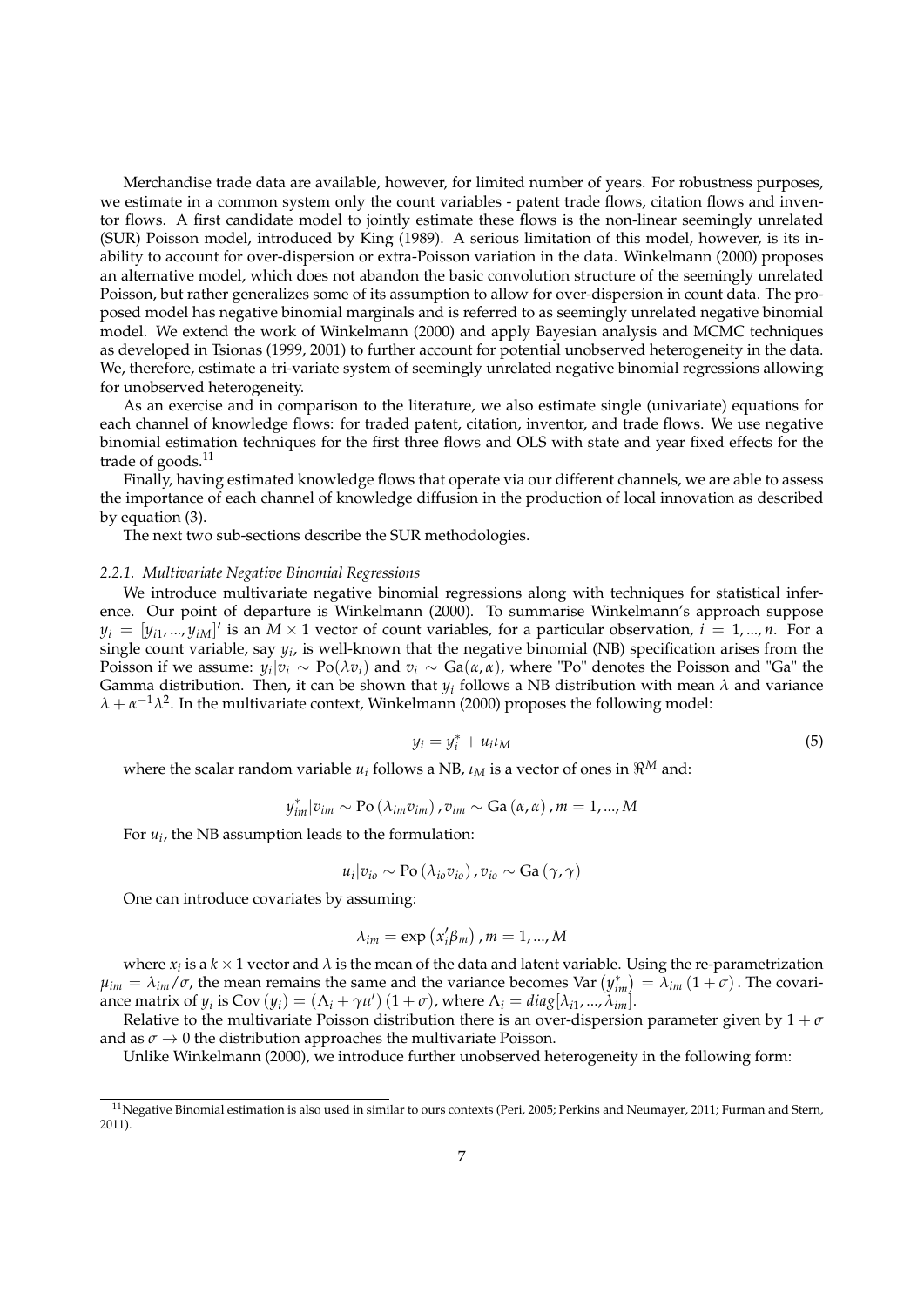$$
\log \lambda_{im} = x'_i \beta_m + \epsilon_{im}, m = 1, ..., M
$$
 (6)

where  $\epsilon_i \sim N_M(0, \Sigma)$ .

Parameter estimation in multivariate count data models can be complicated using standard classical analysis. In Bayesian approach, the unknown parameters are assumed to be random variables. Data augmentation techniques can estimate both parameters of interest and nontrivial variables such as latent. The likelihood functions of count models may contain many integrals, which often makes frequentist approaches difficult or even unfeasible. An advantage of the Bayesian approach using MCMC is that one only has to consider the likelihood function conditional on the unobserved variables, which, in many cases, implies that Bayesian parameter estimation is faster than classical maximum likelihood estimation.<sup>12</sup>

Coupled with a prior *p*(*β*), the augmented likelihood is a Bayesian posterior (kernel) density. Contrary, for example, to Winkelmann's likelihood functions for negative binomial models, our posterior is not available in closed form, as it involves integrals with respect to the unobserved latent variables (e.g., *λ* and error terms) that cannot be computed in closed form.<sup>13</sup> The reason is that we allow for *unobserved* heterogeneity in  $\lambda$ , which is not the case in Winkelmann (2000). We feel that this is an important generalization, because unobserved heterogeneity is commonly encountered in count data models and also leads to more flexible models by allowing (statistical) mixing, which is not possible when only observed heterogeneity is taken into account.

We write the augmented likelihood function of  $y_i$  conditional on all latent variables  $\mathcal{U}_i=(v_i,u_i,\lambda_i)$  and parameters,  $\theta = (\beta, \lambda, \sigma)$ , of the model as follows:

$$
p(y_i|\mathcal{U}_i,\theta) = \frac{\alpha^{\alpha M}}{\Gamma(\alpha)^M} \prod_{m=1}^M \left\{ \exp\left(-\lambda_{im}v_{im}\right) \frac{(\lambda_{im}v_{im})^{y_{im}+u_i}}{(y_{im}+u_i)!} v_{im}^{\alpha-1} \exp\left(-\alpha v_{im}\right) \right\}
$$
  

$$
\frac{\gamma^{\gamma}}{\Gamma(\gamma)} \exp\left(-\lambda_{io}v_{io}\right) \frac{(\lambda_{io}v_{io})^{u_i}}{u_i!} v_{io}^{\gamma-1} \exp\left(-\gamma v_{io}\right)
$$
  

$$
(2\pi)^{-m/2} |\Sigma|^{-1/2} \left\{ \prod_{m=1}^M \lambda_{im}^{-1} \right\} \exp\left\{-\frac{1}{2} \left(\log \lambda_i - X_i \beta\right)' \Sigma^{-1} \left(\log \lambda_i - X_i \beta\right) \right\}
$$
 (7)

where  $X_i = I_M \otimes x'_i$ ,  $\beta = [\beta'_1, ..., \beta'_M]$  and  $\lambda = [\lambda'_1, ..., \lambda'_M]$ .

The first line is the joint distribution of  $\lambda_{im}$  and  $v_{im}$  ( $m = 1, ..., M$ ) conditional on  $u_i$ , the second line provides the distribution of  $u_i$ , while the third line gives the distribution of  $\lambda_i$  conditional on the observed covariates.

The posterior distribution of the parameters is given by:

$$
p(\theta|y) = \prod_{i=1}^{n} \int p(y_i|\mathcal{U}_i, \theta) d\lambda_i = \prod_{i=1}^{n} \int \left\{ \frac{\alpha^{\alpha M}}{\Gamma(\alpha)^M} \prod_{m=1}^{M} \left\{ \exp\left( -\lambda_{im} v_{im} \right) \frac{(\lambda_{im} v_{im})^{y_{im}+u_i}}{(y_{im}+u_i)!} v_{im}^{\alpha-1} \exp\left( -\alpha v_{im} \right) \right\} \frac{\gamma^{\gamma}}{\Gamma(\gamma)} \exp\left( -\lambda_{io} v_{io} \right) \frac{(\lambda_{io} v_{io})^{u_i}}{u_i!} v_{io}^{\gamma-1} \exp\left( -\gamma v_{io} \right)
$$
\n
$$
(2\pi)^{-m/2} |\Sigma|^{-1/2} \left\{ \prod_{m=1}^{M} \lambda_{im}^{-1} \right\} \exp\left\{ -\frac{1}{2} \left( \log \lambda_i - X_i \beta \right)' \Sigma^{-1} \left( \log \lambda_i - X_i \beta \right) \right\} d\lambda_i
$$
\n(8)

Before proceeding it is perhaps worthwhile to explain the basics of our estimation and inference techniques. Properly defined and implemented, MCMC methods enable the user to successively sample values from a convergent Markov chain, the limiting distribution of which is the true joint posterior of the model unobservables (steady-state of the chain). Given a posterior distribution of parameters *θ*,  $p(\theta|y) \propto L(\theta; y)p(\theta)$ , where *y* is the data,  $L(\theta; y)$  is the likelihood and  $p(\theta)$  is the prior, we draw a large (non-random) sample *S* so that  $\{ \theta^{(s)} \}$ <sup>S</sup>  $\mathcal{L}_{s=1} \rightarrow p(\theta | y)$  in distribution. It is perhaps important to mention that

 $12$ In standard classical approach, the likelihood function has to be transformed into unconditional distributions by integrating out the non-trivial variables (such as latent); a task which can be complicated and hard in the case of multidimentional integrals. MCMC simulation techniques can be powerful in estimating such models.

<sup>&</sup>lt;sup>13</sup>A technical Appendix can be provided upon request.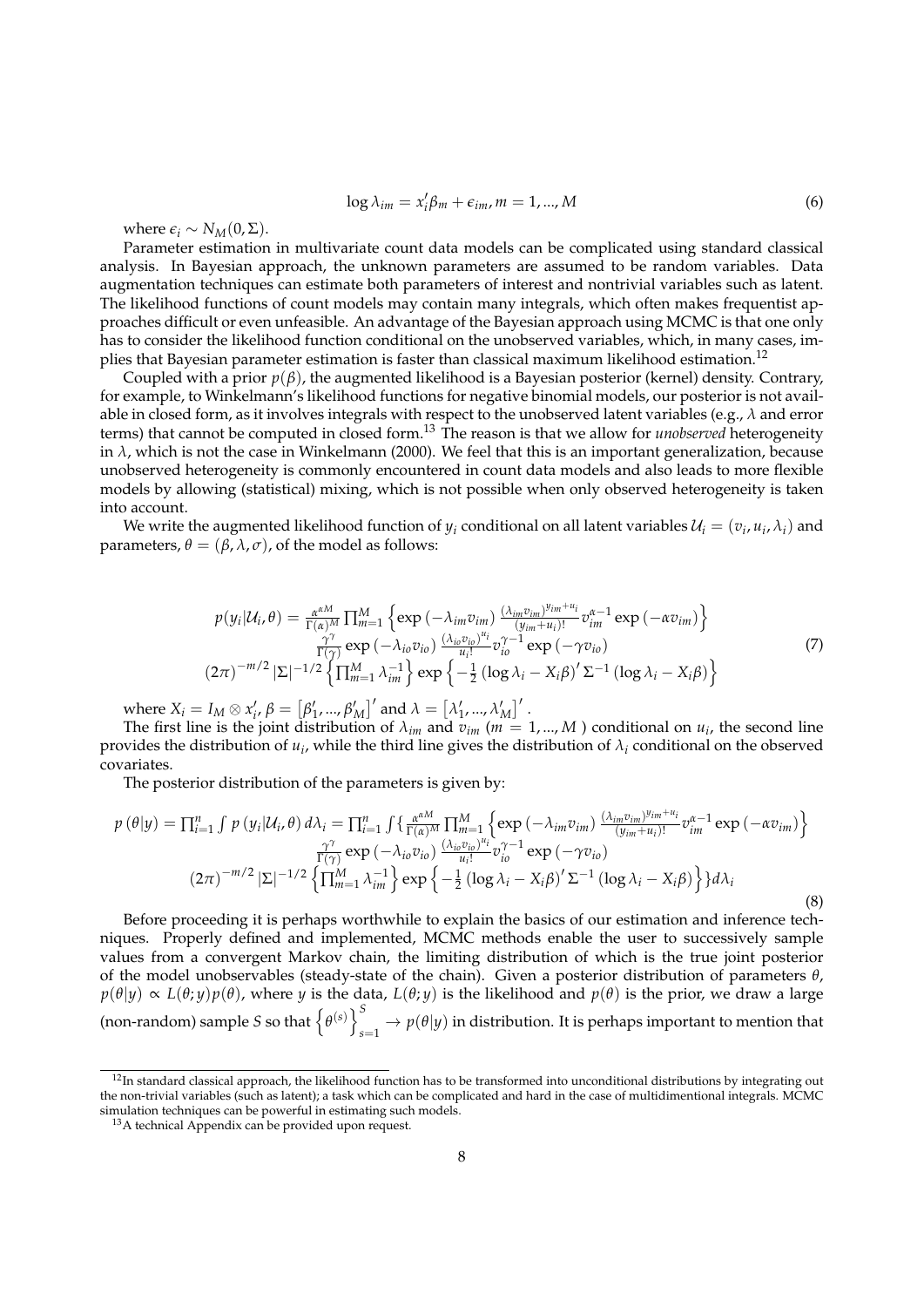the conditional posterior distribution of *λ* is log-concave to efficient numerical procedures can be used to generate random drawings from the distribution. This requires finding the mode and numerical Hessian at each MCMC iteration. In practice, this is quite easy by application of a simple quasi-Newton algorithm (Wild and Gilks, 1993). The draws for  $\theta^{(s)}$  are generated sequentially so the optimization problem can be reduced to a series of rather simple univariate optimization problems. Conditional posteriors for *β* and covariance matrix are in standard families (multivariate normal and Wishart, respectively) so random number generation is straightforward.<sup>14</sup>

We take as parameter estimates the posterior mean  $\bar{\beta} = E(\beta|y) \simeq S^{-1} \sum_{s=1}^{S} \beta^{(s)}$ . Standard errors are computed from a Newey-West type autocorrelation-consistent covariance matrix of  $\left\{\beta^{(s)}\right\}^S$ *s*=1 (using 10 lags) to deal with inherent autocorrelation of the posterior draws induced by MCMC methods.

Priors are defined as follows. For regression parameters, we assume the prior of  $\beta$  is diffuse, that is  $p(\beta) \propto$  const. For the *M* × *M* covariance matrix  $\Sigma$  we assume a non-informative, improper, prior of the form  $p(\Sigma) \propto |\Sigma|^{-(M+1)/2}$ . These priors are "uninformative" in the sense that they let the likelihood dominate the prior and, therefore, our results are not driven by the prior specification. In initial experimentations, we imposed normal but relatively flat priors of the form *β* ∼ *N*(0, *h* 2 *I*), with 0 and *I* vector of zeros and matrix, respectively, and *h* ranging from 1 to 100, but did not notice any significant different in the final posterior results.

To implement the MCMC algorithm, we use a total of 500,000 iterations and use the first *B* as a burn-in period; that is the first *B* samples,  $\{\theta^0,\theta^1,...,\theta^B\}$ , are discarded. The value of *B* is decided based on Geweke (1992) convergence diagnostic and ranged from 15,000 to 35,000 iterations in our applications. Due to the large sample size, the effect of the prior is negligible.

Therefore, we estimate equation (6) for the case of three count variables, i.e., patent trade, citation, and inventor flows (tri-variate seemingly unrelated negative binomial regressions):

$$
\log \lambda_{im} = x_i' \beta_m + \varepsilon_{im}, \ m = 1, 2, \ and \ 3
$$
 (9)

where  $x'_i$  is the vector of geographic and technological factors as defined in equation (4),  $\beta$  the vector of the corresponding coefficients, and  $\epsilon$  the error term.

# *2.2.2. Mixed Count and Continuous Responses*

Suppose that we have an additional  $R \times 1$  vector of responses,  $y_i$ ,  $r = M + 1, ..., M + R$ . The most reasonable way to handle the matter in the multivariate situation is to extend (6) in the following form:

$$
\log \lambda_{im} = x'_i \beta_m + \varepsilon_{im}, \ m = 1, ..., M \n y_{ir} = x'_i \beta_r + \varepsilon_{ir}, \ r = M + 1, ..., M + R
$$
\n(10)

We redefine  $\epsilon_i = [\epsilon_{i1},...,\epsilon_{iM},\epsilon_{i,M+1},...,\epsilon_{i,M+R}]'$  and assume:

$$
\epsilon_i \sim N_{M+R}(0,\Sigma)
$$

where  $\Sigma$  is an  $(M + R) \times (M + R)$  covariance matrix.

The major change in the distribution of observables  $p(y_i|U_i,\theta)$  is in the third line of equation (7), which should now be:

$$
(2\pi)^{-m/2} |\Sigma|^{-1/2} \left\{ \prod_{m=1}^{M} \lambda_{im}^{-1} \right\} \exp \left\{ -\frac{1}{2} \left( \Psi_i - X_i \beta \right)' \Sigma^{-1} \left( \Psi_i - X_i \beta \right) \right\}
$$

where  $\Psi_i = \left[\log \lambda'_i, y_{i,M+1}, ..., y_{i,M+R}\right]'$ .

 $14$ The exact details of the algorithm are very similar to the ones reported in Tsionas (2001) for the case of multivariate Poisson regression with unobserved heterogeneity and, thus, are not reported here.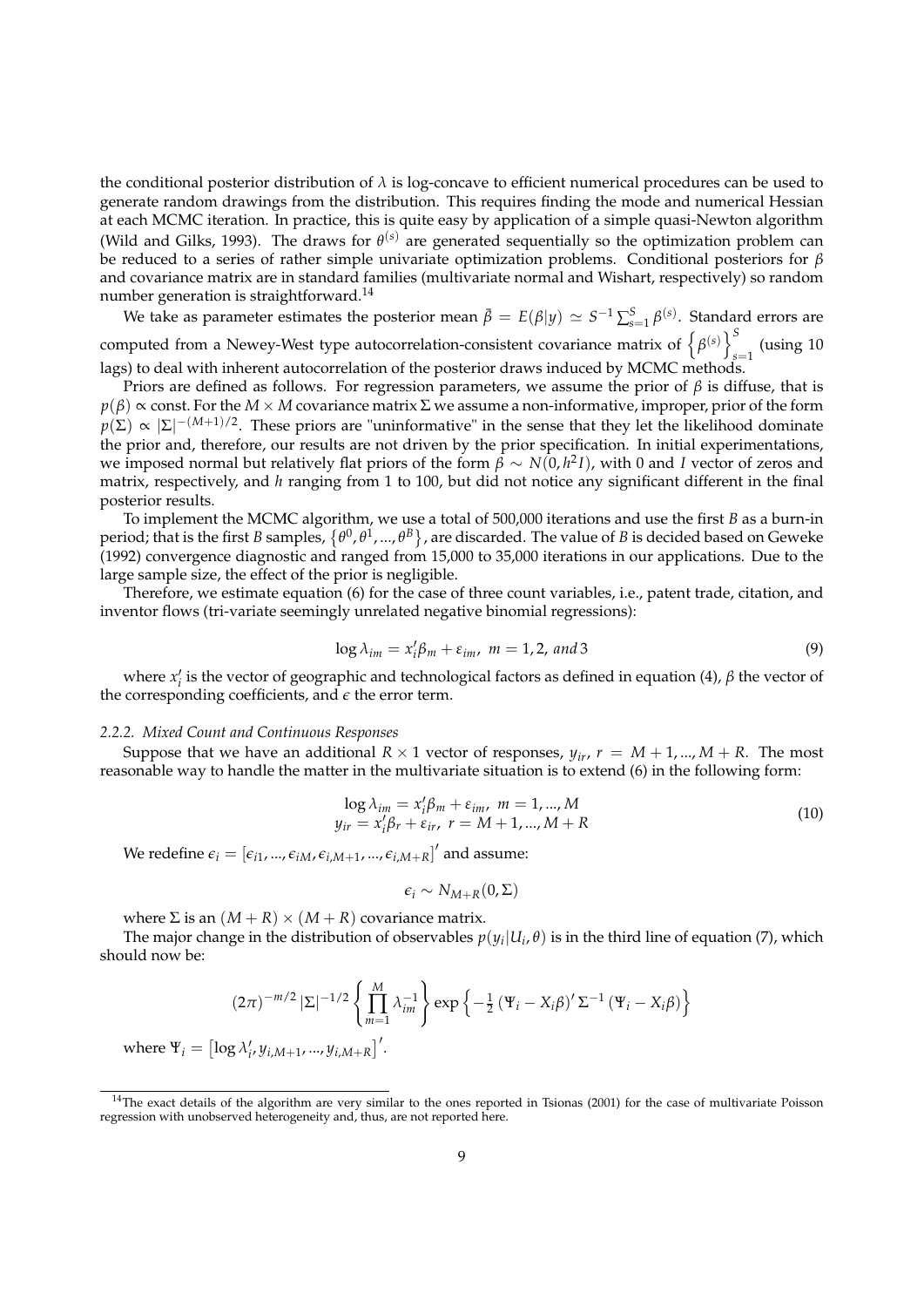The posterior distribution of the parameters is given by:

$$
p(\theta|y) = \prod_{i=1}^{n} \int p(y_i|U_i, \theta) d\lambda_i = \prod_{i=1}^{n} \int \left\{ \frac{\alpha^{\alpha M}}{\Gamma(\alpha)^M} \prod_{m=1}^{M} \left\{ \exp\left(-\lambda_{im} v_{im}\right) \frac{(\lambda_{im} v_{im})^{y_{im}+u_i}}{(y_{im}+u_i)!} v_{im}^{\alpha-1} \exp\left(-\alpha v_{im}\right) \right\} \frac{\gamma^{\gamma}}{\Gamma(\gamma)} \exp\left(-\lambda_{io} v_{io}\right) \frac{(\lambda_{io} v_{io})^{u_i}}{u_i!} v_{io}^{\gamma-1} \exp\left(-\gamma v_{io}\right)
$$
\n
$$
(2\pi)^{-m/2} |\Sigma|^{-1/2} \left\{ \prod_{m=1}^{M} \lambda_{im}^{-1} \right\} \exp\left\{ -\frac{1}{2} \left(\Psi_i - X_i \beta\right)' \Sigma^{-1} \left(\Psi_i - X_i \beta\right) \right\} \} d\lambda_i
$$
\n(11)

Bayesian analysis for the multivariate Poisson regression model, developed by Tsionas (2001) can be applied in this case, as well. The analysis is organized around MCMC methods for inference, as outlined above.

We, therefore, estimate equation (10) for three count variables, patent, citation and inventors' mobility flows, and one continuous, trade flows (four-variate mixed system of count and continuous responses):

$$
\log \lambda_{im} = x'_i \beta_m + \varepsilon_{im}, \quad m = 1, 2, 3
$$
  

$$
y_{ir} = x'_i \beta_r + \varepsilon_{ir}, \quad r = 1
$$
 (12)

where  $x'_i$  is the vector of geographic and technological factors as defined in equation (4),  $\beta$  the vector of the corresponding coefficients, and  $\epsilon$  the error term.

# **3. Data Description and Analysis**

Our empirical analysis is based on 48 states of the US for the period 1993 to 2006.<sup>15</sup> Data are obtained from a range of sources.

Patent trade data come from a newly compiled dataset, kindly offered to us, by the office of the Chief Economist of the United States Patent and Trademark Office (USPTO) referred as Patent Assignment Dataset. The latter, contains assignments (transactions) of US issued patents between entities registered at the USPTO.<sup>16</sup> A typical assignment is characterized by a unique identifier (i.e., reel frame), the names of the buyer (i.e., assignee) and seller (i.e., assignor), the date that the transaction agreement was signed (execution date), and the patent numbers or patent applications that are traded per assignment.<sup>17</sup> Employing assignment data to construct a patent dataset, we faced two main challenges. The first relates to the fact that entities are not required to disclose transactions to the USPTO. However, for legal and perhaps accounting reasons, they have incentives to do so.<sup>18</sup> A challenge associated with assignment data is that it is still likely that a number of transactions have not been disclosed to the USPTO due to negligence or to strategic behavior. However, we do not expect this to be systematic for aggregated transactions across geographical areas. An additional challenge is associated with excluding 'routine' transactions. In the US, only an individual can file for a patent application. Subsequently, this individual may re-assign the patent to her firm or institution where she is employed. These transactions are also included to the dataset. Thus, the challenge here is to isolate the economically meaningful re-assignments and discard otherwise.

Taking these two challenges into consideration, we end up having 128,578 patents, issued between 1988 and 2006 and traded from 1993 to 2006 between US located entities. These patents are associated with 65,558 transactions for which we have address information for both the assignor and assignee. However, transactions may contain more than one patents and a patent may be transacted more than once as there is a many-to-many relationship between patents and transactions. To construct the flows of patent trades, we aggregate the number of patents that have been traded from entities located in the origin state to entities

<sup>&</sup>lt;sup>15</sup>The states of D.C., Alaska, and Hawaii are not included in our analysis due to limited data information.

<sup>&</sup>lt;sup>16</sup>In the US, when entities transfer US issued patents to other entities, they disclose such transactions to the USPTO. The latter are called assignments.

 $17$ There is also a field in the assignment data in which entities can disclose the justification for the transfer. However, the justification, in most cases, is a generic one (i.e. assignment of assignor's interest) and it is rather difficult to extract information from that field.

 $18$ For instance, in a potential litigation the courts will need to know clearly which firm or organization holds the intellectual property in question. Thus, parties that are involved in such transactions have incentives to disclose such information to the USPTO.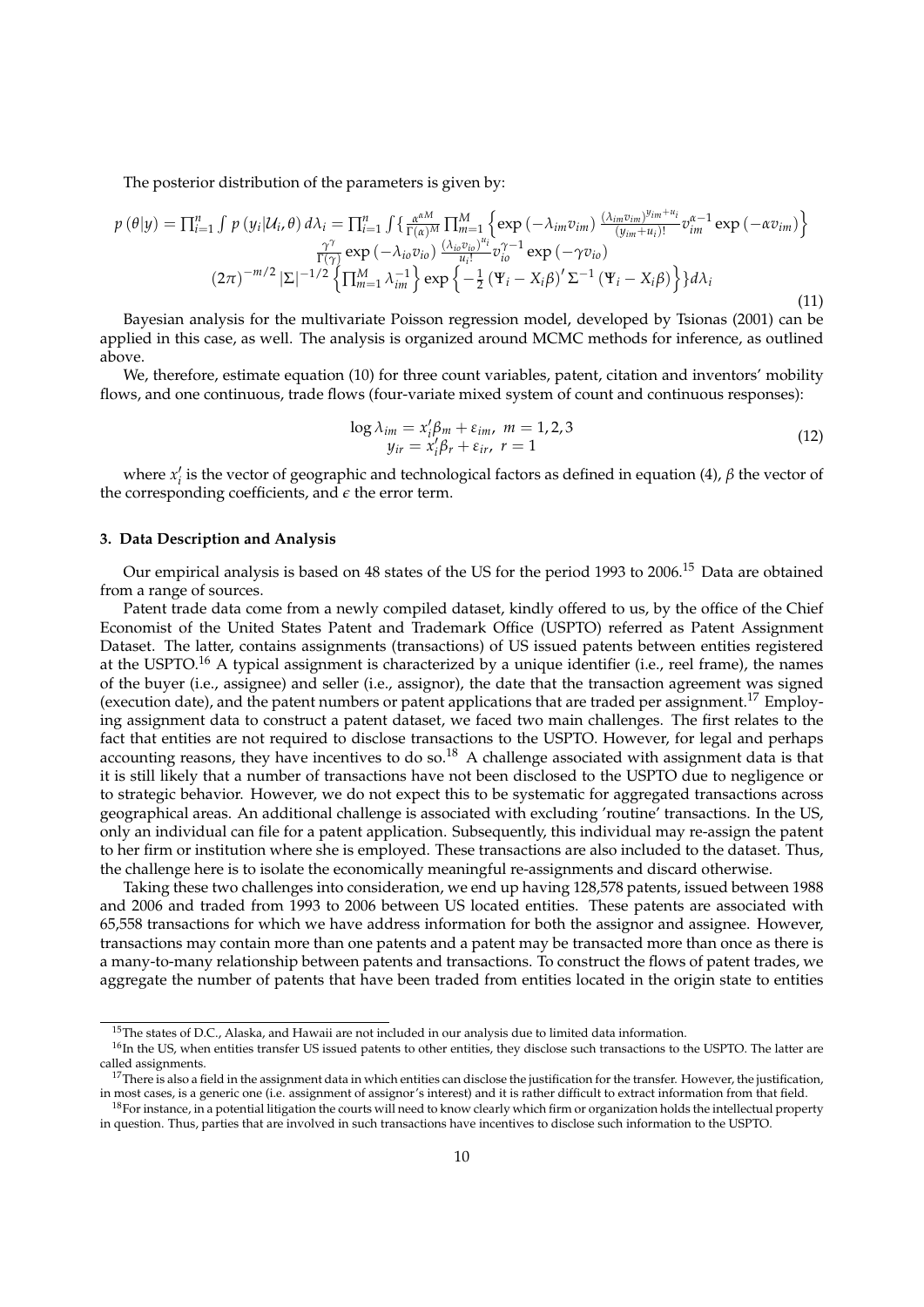located in destination state for every year. For patents, which are traded more than once, each transaction is registered as a new transaction and, therefore, counted accordingly.<sup>19</sup>

Patents contain references to prior patents and the scientific literature.<sup>20</sup> Patent citation data originate from the National Bureau of Economics Research (NBER) *Patent Data Project*, which is publicly available and described in detail by Hall et al. (2001).<sup>21</sup> The database contains citations of all US issued patents up to 2006. We construct citation flows for the period 1993-2006 by counting citations made from 1993 to 2006 to all US patents issued from 1988 to 2006.<sup>22</sup> In constructing citation flows across states, we consider the location of the patent owner, which is written on the patent document wrapper for both (citing and cited) patents.

Information on inventors' mobility, defined as the number of firms or states a patent inventor changes during his lifetime every time he files for a new patent, is obtained from the Disambiguation and Coauthorship Networks of the U.S. Patent Inventor Database, which is publicly available and described in detail by Lai et al. (2011).<sup>23</sup> An occurrence of inventor mobility is counted only if an inventor files for a patent either under a different owner (firm) or under the same owner but in different state. We construct inventors' mobility flows by counting the number of occurrences in every year.

Merchandise trade flows at the state level are extracted from the Bureau of Transportation Services *Commodity Flow Surveys*. Data are available only for the years 1993, 1997, and 2002.<sup>24</sup>

Finally, data on geographic characteristics of the states as well as data to construct technological and structural closeness are obtained from the following sources. The geographic distance (in miles) between two states is the distance between each state's geographical center as the crow flies. This information is obtained from Google Maps.<sup>25</sup> Information on a state's R&D expenditure and number of scientists (science, engineering, and health researchers) to construct the technological effort of a state, is extracted from the National Science Foundation *Science and Engineering State Profiles*. Using state-level R&D spending and the perpetual inventory method as in Guellec and van Pottelsberghe de la Potterie (2004), we construct R&D stocks, using a 10% depreciation rate, to estimate elasticities in the innovation function.<sup>26</sup> Further, to construct the index of structural proximity, we need to allocate patents into different technological fields. Patents' primary US Classifications are retrieved from the NBER.

Table 1 below provides summary statistics of the variables in our model:

<sup>&</sup>lt;sup>19</sup>For patents traded more than once, and for robustness purposes, we construct two alternative measures of traded patent flows. The first is called, 'first flow' and considers, for each patent, only its first assignment, ignoring the rest of its transactions. The second measure is called 'last flow' and for each patent excludes all the intermediate transactions and records only the assignment between the first and last entity. For example, for a certain patent which is sold from California to New York state and then from New York state to Texas, the measure 'all flows' registers both transactions, while the other two measures register only one transaction: 'first flow' registers the transaction between California to New York state, and 'last flow' registers the one between California to Texas.

<sup>&</sup>lt;sup>20</sup>The USPTO patents report citations in the front page of the patent document. There may be citations to patents and non-patent literature embedded in the text of the patent document.

<sup>&</sup>lt;sup>21</sup>The database is available at: http://sites.google.com/site/patentdataproject.

<sup>&</sup>lt;sup>22</sup>We also distinguish citations into citations of traded patents and citations of non-traded patents and, accordingly, construct citation flows of traded patents and citation flows of non-traded patents. Information about the nature of a patent, i.e., whether it is traded or not, is retrieved from the USPTO.

<sup>&</sup>lt;sup>23</sup>Information on the data is provided at http://hdl.handle.net/1902.1/15705 UNF:5:9kQaFvALs6qcuoy9Yd8uOw== V1.

<sup>&</sup>lt;sup>24</sup>What is only available is the value of state's total imports; there is no information, however, by type of (imported) good.

<sup>25</sup>See http://www.freemaptools.com.

<sup>&</sup>lt;sup>26</sup>Following the literature, we have tried different depreciation percentages, e.g., 15%, and 20%. The resulted R&D stocks are highly correlated.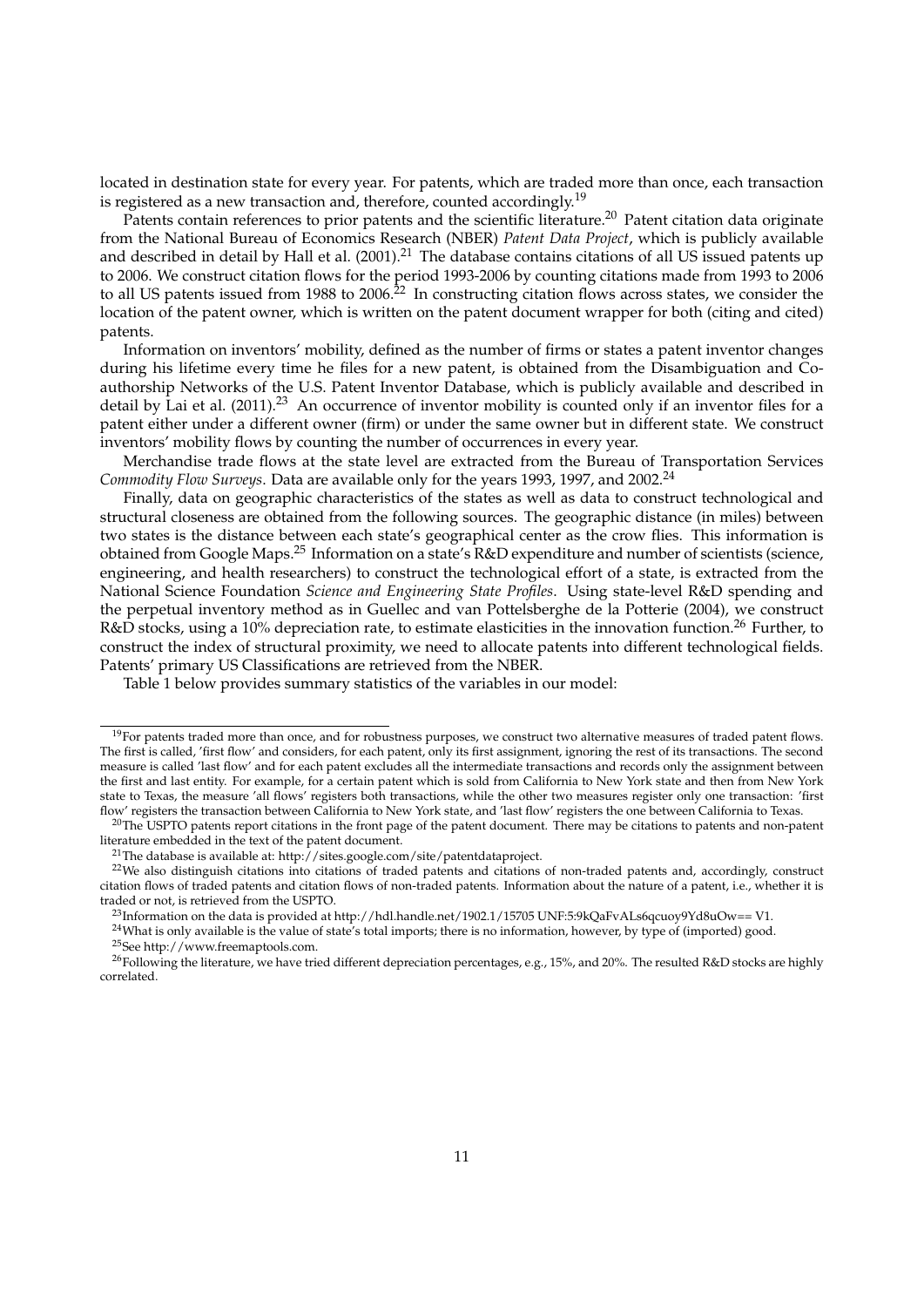| variables                       | Observations | Mean     | St. Dev.  | Min      | Max     |
|---------------------------------|--------------|----------|-----------|----------|---------|
| Patent Trade Flows              | 32,256       | 4.71     | 41.63     | 0        | 3.262   |
| Citation Flows                  | 32.256       | 210.76   | 1.316.56  | 0        | 85,287  |
| <b>Inventor Flows</b>           | 32,256       | 13.07    | 174.01    | 0        | 10,669  |
| Trade Flows                     | 6,227        | 3.396.93 | 16.467.95 | 0.96     | 535,263 |
| State Border                    | 2.256        | 0.10     | 0.29      | 0        |         |
| Nearby States [500 miles]       | 2,256        | 0.12     | 0.32      | $\Omega$ |         |
| Distance $[500 - 1,000$ miles   | 2,256        | 0.32     | 0.47      | $\Omega$ |         |
| Distance $[1,000 - 1,500$ miles | 2.256        | 0.25     | 0.43      | $\Omega$ |         |
| Distance $[1,500 - 2,000$ miles | 2,256        | 0.13     | 0.34      | $\Omega$ |         |
| Distance $[2,000 - 2,500$ miles | 2,256        | 0.08     | 0.27      | $\Omega$ |         |
| Technological Distance          | 32,256       | 0.63     | 0.50      | $\Omega$ | 3       |
| <b>StructuralCloseness</b>      | 32.256       | 0.70     | 0.18      | 0.05     |         |

Table 1: Summary Statistics

Note: *Patent Trade Flows*, *Citation Flows* (of traded and non-traded patents), and *Inventor Flows* are occurrences (non-negative integers); merchandise *Trade Flows* are in millions of constant (2000) US dollars, *State Border* is dummy (1 if states for common border, 0 otherwise), the generic term *Distance*[ ] refers to different distance classes of 500 miles each and is a dummy (1 if states are located within the class, 0 otherwise); *TechnologicalDistance* ranges from 0 (similar) to 3 (dissimilar), and *StructuralCloseness* ranges from 0 (dissimilar) to 1 (similar).

According to Table 1, states, on average, trade about 5 patents per year and exchange about 211 citations, with citation flows associated with traded patents to comprise 17% of total citation flows. On average, states trade, per year, goods of 3.4 billion dollars value. For every pair of states, in a given year, there are, on average, 13 occurrences of inventors' mobility. Each pair of states is, on average, 10% likely to be neighboring with each other. Furthermore, 12% of all possible pairs of states are closer than 500 miles and do not share common state border, 32% are located in a distance of 500 to 1,000 miles, 25% in a distance of 1,000 to 1,500 miles, 13% between 1,500 and 2,000 miles and 8% within a range of 2,000 to 2,500 miles. In terms of technological effort, states, on average, appear to be less distant than the maximum potential distance that they could have and also quite close in terms of technological specialization in their productions.

Below, Figure 1 shows the production of innovation (number of patents) in the US for the period 1993- 2006.





As Figure 1 shows, intense patenting activity is concentrated in few states in the US, mainly in East and West Coasts along with some states around the Great Lakes. Specifically, more than 60% of total production of patents takes place in five states: California (CA), New York (NY), Texas (TX), Illinois (IL),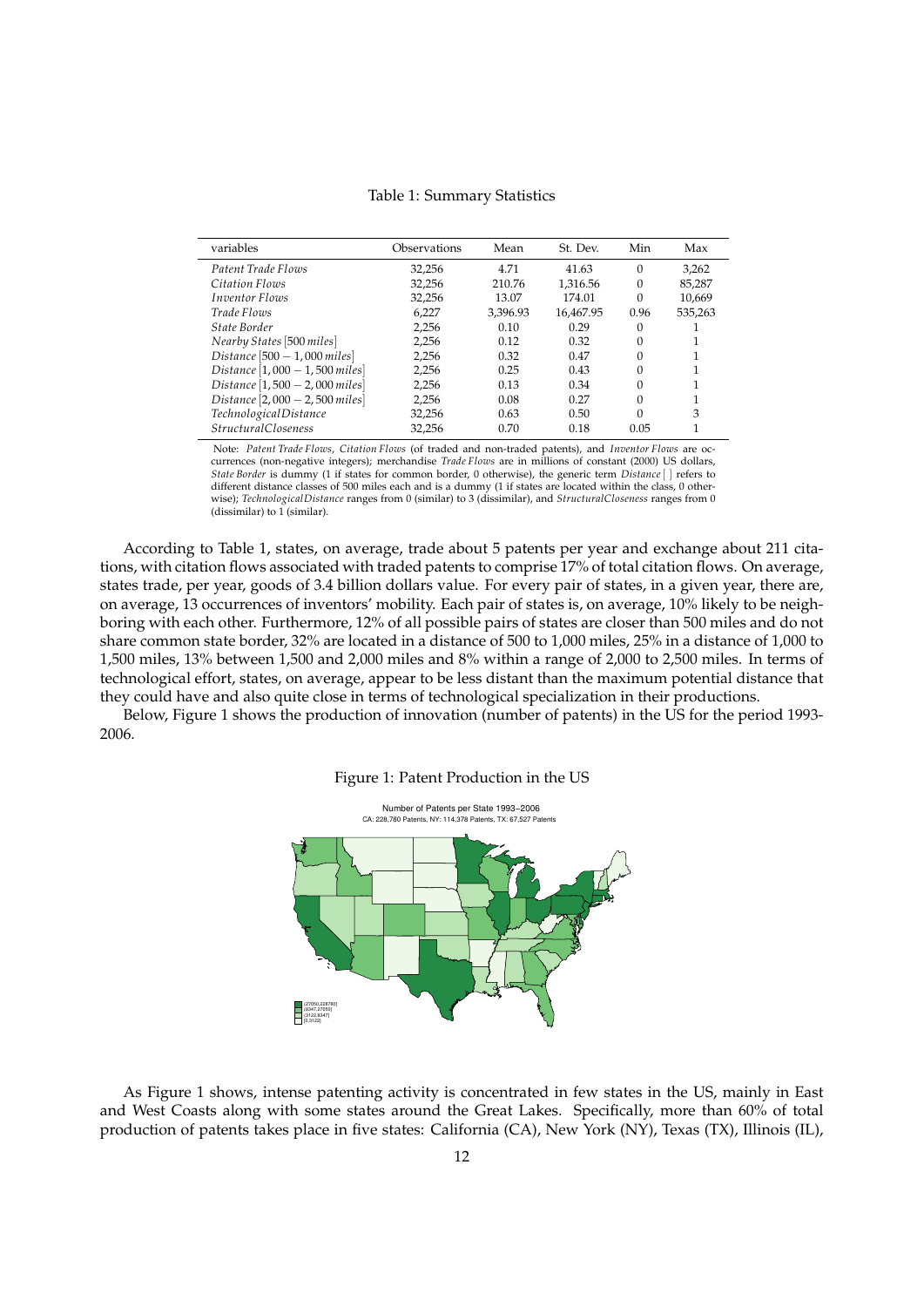and New Jersey (NJ). The least involved states in producing innovation are Alaska (AK), Hawaii (HI), the Dakotas (ND & SD), and Wyoming (WY).

Summary statistics per state, reported in Table A.1 in the Appendix, reveal a large variety of patterns. However, a consistent finding that emerges is that states, which are top ranked in producing patents, are also high performers in terms of trading patents and goods, exchanging citations, and mobility of inventors, with California (CA) to be by far an outstanding performer.

# **4. Empirical Results**

This section presents our results. First, we examine whether proximity shapes the mobility of knowledge flows and, second, whether knowledge flows have an effect on local innovation production.

# *4.1. How Important is Proximity for Knowledge Mobility?*

Table 2 reports the results. Columns (i) to (iv) report univariate (single-equation) estimates of equation (4) for traded patent (*PatentFlows*), citation (*CitationFlows*), mobility of inventors (*InventorFlows*), and trade (*GoodsFlows*) flows, respectively. Then, column (v) reports Negative Binomial estimates of jointly estimated count flows as described by the tri-variate SUR in equation (9). Lastly, column (vi) reports estimated coefficients of the joint estimation of all four flows as described by the SUR of mixed count and continuous responses in equation (12) for the years 1993, 1997, and 2002. Standard errors are reported in parentheses.

As one notes, single equation estimates are, in most cases, similar to their SUR counterparts. However, the standard errors of both SUR models are smaller than those of the single equations for almost all parameter estimates, which is a clear indication of increased efficiency of the system over single equation estimates. Our discussion, therefore, is based on SUR estimates.<sup>27</sup>

Each geographic coefficient in Table 2 captures the difference between knowledge flows diffused in geographic space to knowledge flows within a state, which is the benchmark flow by model construction. To convert each value to percentage change, we use the exponential formula. Beginning with column (v), the coefficient of *State Border* for the case of patent citation flows implies that states which share common border exchange about 76% (=  $e^{-1.42}$ ) less citations to what they would exchange within their borders. In other words, on crossing a state border, knowledge based on citation flows diminishes to about 24% (= 1 − *e* <sup>−</sup>1.42). Irrespective of border, distance also shapes knowledge flows that operate via patent citations. Knowledge on crossing nearby but not adjacent states diminishes to 21% (= *e* <sup>−</sup>1.55) to its in-state level as the coefficient of *Nearby States*[500*miles*] indicates. On average, an additional reduction of 1.75% takes place for each 500 miles traveled; however, when distance becomes larger than 2,000 miles, knowledge flows increase, compared to the flows exchanged in previous distance intervals, by almost 8%. This seemingly controversial finding is due to large citation exchange between East and West ('California effect') Coast as states in these coasts are among the top innovation performers in the US. Overall, results show that knowledge spillovers based on citation flows are restricted by state border and geographic distance.

<sup>&</sup>lt;sup>27</sup>Before embarking on discussing our findings, we perform a number of tests. First, we test whether single-equation coefficients in each type of flow (i-iv) are all simultaneously zero. The value of the Wald test ( $\chi^2(115)$ ) is 10,928.76 for trade patent flows, 272,080.70 for citation flows, and 69,083.07 for inventor flows. For the trade of goods, the value of the statistic *F*(104, 6122) is 750.7. We, therefore, reject the null hypothesis of all coefficients in each equation (i-iv) to be simultaneously all zero. Second, we test whether coefficients across different flows in each SUR model are all equal to each other and to zero. Tests support that they are different from zero in both SUR models. The value of  $\chi^2(104)$  for the tri-variate is 4,590 and for the four-variate  $\chi^2(115)$  is 5,790; therefore, we reject the null hypothesis of coefficients equality to zero. Lastly, we test for equality of coefficients between single and multivariate (SUR) approaches. Test results support that univariate estimated coefficients are different from their multivariate counterparts. To test for the equality of the coefficients between single equation and SUR, we let *p* to be a set of coefficients from SUR and *p*<sup>0</sup> the counterpart set from the single equation estimates. Then, we define *d* to be equal to  $p - p_0$ . Suppose *V* to be the covariance of *d*, then  $d'(V)^{-1}d \sim \chi^2$ . The values of  $\chi^2(115) = 88.91$  and  $\chi^2(104) = 117.67$  of tri-variate and four-variate SUR, respectively, indicate that univariate estimates are different from their multivariate counterparts.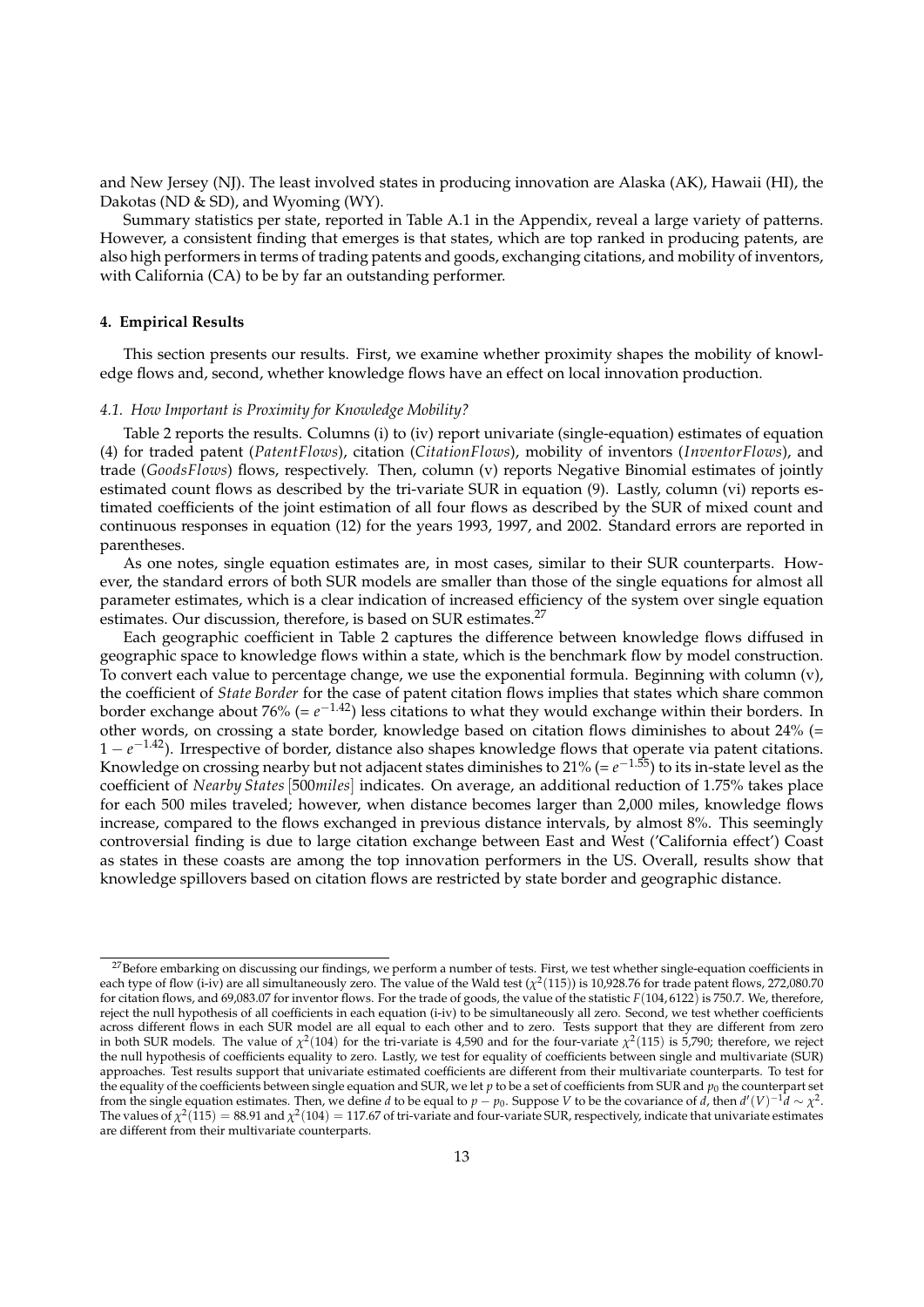|                                  | Sigle Equation Estimates <sup>(I)</sup> |                    |                    |                    | Tri-variate SUR Estimates <sup>(II)</sup> |                     |                    | Four-variate SUR Estimates <sup>(III)</sup> |                    |                    |                    |
|----------------------------------|-----------------------------------------|--------------------|--------------------|--------------------|-------------------------------------------|---------------------|--------------------|---------------------------------------------|--------------------|--------------------|--------------------|
|                                  | Citation                                | Patent             | Inventor           | Trade              | Citation                                  | $\overline{Patent}$ | Inventor           | Citation                                    | Patent             | Inventor           | Trade              |
|                                  | flows <sup>a</sup>                      | flows <sup>b</sup> | flows <sup>c</sup> | flows <sup>d</sup> | flows <sup>a</sup>                        | flows <sup>b</sup>  | flows <sup>c</sup> | flows <sup>a</sup>                          | flows <sup>b</sup> | flows <sup>c</sup> | flows <sup>d</sup> |
|                                  | (i)                                     | (ii)               | (iii)              | (iv)               |                                           | (v)                 |                    |                                             |                    | (vi)               |                    |
| State Border                     | $-1.66***$                              | $-3.01***$         | $-4.42***$         | $-2.26***$         | $-1.42***$                                | $-2.31***$          | $-3.71***$         | $-1.31***$                                  | $-2.25***$         | $-3.77***$         | $-2.25***$         |
|                                  | (0.043)                                 | (0.122)            | (0.038)            | (0.083)            | (0.001)                                   | (0.002)             | (0.004)            | (0.001)                                     | (0.008)            | (0.010)            | (0.010)            |
| Nearby States [500 miles]        | $-1.76***$                              | $-3.59***$         | $-5.13***$         | $-3.25***$         | $-1.55***$                                | $-2.58***$          | $-4.07***$         | $-1.48***$                                  | $-2.45***$         | $-4.27***$         | $-3.23***$         |
|                                  | (0.043)                                 | (0.122)            | (0.037)            | (0.080)            | (0.001)                                   | (0.003)             | (0.006)            | (0.001)                                     | (0.009)            | (0.016)            | (0.016)            |
| Distance $[500 - 1,000$ miles]   | $-1.87***$                              | $-3.75***$         | $-5.41***$         | $-3.96***$         | $-1.59***$                                | $-2.66***$          | $-4.19***$         | $-1.46***$                                  | $-2.52***$         | $-4.60***$         | $-3.94***$         |
|                                  | (0.043)                                 | (0.125)            | (0.036)            | (0.079)            | (0.001)                                   | (0.002)             | (0.004)            | (0.001)                                     | (0.006)            | (0.010)            | (0.011)            |
| Distance $[1,000 - 1,500$ miles] | $-1.99***$                              | $-4.05***$         | $-5.65***$         | $-4.58***$         | $-1.67***$                                | $-2.74***$          | $-4.26***$         | $-1.52***$                                  | $-2.59***$         | $-4.55***$         | $-4.57***$         |
|                                  | (0.043)                                 | (0.142)            | (0.040)            | (0.081)            | (0.002)                                   | (0.003)             | (0.004)            | (0.001)                                     | (0.010)            | (0.009)            | (0.009)            |
| Distance $[1,500 - 2,000$ miles  | $-2.06***$                              | $-4.06***$         | $-5.73***$         | $-4.91***$         | $-1.77***$                                | $-2.76***$          | $-4.32***$         | $-1.64***$                                  | $-2.62***$         | $-4.51***$         | $-4.89***$         |
|                                  | (0.044)                                 | (0.134)            | (0.041)            | (0.083)            | (0.001)                                   | (0.003)             | (0.006)            | (0.001)                                     | (0.011)            | (0.013)            | (0.012)            |
| Distance $[2,000 - 2,500$ miles] | $-1.88***$                              | $-4.24***$         | $-5.64***$         | $-4.98***$         | $-1.45***$                                | $-2.74***$          | $-4.30***$         | $-1.29***$                                  | $-2.64***$         | $-4.30***$         | $-4.97***$         |
|                                  | (0.044)                                 | (0.134)            | (0.043)            | (0.088)            | (0.001)                                   | (0.002)             | (0.003)            | (0.001)                                     | (0.006)            | (0.008)            | (0.008)            |
| Technological Distance           | $-0.14***$                              | $-0.29***$         | $-0.33***$         | $-0.13***$         | $-0.04***$                                | $-0.25***$          | $-0.33***$         | $0.09***$                                   | $-0.22***$         | $-0.84***$         | $-0.13***$         |
|                                  | (0.012)                                 | (0.078)            | (0.019)            | (0.023)            | (0.001)                                   | (0.002)             | (0.004)            | (0.001)                                     | (0.008)            | (0.010)            | (0.010)            |
| StructuralCloseness              | $1.19***$                               | $1.07***$          | $0.60***$          | 0.03               | $0.25***$                                 | $0.78***$           | $0.11***$          | $1.02***$                                   | $0.76***$          | $0.82***$          | $0.05***$          |
|                                  | (0.048)                                 | (0.195)            | (0.063)            | (0.093)            | (0.000)                                   | (0.006)             | (0.011)            | (0.001)                                     | (0.024)            | (0.029)            | (0.030)            |
| Observations                     | 32,256                                  | 32,256             | 32,256             | 6,227              | 32,256                                    | 32,256              | 32,256             | 6,227                                       | 6,227              | 6,227              | 6,227              |

Table 2: Determinants of Knowledge Flows in the US

All regressions include time dummies and origin and destination state fixed effects. Standard errors are reported in parentheses (heteroskedastic robust standard errors only for the single equation estimates); Coefficients of *Constant* term are omitted; *State Border* takes the value of 1 for flows exchanged between neighbor states (share common border) *i* and *j* and 0 otherwise; *Nearby States*[500 *miles*] takes the value of 1 for flows exchanged between states that do not share a common border and their geographical centers are located within a distance of 500 miles, and 0 otherwise; *Distance*[500 − 1, 000 *miles*], *Distance*[1, 000 − 1, 500 *miles*], *Distance*[1, 500 − 2, 000 *miles*], and *Distance*[2, 000 − 2, 500 *miles*] are distance classes of 500 miles each and take the value of 1 for flows exchanged between states *i* and *j* that are located within 500 to 1,000, 1,000-1,500, 1,500-2,000, and 2,000-2,500 miles, respectively, and 0 otherwise; *TechnologicalDistance* is the degree of proximity of the technological effort (*R*&*D*/*Scientists*) of states *i* and *j*; *StructuralCloseness* is the degree of technological similarity of technological specialization in production sectors of states *i* and *j*; (\*\*\*): significance at 1% level. <sup>I</sup> Specification (I) reports single-equation (univariate) negative binomial (columns i, ii, and iii) and OLS (column iv) estimates.

II : Specification (II) reports negative binomial estimates of tri-variate SUR (column v).

 $III$ : Specification (III) reports estimates of four-variate SUR of mix count and continuous responses (column vi) for the years 1993, 1997, and 2002.

<sup>a</sup> *CitationFlows* are citation flows.

<sup>b</sup> *PatentFlows* are patent trade flows.

c *InventorFlows* are inventor flows.

<sup>d</sup> *TradeFlows* are merchandise trade (imports) flows.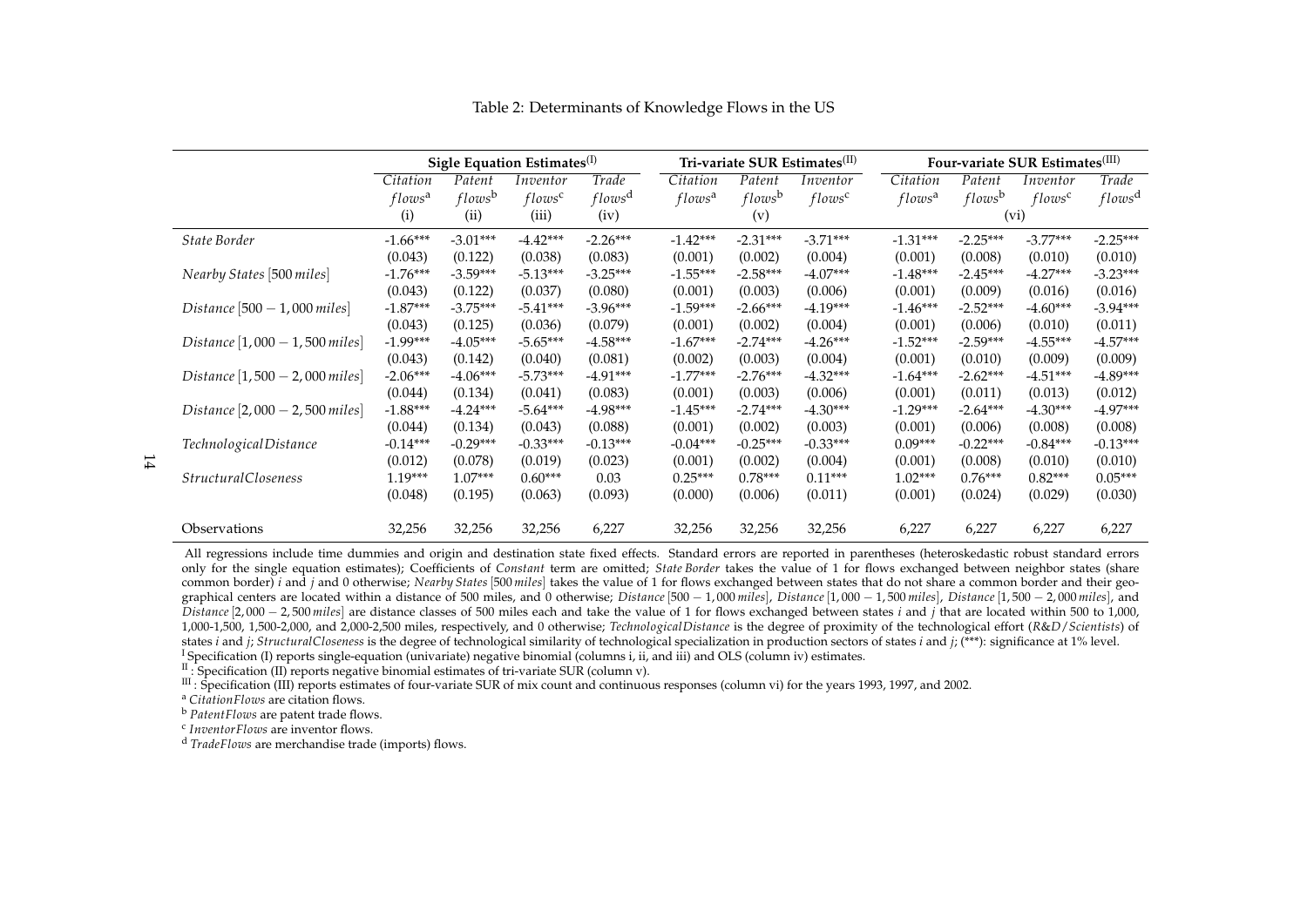The effect of geography is even more pronounced on the flows of traded patents. Compared to citation flows, the volume of patent trades which transcends a state border is 1.5 times smaller and 3 times more constrained in space. Specifically, when knowledge, based on patent trade flows, crosses a state border, is reduced to 10% (= 1 −  $e^{-2.31}$ ) compared to in-state knowledge exchange. Significant flow reduction takes place already within a distance of 500 miles as only 7.6% (=  $1 - e^{-2.58}$ ) of its in-state level crosses that distance and any further increase of distance decreases knowledge flows by 0.5%. As in the case of citation flows, when distance becomes larger than 2,000 miles, there is a slight increase of patent trade flows of 0.4%, compared to the average effect of all previous distance intervals, due to East-West Coast patent trade. In sum, the decay of knowledge flows, based on patent trade flows is sharper than that of citation flows. The potential need for the patent buyer to acquire information or keep some contact with the patent owner attaches a pronounced role to geography in shaping patent trade than patent citation flows.

Geography, however, appears to exert the heaviest toll on inventors' migration flows. Indicative of the strong border effect on this type of flows is the last set of estimates of column (v), which reveal that only 2.4% (= 1 −  $e^{-3.71}$ ) of knowledge carried by inventors crosses a state border. Moreover, 1.7% (= 1 −  $e^{-4.07}$ ) of knowledge embodied in inventors crosses the vicinity of 500 miles and this percentage remains unaltered for any farther traveled distance implying that the die-out effect is large and sharp. There is an increase of inventor migration flows after a distance of 2,000 miles, as the research-facilitating environments of California and East Coast act as attractors of high quality scientists; nevertheless the effect is diminutive.

In sum, geographic proximity plays an important role in shaping flows, in particular, flows that are generated from market mechanisms. Nevertheless, states located close to each other may exchange more knowledge with each other simply due to the technological effort they pour and/or technological specialization in their production structure. As our results show, a one unit decrease in technological effort distance, *TechnologicalDistance*, between states, increases the exchange of flows between states from 4% (citation flows) up to 28% (inventor flows) indicating that technological proximity between states is more essential to the market-based knowledge flows, particularly to inventor flows. As the literature stresses, investment in R&D and human capital makes a region attractive to talented individuals Lucas (1988). Furthermore, a state receives more flows from a state with technological sector specialization as itself than from a state with completely dissimilar technological specialization production structure. Specifically, a unit increase in structural similarity, *StructuralSimilarity*, between states, increases the exchange of flows from 12% (inventor flows) up to 118% (patent trade flows). It appears that technological specialization matters more for disembodied knowledge flows that operate via traded patents and patent citations, as researchers are expected to benefit more from other researchers who work in the same or related technologies (Bode, 2004; Peri, 2005).

We now extend our analysis to including one more market-based channel of knowledge flows, that of merchandise trade. Results are remarkably stable, as estimates of the four-variate SUR reported in column (vi) of Table 2 are similar to their counterparts, reported in column (v), despite of the large sample reduction. On crossing a state border, knowledge flows, embodied in physical trade, diminishes to 10% (= 1 − *e* <sup>−</sup>2.26) to in-state trade. Irrespective of border, distance, on average, diminishes trade flows to about 2%  $(= 1 - e^{-4.32})$ , where -4.32 is the mean of the five distance classes). The California effect, while discernible to all flows, is absent for the trade of goods. Other types of proximities, such as technological effort and production specialization similarities, continue to also shape this type of flow. Through the channel of goods trade, a unit increase of technological effort similarity between two states increases trade by 12%. In addition, a state receives 5% more knowledge from a state with the same technological specialization as itself, than from a state with dissimilar technological specialization.<sup>28</sup>

<sup>&</sup>lt;sup>28</sup>A large volume of literature has documented the negative impact of geographic distance and borders on the flows of physical trade (McCallum, 1995; Wolf, 2000; Chen, 2004). To compare with the trade literature, we drop technological proximity from the fourvariate system. The geographic effect, in this case, becomes, as expected, somewhat stronger by approximately 0.3% (trade estimates of *State Border*, *Nearby States*[500*miles*], *Distance*[500 − 1, 000*miles*], *Distance*[1, 000 − 1, 500*miles*], *Distance*[1, 500 − 2, 000*miles*], and *Distance*[2, 000 − 2, 500*miles*] are: -2.33 (0.008), -3.33 (0.015), -4.04 (0.007), -4.67 (0.005), -4.99 (0.011), and -5.05 (0.005), respectively. Number in parentheses are standard errors). Our estimates, although not directly comparable, corroborate with evidence provided in the trade literature about the home bias effect within the US states (Wolf, 2000).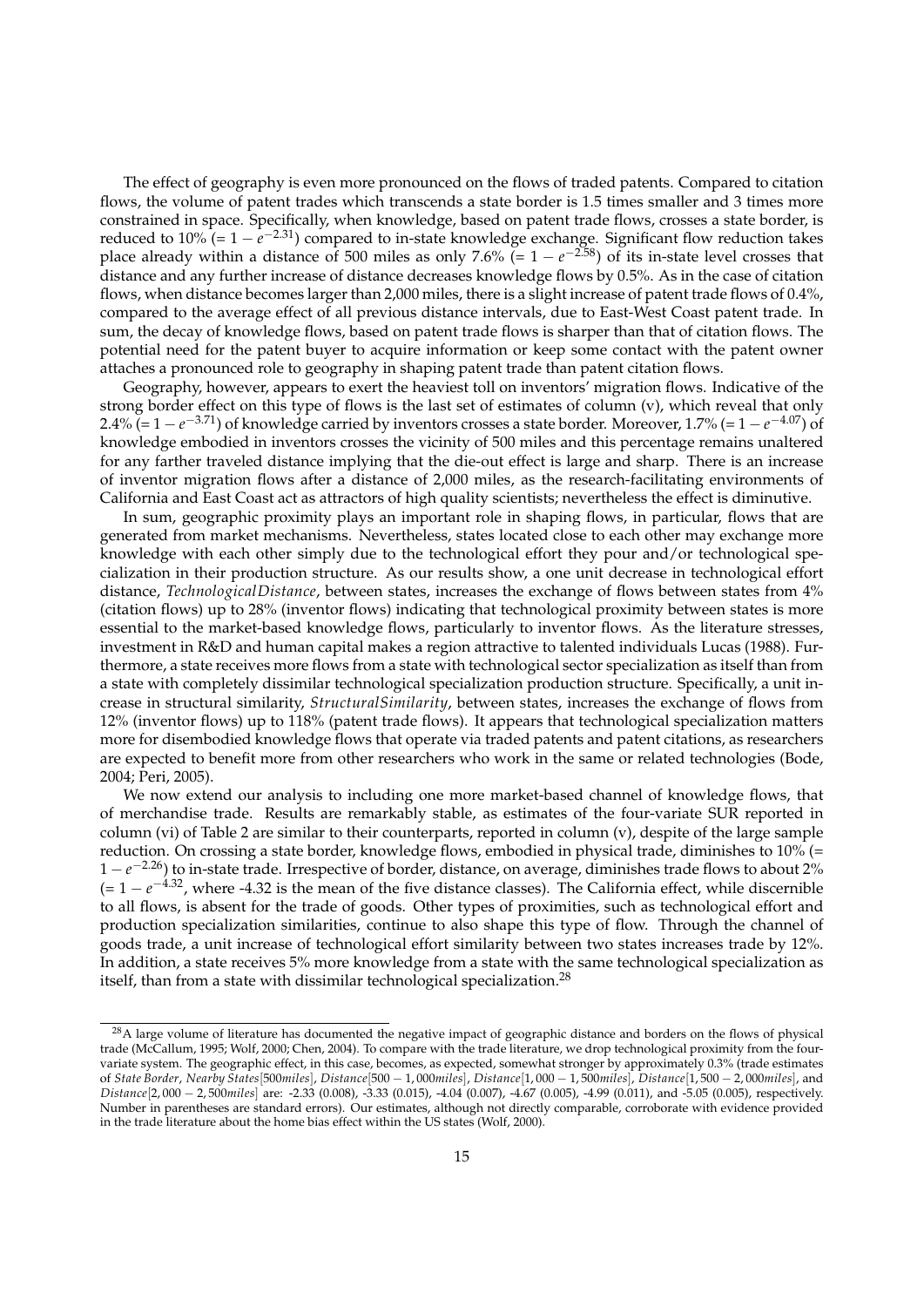Taken together with our earlier results, localization bias on the state level appears to be quite sturdy for all kinds of knowledge flows. Therefore, the general finding of geographic localization of flows documented in the literature also finds support in this study. However, the very significant impact of border and distance on knowledge flows based on ideas (traded patent and citation flows) across states of the US is at first sight quite surprising and puzzling: unlike goods and inventors, ideas are weightless, and distance cannot just proxy transportation costs. Instead, distance and border could be seen as informational barriers, and serve as proxies for all types of informational frictions. Agents within a state tend to know much more about each other and each other's business and technologies, either because of direct interactions between their citizens or because of better media coverage. Consequently, distance and border act as barriers to social connectedness, micro-cultural affinities and networking of economic agents. As our estimates show, market-generated flows are much more information intensive than non-market flows.<sup>29</sup>

Nevertheless, our results show that disembodied knowledge, generated via patent trade and citation flows, are less geographically restricted and, therefore, their effective reach is beyond that of knowledge embodied in goods and inventors, as the latter channels involve movements of goods and people, respectively. The generation mechanism of knowledge diffusion plays important role. We find that non-market channel knowledge spillovers (citation flows) are more far-reached than market-based flows, with knowledge flows via inventors' mobility to be the most geographically confined among the market-based flows. Specifically, ideas based on citation flows are 10 (or 4 based on traded patent flows) times less restricted by a state border than knowledge flows based on inventors' migration and 2.5 (or equal to, based on traded patent flows) times less restricted than knowledge flows based on trade of goods. In addition, the geographic scope of knowledge based on citation flows is about 13 (or 5 based on traded patent flows) times larger than knowledge flows based on inventors' mobility and 10 (or 4 based on traded patent flows) times bigger to knowledge flows based on trade of goods.

To get a better sense of the size of our coefficients, we compare our findings with prior evidence reported in the literature. A study which is conceptually close to ours is that of Mowery and Ziedonis (2001). In their analysis of university-generated knowledge flows, Mowery and Ziedonis (2001) find that geographic distance matters more for the channel of market of contracts (patent licenses) to non-market channels (citations) and the geographic stretch of the latter is about 3 times bigger than that of the former; a relationship which also finds support by our estimates. Contrary to some arguments expressed in the literature (Audretsch and Stephan, 1996, p.651), we also concur that geographic proximity is more essential to the operation of market contracts compared to the operation of informal, non-market flows based on citation flows.<sup>30</sup>

Another study that discusses estimates from two different channels of knowledge flows is the study of Peri (2005), which consists the first attempt in the literature to perform a comparison between disembodied knowledge flows (citations) and embodied knowledge in trade of goods. However, rather than jointly estimating the effect of geography on citation and trade flows, Peri (2005, p.317) borrows distance and border trade estimates from the studies of Anderson and Van Wincoop (2003) and Feenstra (2003) to conclude that border and distance reduce physical trade 4 to 5 times more than they reduce citation flows. By jointly estimating the effect of geographic characteristics on different channels of knowledge flows, we find that on crossing a state border, knowledge based on citation flows is about 2 to 3 times larger than knowledge based on trade flows. In addition, the geographic stretch of citation flows is 10 times larger than that of trade flows. Our distance effects are bigger compared to those reported in Peri (2005), but reasonable, if one considers that we investigate flows within a country and not across word regions as the aforementioned study does.

We further compare our findings with other strands of research that have analyzed knowledge flows. We first turn our attention to the patent-citation literature. Although cross-study comparisons are not

 $29$ Such social proximities have been identified in the literature (Saxenian, 1994) as important factors for knowledge exchange. For example, Breschi and Lissoni (2009) apply a social network analysis to derive maps of social connectedness among patent inventors. The authors find that the probability to observe a citation is positively influenced by social proximity of the inventors.

<sup>30</sup>Audretsch and Stephan (1996) studied interactions between university-based scientists and biotechnology firms based on disclosures in firms' initial public offering documents about academic researchers' roles in the firms.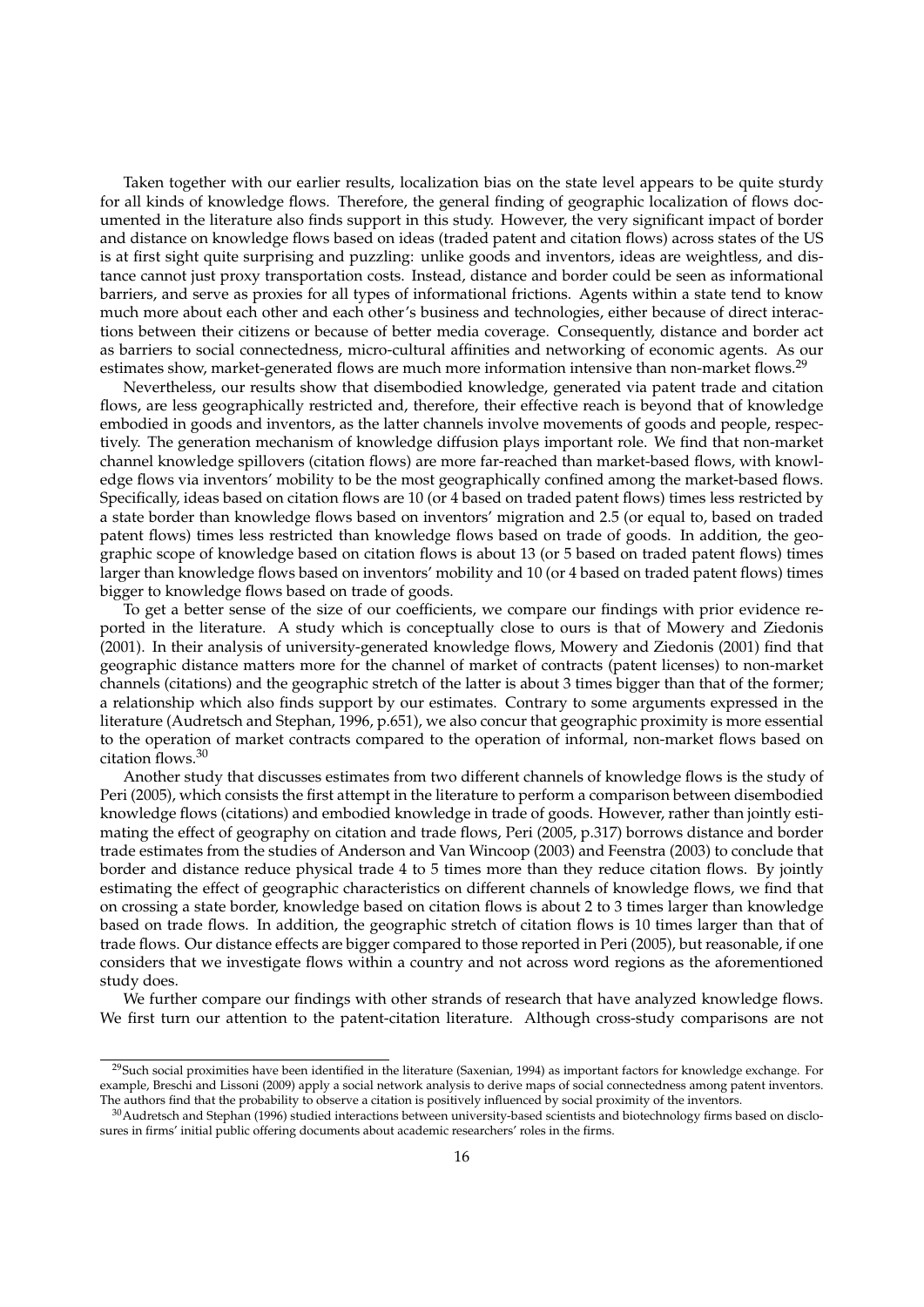always easy due to different measures of distance, omissions of border, and different level of analyses employed, we can still recover some effects that can be compared with ours. Note that we can only compare our citation estimates with those reported in the patent-citation literature. We begin with the seminal study of Jaffe et al. (1993), which reports a drop of 50% to 60% in the citation flows when they transcend a state's border in the US. Based on our citation estimates, the drop on learning when crossing a state border ranges from 73% to 76%. Our estimates are also not widely different from those documented in studies which examine knowledge flows across world's regions. Maurseth and Verspagen (2002), for example, use citations between European-granted patents across 122 European regions and find that the effect of distance ranges from -29% to -38%, while the border effect varies from 53% to 56%. Peri (2005) examines knowledge flows across 144 regions from different countries of the world and reports a reduction of 21% when knowledge flows cross a region border and a 3% drop for each 1,000 km traveled. We find a reduction of about 24% on crossing a state border and a 0.5% drop for every 500 miles traveled within the US.

Finally, the localization robustness of weightless ideas documented in our study, corroborates with findings from less related strands of research. For example, studies in the financial trade literature, using 'gravity-like' models, examine whether geographic distance imposes a hurdle on financial asset transactions, which are, compared to goods, weightless. In fact, Portes et al. (2001) and Portes and Rey (2005) examine the determinants of cross-border assets (corporate bonds equities and treasury bonds) and show that geographic distance reduces financial asset trade approximately up to 80%.

From the exposition of related evidence from various strands of literature, it is reassuring to conclude that that size of our system estimates is comparable to prior studies and reasonable. Our estimates show, from different angles, the relative importance of proximity across all channels in a rather reasonable and coherent way. The evidence provided in the literature from a single channel of knowledge flows (for instance, patent citations) is enforced in our study by the joint evidence of other channels.

Concerns, however, expressed in the literature for potential caveats in each channel proxing knowledge flows still pertain in the present study. For example, the origin of citations, i.e., whether they are added by inventors or examiners on the patent document may have different implications for the geographic stretch of citation flows. A more proper treatment of citation flows and, consequently, of their geographic stretch, it would require the distinction into inventor- versus examiner-origin citations. The USPTO has allowed such distinguish only very recently, since 2001 (Alcacer and Gittelman, 2006; Thompson, 2006).<sup>31</sup> Performing such analysis, however, considerably restricts the data set and scope of this paper and, therefore, is left for future investigation. Patent trades, as a vehicle of knowledge flows, is not without flaws either. The reason is that patent transactions do not always relate to technological acquisition, but they could also serve strategic purposes. Consequently, this channel is a rough proxy of knowledge diffusion as it contains some 'noise', too. Unfolding, however, the reason behind the patent transaction, and consequently the extent of technological knowledge patent trades carry has not been easy so far, as it requires information across different databases (e.g., citations a patent receives from the perspective buyer before the transaction - firms that acquire a patent could also previously cite the patent - and the size of a firm, as small-sized firms tend to buy patents for technology purposes, while large ones for strategic reasons), which are not matched yet, or survey data that are not available. Licenses of patents, instead of patent trades, could alleviate some worries as licensing involves more contacts and potential knowledge exchange between the seller and buyer, but such data are generally proprietary. Further, instead of using inventors' job moves, one could use a more refine measure such as informal meetings and exchange of ideas of inventors during the inventive process (or probability to enter into local/international networks of research based on inventors' characteristics during the inventive process) as the study of Giuri and Mariani (2013) does. The latter, relies on survey data by interviewing european patent inventors about interactions that were important for the development of a patent. Such data, although very useful, is not yet available for the US. Lastly, disaggregation of imports into different categories (e.g., technological capital goods) would be a more

<sup>&</sup>lt;sup>31</sup>A study by Criscuolo and Verspagen (2008) examines patents from the European Patent Office (EPO) and exploits such distinction the EPO provides about the source of patent citations since 1979. The authors find that inventor-origin citations are more geographically localised than their examiner-origin counterparts as inventors tend to choose their citations from within a narrower geographical space than examiners do.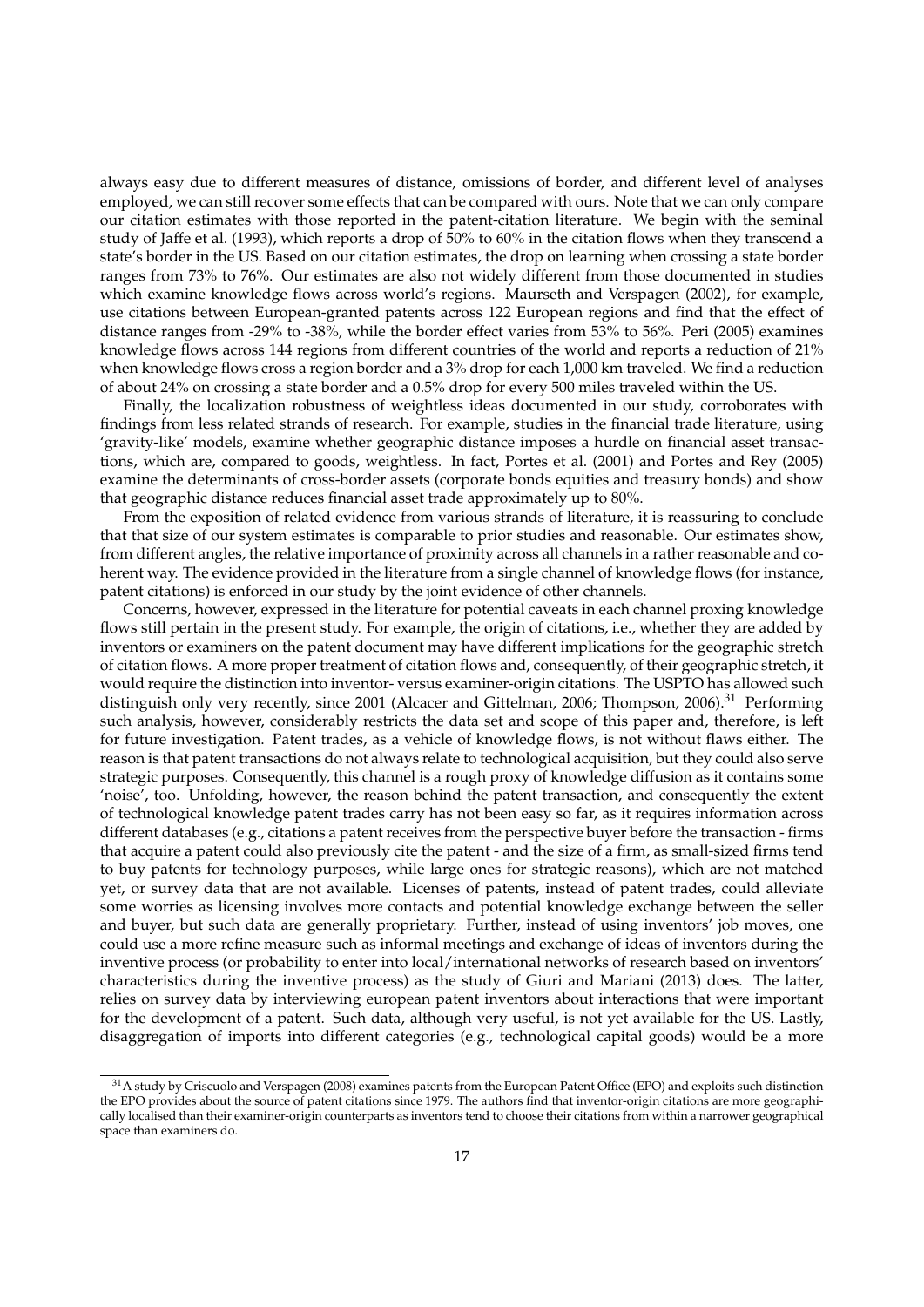insightful proxy of knowledge flows that operate via trade. Instead, we relied on value of state's total imports as it is the only available piece of information at the state level.

At this point, we can visualize some of our results with the use of a graph. Figure 2 below depicts the estimated (dashed line) along with the actual values (bold line) of geographic resistance factors on all four types of knowledge flows. Specifically, it shows the actual and estimated decay of knowledge flows moving out of a state, nearby area (about 500 miles), and out by steps of 500 miles.



Figure 2: Decay of Knowledge Flows Due to Geographical Barriers

The graphical evidence confirms the significant drop in knowledge flows when they transcend a state border. Distance further decreases their mobility. The geographic reach of non-market knowledge spillovers, based on citations, is far more stretched in space than any other type of flow. Followed by traded patent flows, disembodied knowledge flows are less geographically confined in space compared to embodied knowledge in goods and patent inventor flows. The latter, exhibit the sharpest decay. All flows shoot up for geographic distances between 500 and 1,000 miles due to interactions of a typical state with Illinois, Texas, and Michigan, which are located in the middle of the country and are among the most innovative states of the US. The "California effect" is pronounced for idea flows, slightly apparent for inventor flows and completely absent for trade of goods. Finally, we can also appreciate from the figure that actual and estimated values are very close to each other indicating a good fit of our model.

#### *Robustness*

We have performed several checks to sharp the robustness of our results. We examined whether the geographic scope of flows from top innovator states differs (e.g., is wider) from the 'average' state flows. Relevant ideas are generated only by few institutions in states closer at the frontier of technological development, while other states are receivers of these ideas and apply adjustments to them. To explore this aspect, we re-estimate the tri-variate and four-variate SUR systems considering knowledge flows originating only from the top innovator states.<sup>32</sup> Table A.2 in the Appendix presents the results for the top 10

 $32$  We select the top innovators to be the states with high total R&D spending which, combined, accounts for approximately 70% of the total US R&D activity in our sample. Accordingly, the states of California (CA), Massachusetts (MA), Michigan (MI), New Jersey (NJ), New York (NY), Texas (TX), Illinois (IL), Pennsylvania (PA), Maryland (MD), Washington (WA), and Ohio (OH) may act as innovation leaders.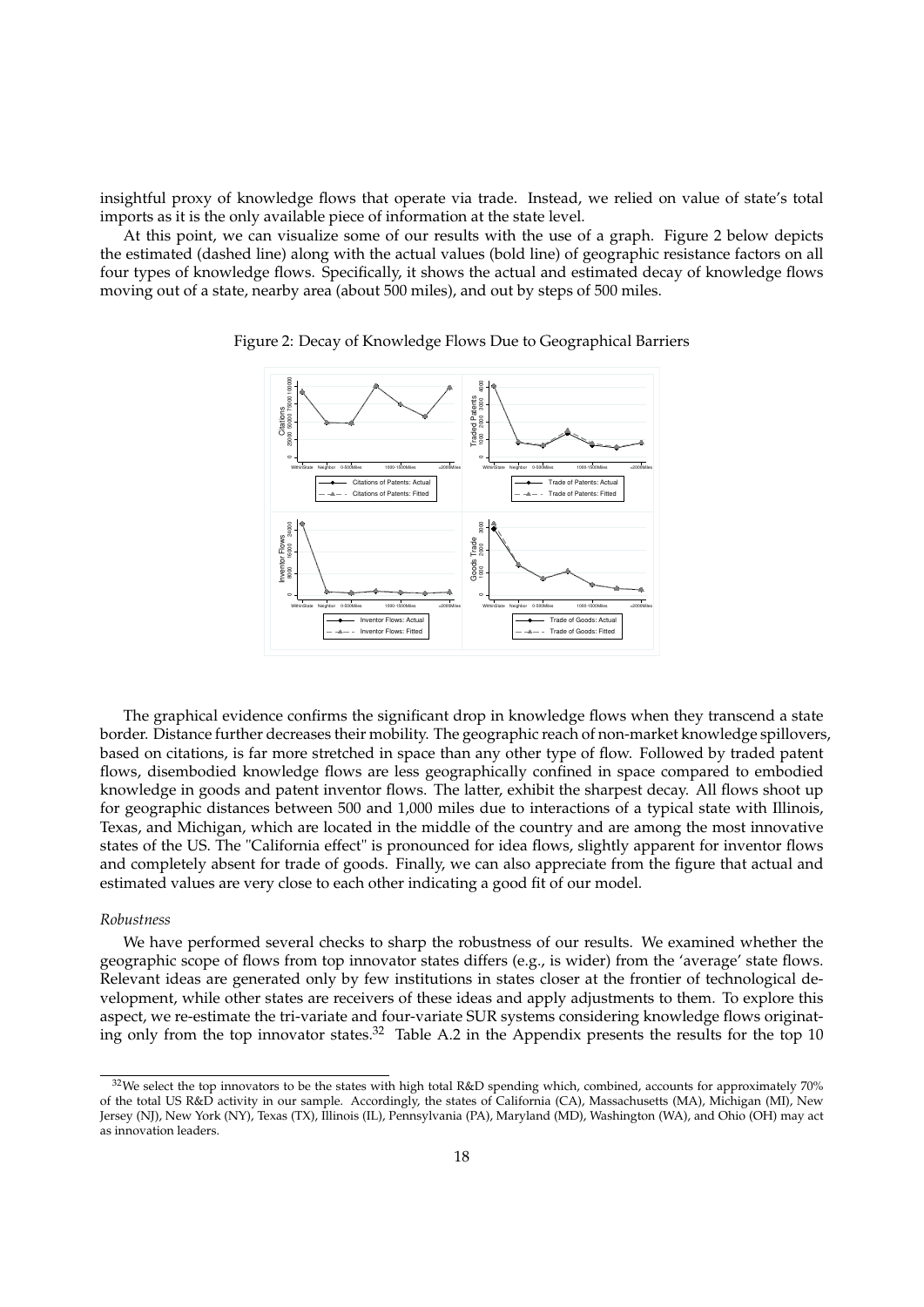innovator states. Our results confirm the broader reach of leaders' flows only for two out of four channels. Specifically, estimates show that top leaders' knowledge flows based, on citations and trade flows, are approximately 1.5 and 1.2, respectively, less geographic localized, both in terms of state border and distance, than average state flows, while for the rest of the channels the geographic scope of the leaders' flows is similar to the average state flows. As before, similarities in technological effort and technological specialization still play an important role. The analysis of leaders' flows confirms that regardless of the origin, i.e., whether flows come from an average or innovator state, citation flows exhibit the largest spatial mobility.

We proceeded with further robustness analysis, which is briefly described here and available upon request. To control for outliers, we excluded California, which is a top performer in terms of innovation.<sup>33</sup> Results mildly changed, but overall conclusions drawn from Table 2 still hold. A notable change is that the very long distance (larger than 2,000 miles) effect disappears due to the drop of California.

We split our sample in two sub-periods and estimate knowledge flows for the periods, 1993-1999 and 2000-2006, in order to examine whether the importance of proximity, either geographic or technological, has changed over time. Unlike the geographic distance effect, which remains virtually unaltered for all types of flows, technological distance appeared to matter slightly more, over time and only for traded patent flows. Geographic distance may still matter, if face-to-face interaction is important, even in hightech sectors, as knowledge is tacit and hard to codify (Evans and Harrigan, 2005; Peri, 2005; Disdier and Head, 2008).

We also split the sample by the importance of patented inventions. We define 'valuable' patented invention a patent that receives 50 or more citations and divide our patents into *high-cited* and *low-cited* patents. The former group, accounts for 4% of the total patents.<sup>34</sup> We replaced *Patent Flows* with low- and highcited patents instead, and re-estimated the tri-variate and four-variate SUR systems, each one for highand low-cited patents. Results did not not alter significantly. The only notable difference is that high-cited patents, as expected, are slightly less geographically restricted than low-cited ones.

We, further, classified patent citations into citations of traded patents and citations of non-traded patents, and replicate the analysis. All previously drawn conclusions hold. Additionally, the citations of the former are found to be more geographically bounded than those of the latter. Even within the same channel such as citation flows, there is some differentiation in the spatial reach.

Moreover, we tried to jointly estimate knowledge flows at a finer disaggregation level, for example, for six technological sectors, namely commuters, electronics, chemicals, drugs, mechanical and others. Data limitations allowed us to explore only two channels, traded patents and citation flows, out of four. Sector level estimates were not that different from state-level estimates and there was little variation across sectors. Localization of knowledge was evident in all sectors, with computer and electronic sectors to slightly exhibit the most extensive geographic diffusion of knowledge, whereas, chemical and drugs the least.

Finally, we employed alternative definitions of traded patent flows, for example, 'first flow' and 'last flow', as defined in the Data section, instead of (all) traded patent flows and re-produce the same analysis. Results remain robust.

Ideally, we would also like to consider foreign direct invest (FDI) flows as an additional channel of (disembodied) knowledge. Lack of state level data, prevented us from doing so.

Overall, results do not change in any significant way across different specifications, sub-samples and alternative definitions.

<sup>33</sup>See Table A.1 in the Appendix for states' statistics.

<sup>34</sup>We choose the 50-citation threshold in order to have a clear split between valuable and less valuable patented inventions. According to the statistics, highly cited patented inventions in our sample amount to approximately 5,000 patents and receive 949,000 citations, while low-cited to 120,000 patents and receive 26,000 citations.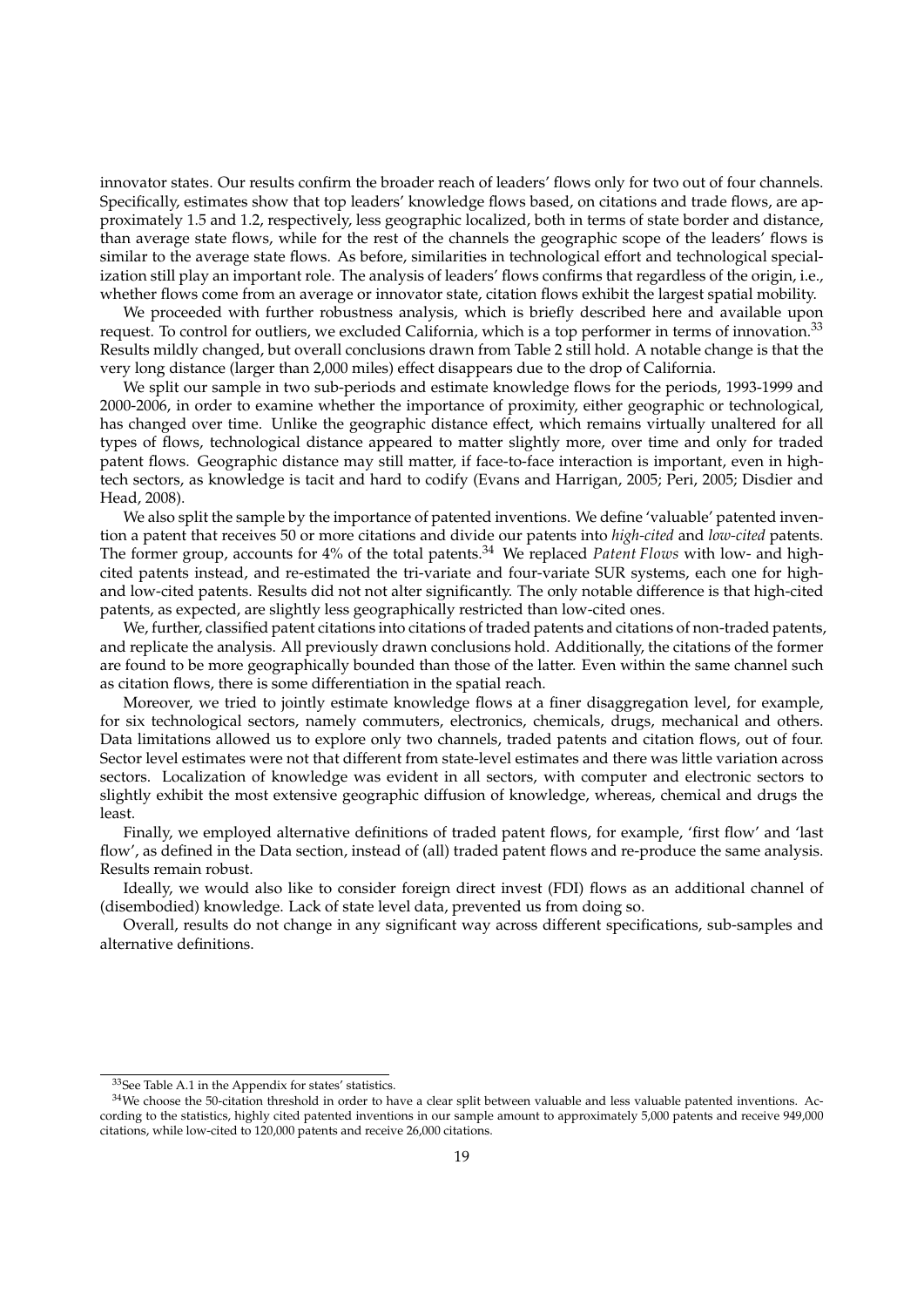#### *4.2. Does Available Knowledge Contribute to Local Innovation Production?*

We have established that knowledge flows across states depend on the geographic and technological proximity of the states. The existence of these flows, however, does not necessarily support existence of externalities of knowledge on local (state) innovation. Available knowledge originating in other states may bring, along with new ideas, a reduction in innovation possibilities, thus generating a zero or even negative net effect on the productivity of researchers in innovation. Consequently, no clear prior exists on the sign and magnitude of innovation elasticities.

Therefore, the second task of this paper is to assess the effect of external available knowledge on states' innovation activity. In doing so, we estimate a function of innovation production, as described in equation (3), and assess the individual effect of each channel of knowledge flows on local production of innovation.

The dependent variable of equation (3) is the innovation output *Q*, which is the log of number of patents granted to a state in year *t* weighted by patent citations, taking into account the grant year and the technology field of the patent.<sup>35</sup> We estimate equation (3) with OLS controlling for time effects.

Table 3 reports estimated elasticities of state's own R&D stock and external accessible to a state flowweighted R&D stock gained via the four channels. Column (i) shows innovation elasticities of all states, when the weights, *fij*, in equation (3) are standardized by actual (raw) flows, *Fij*, and column (ii) when fitted values,  $\hat{F}_{ij}$  are used for the standarisation. Columns (iii) and (iv) report innovation elasticities, in similar fashion, but when external accessible flow-weighted R&D stock originates only from the top 10 innovator states in the US. In fact, the last two columns include the top 10 states in the regressions only as senders of knowledge flows and the remaining states as receivers. Consequently,  $A_{ij}^{\alpha}$  in equation (3) is defined as  $A_{ij}^{\alpha} = \sum_{j \in Top 10} (f_{ij}A_{ij})$ . This allows us to minimize potential endogeneity in estimating the coefficient  $\mu$  of *A α ij*.

As Table 3 shows that estimates of actual flows reported in column (i) and fitted flows in column (ii) are very close to each other. Similar evidence emerges from columns (iii) and (iv). This alleviates concerns that our results rely too much on the modeling of the knowledge flows and, therefore, are susceptible to model criticism. Using a more direct measure, that of raw flows, we find similar estimates. Furthermore, despite of the potential worsening of the endogeneity problem when external accessible R&D stock originates from all states, estimates are overall quite close across different specifications.

More specifically, results strongly support that state's own (*lnR*&*Down*) as well as external accessible R&D stocks are significant contributors to states' innovation production. We find that a one percent increase of state's own R&D is associated with an increase in the local production of innovation by 0.40% (column i) to 0.44% (column ii). This effect drops by half, when top innovator states are the only source of relevant knowledge flows. Apparently, only a number of states - the most innovative ones - invest heavily on home-produced technological knowledge. The majority of the states appear to produce innovation by relying more on external accessible rather than on homegrown knowledge. The latter, contributes from 19% (column iii) to 22% (column iv).

 $35$ More specifically, every patent is assigned to an issue year and technology field. We have 14 years and 37 technology groups; therefore, every patent is classified in one out of 14x37=518 groups. Each patent in every group is then weighted by the number of citations it has in the group's distribution. The weighting scheme is the following one:  $w_1 = 0.1$ , if citation belongs to the first,  $w_2 = 0.2$  for the second,  $w_3 = 0.3$  for the third, and  $w_4 = 0.4$  for the fourth quantile. We then sum these values up for every state and for every year *t* and calculate our weighted measure of innovation output.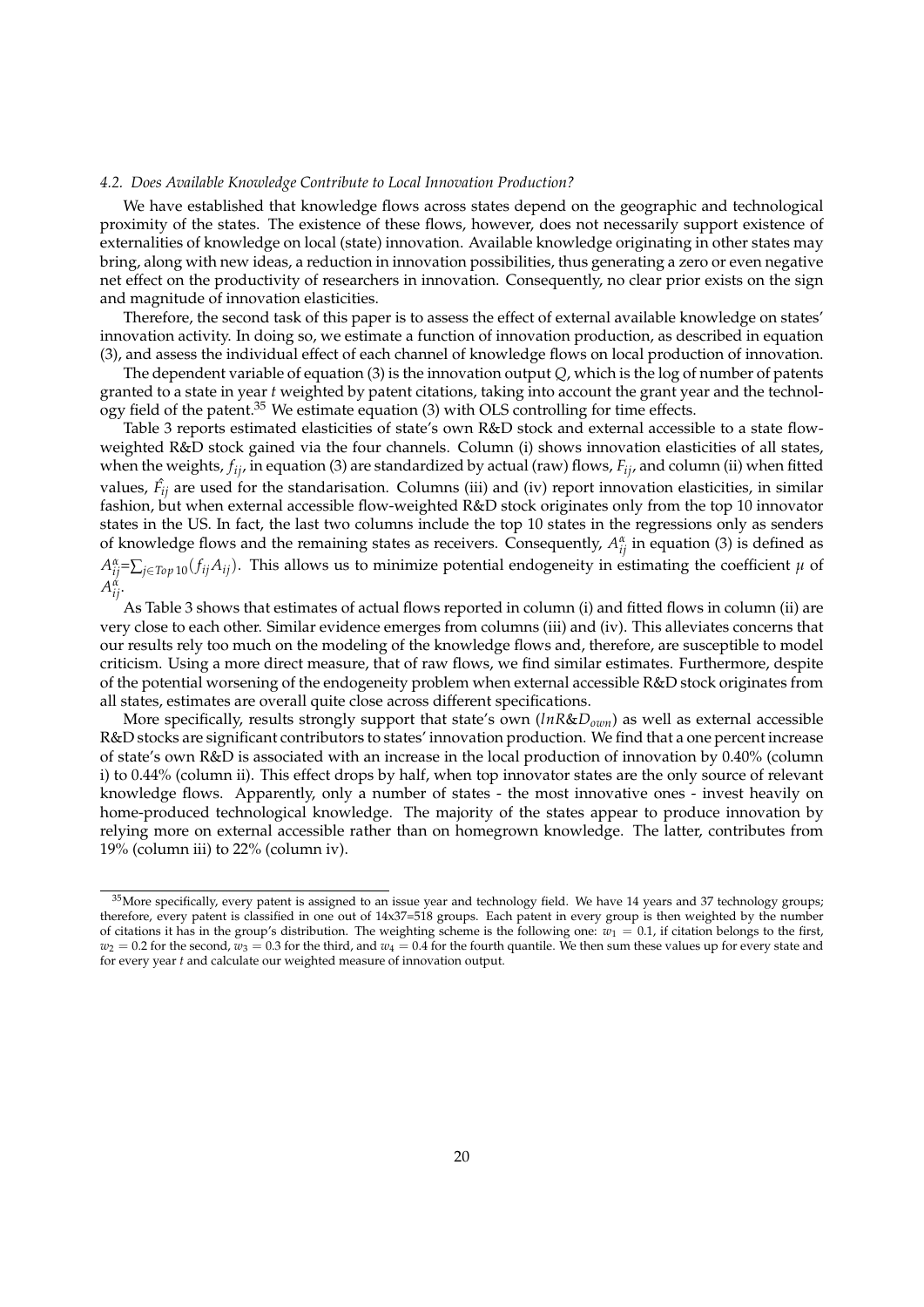|                        |           | Flows from All States <sup>a</sup> |           | Flows from Top 10 Statesb |  |  |
|------------------------|-----------|------------------------------------|-----------|---------------------------|--|--|
|                        | Actual    | Fitted                             | Actual    | Fitted                    |  |  |
|                        | (i)       | (ii)                               | (iii)     | (iv)                      |  |  |
| $ln R & D_{\alpha mn}$ | $0.40***$ | $0.44***$                          | $0.19*$   | $0.22**$                  |  |  |
|                        | (0.091)   | (0.087)                            | (0.109)   | (0.111)                   |  |  |
| $lnR&D_{citations}$    | $0.42***$ | $0.43***$                          | $0.50***$ | $0.49***$                 |  |  |
|                        | (0.104)   | (0.104)                            | (0.102)   | (0.105)                   |  |  |
| $lnR&D_{patterns}$     | $0.11**$  | $0.15***$                          | $0.11**$  | $0.12**$                  |  |  |
|                        | (0.048)   | (0.049)                            | (0.048)   | (0.046)                   |  |  |
| $ln R&D_{inventors}$   | 0.03      | $-0.00001$                         | 0.09      | 0.09                      |  |  |
|                        | (0.087)   | (0.085)                            | (0.086)   | (0.083)                   |  |  |
| $ln R$ & $D_{trade}$   | 0.16      | 0.12                               | $0.17**$  | $0.15*$                   |  |  |
|                        | (0.114)   | (0.098)                            | (0.087)   | (0.083)                   |  |  |
| Constant               | $1.46***$ | $1.33***$                          | $1.73***$ | $1.71***$                 |  |  |
|                        | (0.362)   | (0.330)                            | (0.294)   | (0.303)                   |  |  |
| Observations           | 134       | 134                                | 97        | 97                        |  |  |
| $R^2$                  | 0.87      | 0.88                               | 0.81      | 0.81                      |  |  |

Table 3: Elasticities of Innovation Production Function

All regressions include time dummies. All variables are in logs. Standard errors reported in parentheses; Coefficients of *Constant* term are omitted; *lnR*&*Down* is state's own R&D stock; *lnR*&*Dcitations*, *lnR*&*Dpatents*, *lnR*&*Dinventors*, and *lnR*&*Dtrade* are external available to a state citation-, patent-, inventor-, and trade-weighted external R&D stocks, respectively; (\*\*\*), (\*\*), and (\*): significance at 1%, 5%, and 10% level, respectively.

<sup>a</sup> All states were included as senders (origin) of knowledge flows. All states were included as receivers (destination) of knowledge flows.

<sup>b</sup> Only the top 10 innovators were included as senders (origin) of knowledge flows. Only the remaining 38 states were included as receivers (destination) of knowledge flows. Top 10 innovator states: California (CA), Massachusetts (MA), Michigan (MI), New Jersey (NJ), and New York, (NY), Texas (TX), Illinois (IL), Pennsylvania (PA), Maryland (MD), Washington (WA), and Ohio  $(OH)$ .

Other states' R&D effort has also a positive and statistically significant effect on local production of patents and, in some cases, is greater then state's own R&D effect. This is particularly true for specifications (iii) and (iv). The non-market channel of citation flows is the channel that largely shapes local innovation production, as a one percent increase of external accessible citation-weighted R&D (*lnR*&*Dcitations*) is associated with an increases in the production of innovation from 0.42% (column i) up to 0.50% (column iii). The combined effect of the market-based channels is about half of that of citation flows. A one percent increase of external accessible traded patent-weighted R&D (*lnR*&*Dpatents*) relates to 0.11% (column i) to 0.15% (column ii) increase in state's innovation. Similarly, a one percent increase of trade-weighted available R&D stock (*lnR*&*Dtrade*) enhances patent production by 0.12% (column ii) to 0.17% (column iii); however, the effect is not always statistical significant. Finally, a mixed picture emerges for external inventor-weighted R&D (*lnR*&*Dinventors*), which is negatively associated with state's innovation production, when all states flows are considered, and positively, for flows that originate only from the top innovator states. However, in both cases, estimates are statistically insignificant and close to zero.

Summing up, we find that knowledge flows are relevant to local innovation production as external accessible R&D, gained through different channels, has a strong positive effect on a state's innovation ac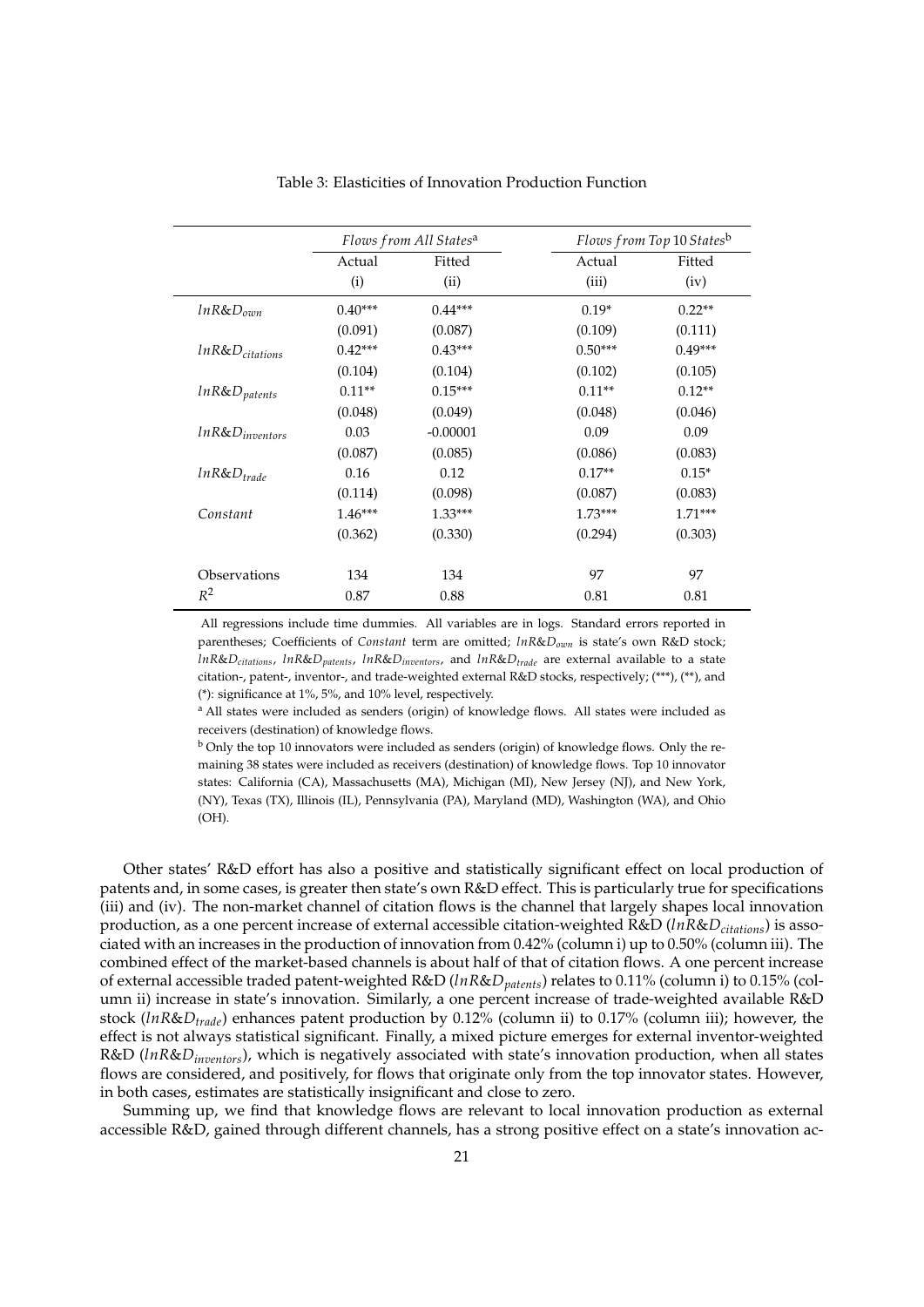tivity and the effect is as large, for some cases, as state's homegrown R&D stock. Second, the effective reach of disembodied knowledge, exemplified by citations and patent trades, is larger than that of embodied knowledge in goods and inventors. Such finding corroborates with theoretical studies of endogenous growth (Grossman and Helpman, 1991; Rivera-Batiz and Romer, 1991), which have emphasized the important consequences of disembodied knowledge flows for technology transfer and economic growth, but have not offered any empirical documentation. Lastly, external available flows that operate via market mechanisms have smaller effect on local patent production compared to non-market generated flows. This finding is in line with conclusions drawn in previous section, where formal, market-based flows are found to be less far-reached in space compared to informal, non-market flows, as the former require movements of goods, inventors, or some degree of geographic proximity between the seller and the buyer of a good or patent.

As a further check, we run all regressions in Table 3 lagging all variables on the right-hand side by one period to overcome potential immediate feedback effect. Results did not change in any significant way.

Overall, our estimates of own R&D elasticity for all states (40%-44%) are in the vicinity of estimates reported in the international spillover literature, and in particular in the studies of Peri (2005) (60%-80%), Branstetter (2001) (72%), Pakes and Griliches (1980) (61%), Bottazzi and Peri (2007) (78%), and in several other studies. Similarly, our estimates of external accessible R&D gained mainly through citations (42%- 50%) are close to what the literature reports, Peri (2005) (40%-50%) and Bottazzi and Peri (2007) (55%).

# **5. Conclusion**

This paper offers novel insights in knowledge diffusion across states of the US and its consequences for local innovation activity. We use a simple, common framework to jointly analyze and learn more about the relative mobility of four different channels of knowledge flows that operate via (i) citations of patents, (ii) traded patents, (iii) inventors' mobility, and (iv) trade of goods. Thus far, these flows been studied separately from different avenues in the literature. To jointly evaluate these flows, we develop novel econometric techniques appropriate to the nature of the data. In a second stage, we assess the individual effect of these jointly estimated flows on local production of innovation.

Using newly developed data for the states of the US, our findings support that geographic proximity, in terms of distance and contiguity, matters for the spread of knowledge, as it has been massively documented in the literature. Our findings further confirm that disembodied knowledge is less geographically restricted and, therefore, its effective reach is beyond that of knowledge embodied in trade or inventors, as the latter involve movements of goods and people, respectively. Furthermore, non-market channel knowledge flows are more far-reached than market-based flows, with inventors' mobility flows to be the most geographically confined. Finally, with respect to other types of closeness, technological effort proximity of states and technological production structure similarities greatly enhance knowledge interactions across states.

The implications of our findings for the literature are potentially relevant. Although theoretical tradegrowth studies (Grossman and Helpman, 1991; Rivera-Batiz and Romer, 1991) emphasize the important consequences of disembodied knowledge flows for technology transfer and economic growth, there has been little effort, on the empirical side, to thoroughly explore this issue. Along with other important studies, this paper makes an effort toward this direction and empirically confirms the important geographic scope of disembodied knowledge flows. Knowledge, especially disembodied, is significantly relevant to local innovation production, as external accessible R&D gained through citation and traded patent flows has a strong positive effect on a state's innovation activity as large as that of state's own R&D stock.

An issue deserving further inquiry is the role of another type of proximity, that of social proximity, on state-level localization of knowledge diffusion. Learning more about the causes of home bias is needed before an assessment of welfare consequences can be undertaken.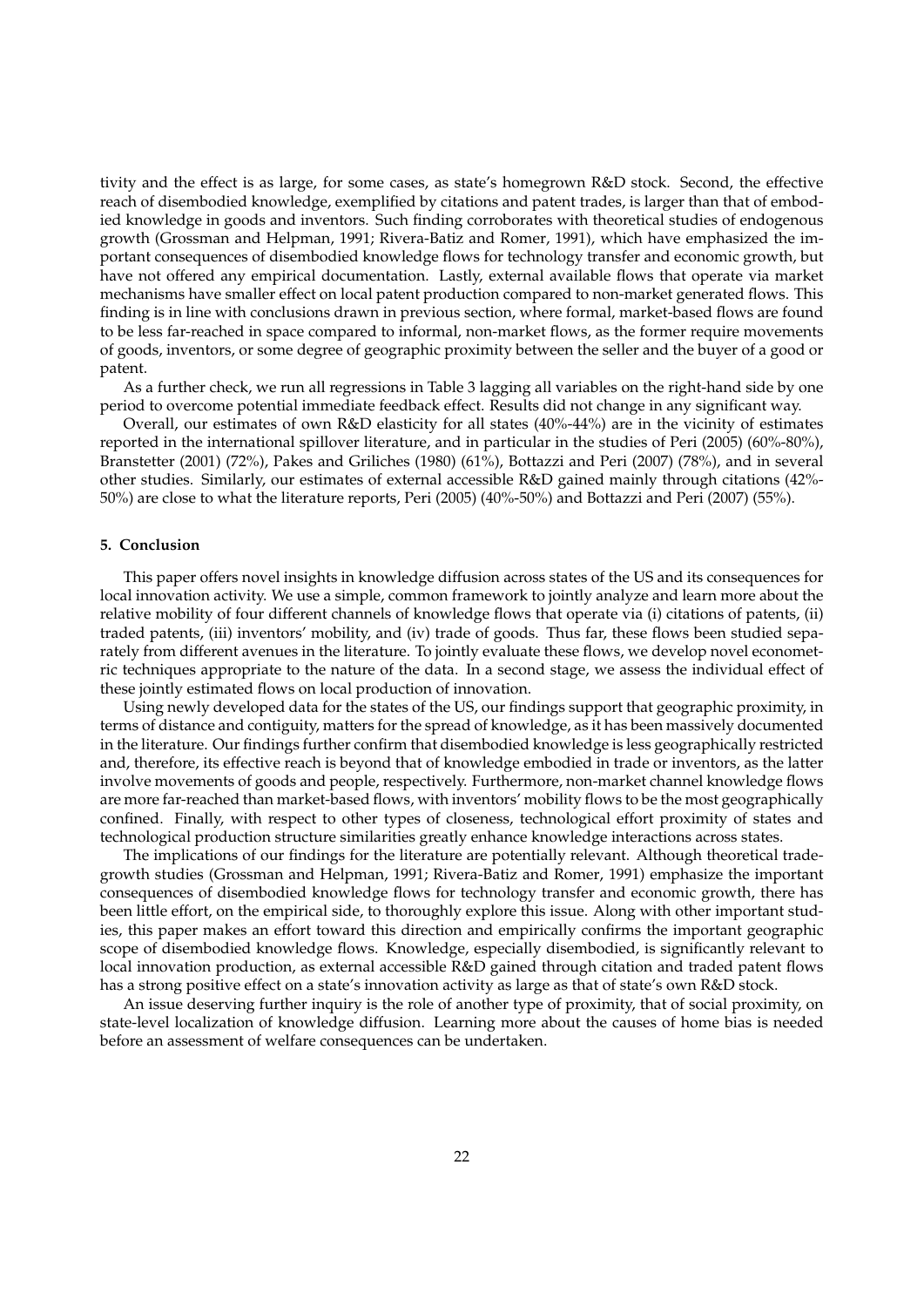#### **References**

Aghion, P., Howitt, P., 1997. Endogenous Growth Theory. MIT Press, Massachusetts, USA.

- Agrawal, A., Cockburn, I., McHale, J., 2006. Gone but not forgotten: knowledge flows, labor mobility, and enduring social relationships. Journal of Economic Geography 6(5), 571–591.
- Alcacer, J., Gittelman, M., 2006. Patent citations as a measure of knowledge flows: The influence of examiner citations. Review of Economics and Statistics 88(4), 774–779.
- Anderson, J., Van Wincoop, E., 2003. Gravity with gravitas: A solution to the border puzzle. American Economic Review 93(1), 170–192.
- Anton, J., Yao, D., 1994. Expropriation and inventions: Appropriable rents in the absence of property rights. American Economic Review 84(1), 190–209.
- Audretsch, D., Stephan, P., 1996. Company-scientist locational links; the case of biotechnology. American Economic Review 86(3), 641–652.
- Autor, D. H., Dorn, D., Hanson, G., 2013. The geography of trade and technology shocks in the united states. American Economic Review 103(3), 220–225.
- Belenzon, S., Schankerman, M., 2013. Spreading the word: Geography, policy and knowledge spillovers. Review of Economics and Statistics 95(3), 884–903.
- Bode, E., 2004. The spatial pattern of localized r&d spillovers: an empirical investigation for germany. Journal of Economic Geography 4(1), 43–64.
- Bottazzi, L., Peri, G., 2007. The international dynamics of r&d and innovation in the long run and in the short run. Economic Journal 117(518), 486–511.
- Branstetter, L. G., 2001. Are knowledgespillovers international or intranational in scope?: Microeconometric evidence from the u.s. and japan. Journal of International Economics 53(1), 53–79.
- Breschi, S., Lissoni, F., 2009. Knowledge networks from patent data: Methodological issues and research targets. Journal of Economic Geography 9(2), 439–468.
- Burhop, C., Wolf, N., 2013. The german market for patents during the "second industrialization," 1884-1913: A gravity approach. Business History Review 87(1), 69–93.
- Chen, N., 2004. Intra-national versus international trade in the european union: Why do national borders matter? Journal of International Economics 63(1), 93–118.
- Coe, D., Helpman, E., 1995. International R&D spillovers. European Economic Review 39(5), 859–887.
- Criscuolo, P., Verspagen, B., 2008. Does it matter where patent citations come from? inventor vs. examiner citations in european patents. Research Policy 37(10), 1892–1908.
- Disdier, A.-C., Head, K., 2008. The puzzling persistence of the distance effect on bilateral trade. Review of Economics and Statistics 90(1), 37–48.
- Evans, C., Harrigan, J., 2005. Distance, time and specialization: Lean retailing in general equilibrium. American Economic Review 95(1), 292–313.
- Feenstra, R., 2003. Advanced International Trade: Theory and Evidence. Princeton, NJ: Princeton University Press.
- Feldman, M. P., 2000. Location and innovation: The new economic geography of innovation, spillovers and agglomeration. In: Clark, G. L., Feldman, M. P., Gertler, M. S. (Eds.), The Oxford Handbook of Economic Geography. Oxford: Oxford University Press, pp. 373–394.
- Furman, J. L., Stern, S., 2011. Climbing atop the shoulders of giants: The impact of institutions on cumulative research. American Economic Review 101(5), 1933–1963.
- Geweke, J., 1992. Evaluating the accuracy of sampling-based approaches to the calculation of posterior moments. In: Bernardo, J., Berger, J., Dawid, A., Smith, A. (Eds.), Bayesian Statistics. Oxford University Press, pp. 169–193.
- Giuri, P., Mariani, M., 2013. When distance disappears: Inventors, education, and the locus of knowledge spillovers. Review of Economics and Statistics 95(2), 449–463.
- Griliches, Z., 1992. The search for r&d spillovers. Scandinavian Journal of Economics 94(0), S29–47, Supplement.
- Grossman, G., Helpman, E., 1991. Innovation and Growth in the Global Economy. MIT Press, Massachusetts, USA.
- Guellec, D., van Pottelsberghe de la Potterie, B., 2004. From r&d to productivity growth: Do the institutional settings and the source of funds of r&d matter? Oxford Bulletin of Economics and Statistics 66(3), 353–378.
- Hall, B., Jaffe, A., Trajtenberg, M., 2001. The nber patents citations data file: Lessons, insights and methodological tools. National Bureau of Economic Research Working Paper No. 8498.
- Harhoff, D., Hoisl, K., Webb, C., 2008. European patent citations how to count and how to interpret them? Unpublished manuscript, University of Munich.
- Jaffe, A. B., 1986. Technological opportunity and spillovers of r&d: Evidence from firms' patents, profits, and market value. American Economic Review 76(5), 984–1001.
- Jaffe, A. B., Trajtenberg, M., Fogarty, M. S., 2000. The meaning of patent citations: Report on the nber/case-western reserve survey of patentees. National Bureau of Economic Research Working Papers No. 7631.
- Jaffe, A. B., Trajtenberg, M., Henderson, R., 1993. Geographic localization of knowledge spillovers as evidenced by patent citations. Quarterly Journal of Economics 108(3), 577–598.
- Keller, W., 2002. Trade and transmission of technology. Journal of Economic Growth 7(1), 5–24.
- Kim, J., Marschke, G., 2005. Labor mobility of scientists, technological diffusion, and the firm's patenting decision. RAND Journal of Economics 36(2), 298–317.
- King, G., 1989. A seemingly unrelated poisson regression model. Sociological Methods and Research 17(3), 235–255.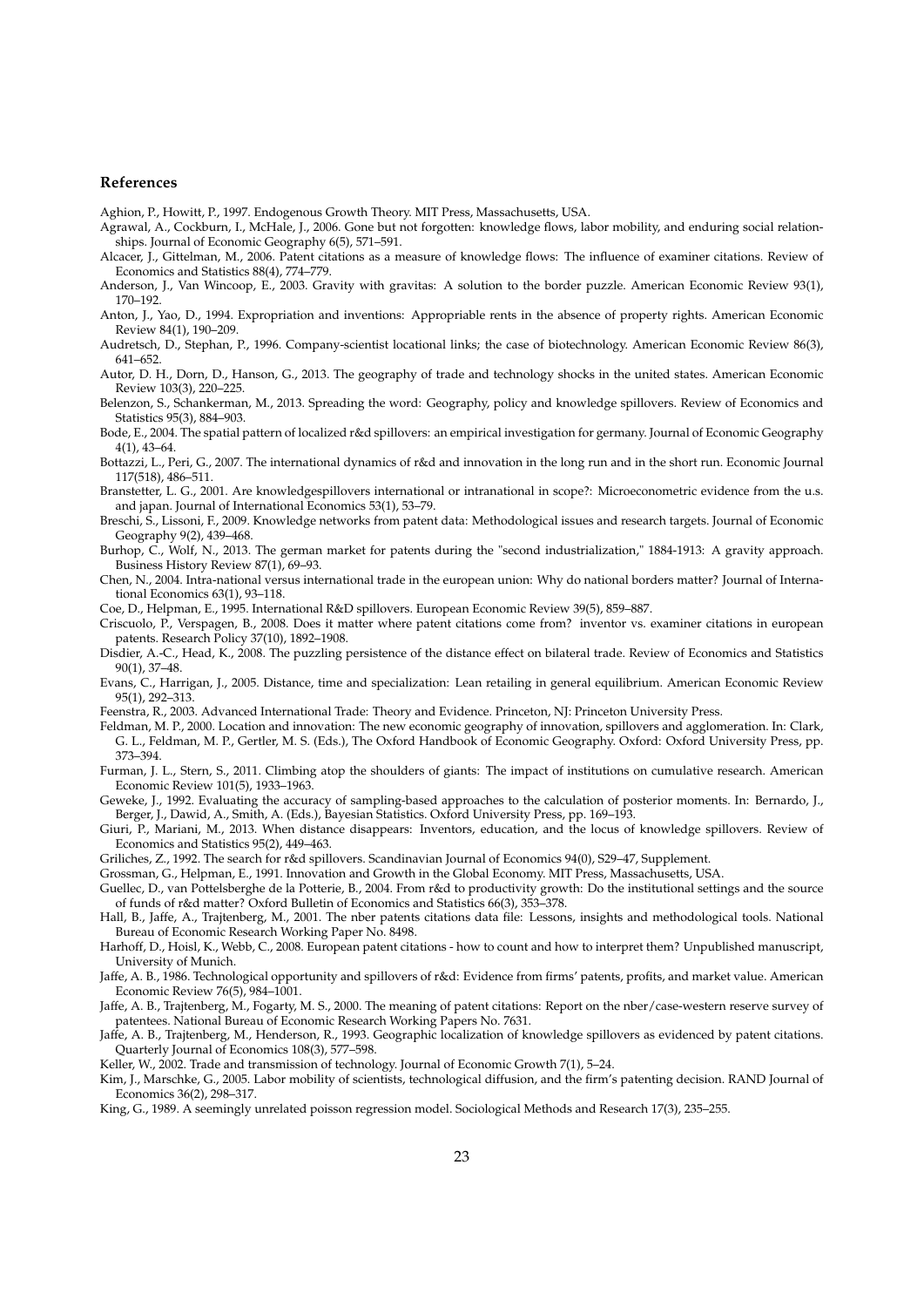Lai, R., Amour, A. D., Yu, A., Sun, Y., Torvik, V., Fleming, L., 2011. Disambiguation and co-authorship networks of the u.s. patent inventor database (1975-2010). http://hdl.handle.net/1902.1/15705 UNF:5:9kQaFvALs6qcuoy9Yd8uOw== V1 [Version].

Lucas, R., 1988. On the mechanics of economic development. Journal of Monetary Economics 22(1), 3–42. Mancusi, M. L., 2008. International spillovers and absorptive capacity: A cross-country cross-sector analysis based on patents and citations. Journal of International Economics 76(2), 155–165.

Maurseth, P. B., Verspagen, B., 2002. Knowledge spillovers in europe: A patent citations analysis. Scandinavian Journal of Economics 104(4), 531–545.

McCallum, J., 1995. National borders matter: Canada-u.s. regional trade patterns. American Economic Review 85(3), 615–623.

Miguelez, E., Moreno, R., Surinach, J., 2010. Inventors on the move: Tracing inventors' mobility and its spatial distribution. Papers in Regional Science 89(2), 251–274.

Moser, P., 2011. Do patents weaken the localization of innovations? evidence from world's fairs. Journal of Economic History 71(2), 363–382.

Mowery, D., Ziedonis, A., 2001. The geographic reach of market and non-market channels of technology transfer: Comparing citations and licences of university patents. National Bureau of Economic Research Working Paper No. 8568.

Nicholas, T., 2010. The role of independent invention in us technological development, 1880-1930. Journal of Economic History 70(1), 57–82.

Pakes, A., Griliches, Z., 1980. Patents and r&d at the firm level: A first report. Economics Letters 5(4), 377–381.

Peri, G., 2005. Determinants of knowledge flows and their effect on innovation. Review of Economics and Statistics 87(2), 308–322.

Perkins, R., Neumayer, E., 2011. Transnational spatial dependencies in the geography of non-resident patent filings. Journal of Economic Geography 11(1), 37–60.

Portes, R., Rey, H., 2005. The determinants of cross-border equity flows. Journal of International Economics 65(2), 269–296.

Portes, R., Rey, H., Oh, Y., 2001. Information and capital flows: The determinants of transcations in financial assets. European Economic Review 45(4-6), 783–796.

Redding, S., 1996. The low-skill, low-quality trap: Strategic complementarities between human capital and r&d. Economic Journal 106 (435), 458–470.

Rivera-Batiz, L., Romer, P., 1991. Economic integration and endogenous growth. Quarterly Journal of Economics 106(2), 227–244.

Romer, P., 1986. Increasing returns and long-run growth. Journal of Political Economy 94(5), 1000–1037.

Romer, P. M., 1989. Human capital and growth: Theory and evidence. National Bureau of Economic Research Working Paper Series No. 3173.

Saxenian, A., 1994. Regional Advantage: Culture and Competition in Silicon Valley and Route 128. Harvard University Press, Cambridge Mass.

Serrano, C., 2011. Estimating the gains from trade in the market for innovation: Evidence from the transfer of patents. National Bureau of Economic Research Working Paper No. 17304.

Serrano, C. J., 2010. The dynamics of the transfer and renewal of patents. RAND Journal of Economics 41(4), 686–708.

Spulber, D. F., 2008. Innovation and international trade in technology. Journal of Economic Theory 138(1), 1–20.

Swann, P., Prevezer, M., Stout, D., 1998. The Dynamics of Industrial Clustering. International Comparisons in Computing and Biotechnology. Oxford University Press, Oxford UK.

Thompson, P., 2006. Patent citations and the geography of knowledge spillovers: Evidence from inventor- and examiner-added citations. Review of Economics and Statistics 88(2), 383–388.

Tsionas, E., 1999. Bayesian analysis of the multivariate poisson distribution. Communications in Statistics (Theory and Methods) 28(2), 431–451.

Tsionas, E., 2001. Bayesian multivariate poisson regression. Communications in Statistics-Theory and Methods 30(2), 243–255.

Verspagen, B., 1999. European regional clubs: Do they exist and where are they heading? on economic and technological differences between european regions. In: Adams, J., Pigliaru, F. (Eds.), Economic Growth and Change: National and Regional Patterns of Convergence and Divergence. Edward Elgar, pp. 236–256.

Wild, P., Gilks, W. R., 1993. Algorithm as 287: Adaptive rejection sampling from log-concave density. Applied Statistics 42(4), 701–709. Winkelmann, R., 2000. Seemingly unrelated negative binomial regression. Oxford Bulletin of Economics and Statistics 62(4), 553–560. Wolf, H. C., 2000. Intra-national home bias in trade. Review of Economics and Statistics 82(4), 555–563.

Zellner, A., 1962. An efficient method of estimating seemingly unrelated regressions and tests for aggregation bias. Journal of American Statistical Association 57(298), 348–368.

# **Appendix**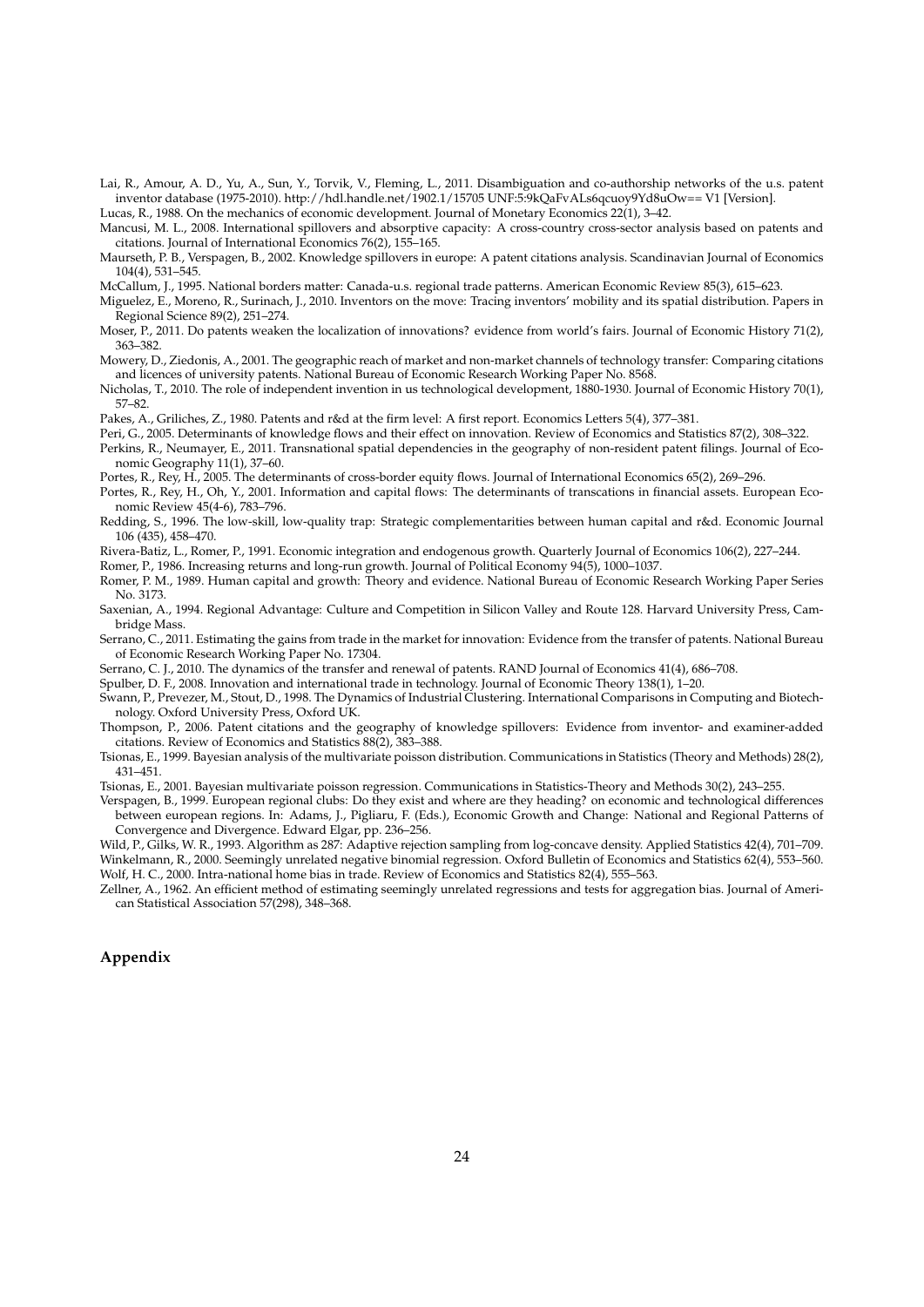| <b>State</b>                           | <b>Traded Patents</b>                                                             |                                                                                              | Citations                                                                                           |                                                                                                                                                                                                                                                                                                     | Inventors' Mobility                                                                                                                                                                                                                                                |                                                                                                                                                                                                                                                                                                             | <b>Traded Goods</b>                                                                                                                                                                                                                                       |                                                                                                                                                  | Scientists                                                           |                                                             | R&D spending                                                      |                                             |
|----------------------------------------|-----------------------------------------------------------------------------------|----------------------------------------------------------------------------------------------|-----------------------------------------------------------------------------------------------------|-----------------------------------------------------------------------------------------------------------------------------------------------------------------------------------------------------------------------------------------------------------------------------------------------------|--------------------------------------------------------------------------------------------------------------------------------------------------------------------------------------------------------------------------------------------------------------------|-------------------------------------------------------------------------------------------------------------------------------------------------------------------------------------------------------------------------------------------------------------------------------------------------------------|-----------------------------------------------------------------------------------------------------------------------------------------------------------------------------------------------------------------------------------------------------------|--------------------------------------------------------------------------------------------------------------------------------------------------|----------------------------------------------------------------------|-------------------------------------------------------------|-------------------------------------------------------------------|---------------------------------------------|
|                                        | mean                                                                              | Std.                                                                                         | mean                                                                                                | Std.                                                                                                                                                                                                                                                                                                | mean                                                                                                                                                                                                                                                               | Std.                                                                                                                                                                                                                                                                                                        | mean                                                                                                                                                                                                                                                      | Std.                                                                                                                                             | mean                                                                 | Std.                                                        | mean                                                              | Std.                                        |
| AL                                     | 120.21                                                                            | $\frac{50.39}{19.01}$                                                                        |                                                                                                     | 1,708.61<br>877.01<br>5,110.42<br>128,920.90<br>8,643.05<br>13,361.11<br>10,836.44<br>15,597.80<br>2,351.09<br>10,980.25<br>10,980.25<br>10,980.25<br>10,980.25                                                                                                                                     |                                                                                                                                                                                                                                                                    | 81.19<br>36.61<br>319.18<br>4499.69<br>443.91<br>428.61<br>118.12<br>304.58<br>129.34<br>129.99<br>1755.91                                                                                                                                                                                                  |                                                                                                                                                                                                                                                           | 14,813.17<br>4,198.25<br>15,401.81<br>63,047.66                                                                                                  |                                                                      | 1.19                                                        |                                                                   |                                             |
| AR                                     | 37.21                                                                             |                                                                                              | 2,698.21<br>1,444.86                                                                                |                                                                                                                                                                                                                                                                                                     |                                                                                                                                                                                                                                                                    |                                                                                                                                                                                                                                                                                                             |                                                                                                                                                                                                                                                           |                                                                                                                                                  |                                                                      | 0.43                                                        |                                                                   | $\begin{array}{c} 0.33 \\ 0.06 \end{array}$ |
| AZ<br>CA<br>CO<br>CT<br>DE<br>FL<br>GA | $\begin{array}{c} 39.21 \\ 195.36 \\ 3,295.79 \\ 388.50 \\ 439.50 \\ \end{array}$ | $73.67$<br>1,395.30                                                                          | 8,837.00<br>196,683.50                                                                              |                                                                                                                                                                                                                                                                                                     |                                                                                                                                                                                                                                                                    |                                                                                                                                                                                                                                                                                                             |                                                                                                                                                                                                                                                           |                                                                                                                                                  | $\underset{7.74}{\textbf{7.11}}\,\phantom{0}$                        | 1.20                                                        | $\underset{3.07}{2.15}$<br>$\underset{3.07}{0.40}$                | 1.05                                        |
|                                        |                                                                                   |                                                                                              |                                                                                                     |                                                                                                                                                                                                                                                                                                     |                                                                                                                                                                                                                                                                    |                                                                                                                                                                                                                                                                                                             |                                                                                                                                                                                                                                                           |                                                                                                                                                  | $84.56$<br>$13.12$                                                   | 10.10                                                       | 48.14                                                             | 7.72                                        |
|                                        |                                                                                   | 147.68                                                                                       |                                                                                                     |                                                                                                                                                                                                                                                                                                     |                                                                                                                                                                                                                                                                    |                                                                                                                                                                                                                                                                                                             |                                                                                                                                                                                                                                                           |                                                                                                                                                  |                                                                      | 1.66                                                        | 4.14                                                              | 0.78                                        |
|                                        |                                                                                   |                                                                                              |                                                                                                     |                                                                                                                                                                                                                                                                                                     |                                                                                                                                                                                                                                                                    |                                                                                                                                                                                                                                                                                                             |                                                                                                                                                                                                                                                           |                                                                                                                                                  |                                                                      | 1.15                                                        |                                                                   | 1.68                                        |
|                                        |                                                                                   |                                                                                              |                                                                                                     |                                                                                                                                                                                                                                                                                                     |                                                                                                                                                                                                                                                                    |                                                                                                                                                                                                                                                                                                             |                                                                                                                                                                                                                                                           |                                                                                                                                                  |                                                                      | 0.44                                                        |                                                                   | 0.40                                        |
|                                        | 616.93<br>537.21<br>279.71<br>118.14<br>120.00                                    | 101.38<br>236.85<br>186.50<br>117.16                                                         | 14,088.14<br>14,088.14<br>23,682.86<br>18,913.21<br>24,397.36<br>10,802.79<br>4,088.86<br>14,418.21 |                                                                                                                                                                                                                                                                                                     |                                                                                                                                                                                                                                                                    |                                                                                                                                                                                                                                                                                                             |                                                                                                                                                                                                                                                           | 05,042.09<br>9,185.09<br>7,636.09<br>2,642.04<br>21,688.26<br>5,926.84<br>5,891.09<br>28,034.33<br>48,487.71<br>8,599.44<br>8,599.44<br>8,599.44 | 10.26<br>10.26<br>3.92<br>17.48<br>12.18<br>4.92<br>2.50<br>23.69    | $\frac{2.12}{1.71}$                                         | $\frac{5.12}{1.50}$<br>$\frac{4.81}{2.81}$<br>$\frac{2.81}{1.22}$ | $\begin{array}{c} 0.61 \\ 0.73 \end{array}$ |
|                                        |                                                                                   |                                                                                              |                                                                                                     |                                                                                                                                                                                                                                                                                                     |                                                                                                                                                                                                                                                                    |                                                                                                                                                                                                                                                                                                             |                                                                                                                                                                                                                                                           |                                                                                                                                                  |                                                                      | 0.29                                                        |                                                                   | 0.21                                        |
|                                        |                                                                                   |                                                                                              |                                                                                                     |                                                                                                                                                                                                                                                                                                     |                                                                                                                                                                                                                                                                    |                                                                                                                                                                                                                                                                                                             |                                                                                                                                                                                                                                                           |                                                                                                                                                  |                                                                      | 0.36                                                        | 1.01                                                              | 0.31                                        |
|                                        |                                                                                   |                                                                                              |                                                                                                     |                                                                                                                                                                                                                                                                                                     |                                                                                                                                                                                                                                                                    |                                                                                                                                                                                                                                                                                                             |                                                                                                                                                                                                                                                           |                                                                                                                                                  |                                                                      | 1.45                                                        | 9.70                                                              | 1.56                                        |
|                                        |                                                                                   |                                                                                              |                                                                                                     |                                                                                                                                                                                                                                                                                                     |                                                                                                                                                                                                                                                                    | 755.91<br>341.86                                                                                                                                                                                                                                                                                            |                                                                                                                                                                                                                                                           |                                                                                                                                                  |                                                                      | 0.85                                                        | 3.61                                                              | 0.78                                        |
|                                        | 843.00<br>230.36<br>84.50                                                         |                                                                                              | 49,023.36<br>10,971.21<br>2,948.93                                                                  |                                                                                                                                                                                                                                                                                                     |                                                                                                                                                                                                                                                                    | 74.67                                                                                                                                                                                                                                                                                                       |                                                                                                                                                                                                                                                           |                                                                                                                                                  |                                                                      | 0.37                                                        | 1.40                                                              | 0.58                                        |
| IA<br>ID<br>IL<br>IN<br>KS<br>KY       |                                                                                   |                                                                                              | 3,515.93                                                                                            |                                                                                                                                                                                                                                                                                                     |                                                                                                                                                                                                                                                                    |                                                                                                                                                                                                                                                                                                             |                                                                                                                                                                                                                                                           |                                                                                                                                                  |                                                                      |                                                             | 0.81                                                              | 0.23                                        |
|                                        |                                                                                   |                                                                                              |                                                                                                     |                                                                                                                                                                                                                                                                                                     |                                                                                                                                                                                                                                                                    |                                                                                                                                                                                                                                                                                                             |                                                                                                                                                                                                                                                           |                                                                                                                                                  |                                                                      |                                                             |                                                                   | 0.16                                        |
| LA<br>MA                               | 56.43<br>84.43<br>864.86                                                          |                                                                                              |                                                                                                     |                                                                                                                                                                                                                                                                                                     | 151.43<br>59.07<br>7,808.07<br>813.14<br>85.007<br>813.14<br>85.22<br>51.14<br>86.86<br>54.55<br>153.00<br>753.00<br>753.00<br>753.00<br>753.00                                                                                                                    |                                                                                                                                                                                                                                                                                                             |                                                                                                                                                                                                                                                           |                                                                                                                                                  |                                                                      |                                                             | $\frac{0.66}{13.11}$                                              | 2.07                                        |
| <b>MD</b>                              | 269.64                                                                            | 117.16<br>64.38<br>162.19<br>259.04<br>65.77<br>38.41<br>31.58<br>324.21<br>11.28            | 3,182.07<br>44,793.21<br>10,664.07                                                                  | 27,972.70<br>6,294.65<br>2,554.01<br>7,790.36<br>2,554.01<br>7,732.732.82<br>7,732.732.82<br>7,748.62<br>4,745.15<br>7,748.40<br>7,748.40<br>2,200.44<br>7,832.94<br>4,000.84<br>4,745.02<br>9,250.44<br>4,000.54<br>4,745.15<br>7,484.07<br>4,8,250.44<br>4,007.45<br>2,25583.83<br>4,007.45<br>4, |                                                                                                                                                                                                                                                                    | $84.85$<br>$80.46$<br>$1,162.75$<br>$421.15$                                                                                                                                                                                                                                                                | $\begin{array}{l} 136,742.80\\ 102,072.50\\ 106,381.90\\ 06,81.90\\ 09,102.80\\ 94,217.51\\ 20,635.48\\ 240,354.50\\ 124,773.90\\ 28,709.28\\ 497,459.10\\ 188,553.80\\ 145,522.80\\ 145,522.90\\ 164,852.50\\ 164,852.50\\ 164,852.50\\ 164,7072.20\\ 8$ | 40,155.48<br>12,328.39<br>9,336.05<br>17,471.29                                                                                                  | $9.66$<br>$4.31$<br>$4.91$<br>$5.94$<br>$29.14$<br>$25.26$           | $\begin{array}{c} 0.52 \\ 0.23 \\ 3.81 \\ 3.30 \end{array}$ | 9.26                                                              | 1.88                                        |
| <b>ME</b>                              | 27.14<br>730.79<br>592.79<br>217.36                                               | 23.28<br>413.72<br>267.34<br>64.73                                                           | $1,133.64$<br>$32,637.21$                                                                           |                                                                                                                                                                                                                                                                                                     | $\begin{array}{c} 54.21 \\ 1.475.93 \\ 1.475.94 \\ 1.475.99 \\ 445.00 \\ 59.57 \\ 4778.64 \\ 22.07 \\ 69.313.86 \\ 1.930.14 \\ 1.804 \\ 2.162.43 \\ 1.372.29 \\ 190.21 \\ 1.464.93 \\ 1.491.14 \\ 2.34.07 \\ 149.14 \\ 2.34.07 \\ 317.07 \\ 318.71 \\ \end{array}$ | $\begin{array}{l} 29.92 \\ 27851 \\ 29.93 \\ 247.34 \\ 20.03 \\ 22.75 \\ 23.3 \\ 24.3 \\ 25.3 \\ 24.3 \\ 25.3 \\ 27.4 \\ 27.4 \\ 28.4 \\ 29.3 \\ 21.4 \\ 24.4 \\ 25.4 \\ 27.5 \\ 28.4 \\ 27.5 \\ 27.5 \\ 27.5 \\ 27.5 \\ 27.5 \\ 27.5 \\ 27.5 \\ 27.5 \\ 27.5 \\ 27.5 \\ 27.5 \\ 27.5 \\ 27.5 \\ 27.5 \\ 2$ |                                                                                                                                                                                                                                                           | 1/4/1.29<br>45,548.45<br>45,548.45<br>20,179.74<br>15,572.51<br>10,231.12<br>21,377.07<br>3,788.67<br>7,101.39<br>7,528.93<br>6,643.18           | $\frac{2.46}{17.65}$<br>11.42                                        | 0.13                                                        | $\frac{0.28}{15.26}$                                              | 0.11                                        |
| $\frac{\text{MI}}{\text{MN}}$          |                                                                                   |                                                                                              |                                                                                                     |                                                                                                                                                                                                                                                                                                     |                                                                                                                                                                                                                                                                    |                                                                                                                                                                                                                                                                                                             |                                                                                                                                                                                                                                                           |                                                                                                                                                  |                                                                      | 1.54                                                        |                                                                   | 2.35                                        |
|                                        |                                                                                   |                                                                                              | 38,575.50                                                                                           |                                                                                                                                                                                                                                                                                                     |                                                                                                                                                                                                                                                                    |                                                                                                                                                                                                                                                                                                             |                                                                                                                                                                                                                                                           |                                                                                                                                                  |                                                                      | 1.36                                                        | 4.40                                                              | $\frac{100}{6}$                             |
| MO<br>MS                               |                                                                                   |                                                                                              | 8,520.64                                                                                            |                                                                                                                                                                                                                                                                                                     |                                                                                                                                                                                                                                                                    |                                                                                                                                                                                                                                                                                                             |                                                                                                                                                                                                                                                           |                                                                                                                                                  | $9.80$<br>$3.38$<br>$1.98$<br>$17.31$<br>$1.63$                      | $\begin{array}{c} 0.53 \\ 0.23 \end{array}$                 | 2.43<br>0.55<br>0.18<br>4.79                                      | 0.41<br>0.28                                |
|                                        | $\frac{50.00}{24.07}$<br>280.21                                                   | $\begin{array}{c} 31.41 \\ 13.76 \\ 117.20 \end{array}$                                      | 1,320.50<br>1,092.57<br>12,178.07                                                                   |                                                                                                                                                                                                                                                                                                     |                                                                                                                                                                                                                                                                    |                                                                                                                                                                                                                                                                                                             |                                                                                                                                                                                                                                                           |                                                                                                                                                  |                                                                      |                                                             |                                                                   | 0.06                                        |
| MT<br>NC                               |                                                                                   |                                                                                              |                                                                                                     |                                                                                                                                                                                                                                                                                                     |                                                                                                                                                                                                                                                                    |                                                                                                                                                                                                                                                                                                             |                                                                                                                                                                                                                                                           |                                                                                                                                                  |                                                                      | $\overline{0.19}$<br>2.47                                   |                                                                   | 1.23                                        |
| <b>ND</b>                              | 16.50                                                                             |                                                                                              | 409.79                                                                                              |                                                                                                                                                                                                                                                                                                     |                                                                                                                                                                                                                                                                    |                                                                                                                                                                                                                                                                                                             |                                                                                                                                                                                                                                                           |                                                                                                                                                  |                                                                      | 0.46                                                        | 0.20                                                              | 0.12                                        |
| <b>NE</b>                              | $67.00$<br>126.21                                                                 | $\frac{9.10}{28.11}$                                                                         |                                                                                                     |                                                                                                                                                                                                                                                                                                     |                                                                                                                                                                                                                                                                    |                                                                                                                                                                                                                                                                                                             |                                                                                                                                                                                                                                                           |                                                                                                                                                  | 2.97                                                                 | 0.11                                                        | 0.48                                                              | 0.16                                        |
| <b>NH</b>                              |                                                                                   |                                                                                              | 1,803.93<br>4,717.07                                                                                |                                                                                                                                                                                                                                                                                                     |                                                                                                                                                                                                                                                                    |                                                                                                                                                                                                                                                                                                             |                                                                                                                                                                                                                                                           |                                                                                                                                                  | 2.66                                                                 | 0.36                                                        | 1.11                                                              | 0.46                                        |
| NJ<br>NM                               | 824.36                                                                            |                                                                                              | 47,549.36<br>2,547.21                                                                               |                                                                                                                                                                                                                                                                                                     |                                                                                                                                                                                                                                                                    |                                                                                                                                                                                                                                                                                                             |                                                                                                                                                                                                                                                           |                                                                                                                                                  |                                                                      | 1.92                                                        | $\begin{array}{c} 11.59 \\ 3.75 \end{array}$                      | 1.18                                        |
|                                        | $81.43\n230.50\n1,106.86$                                                         |                                                                                              |                                                                                                     |                                                                                                                                                                                                                                                                                                     |                                                                                                                                                                                                                                                                    |                                                                                                                                                                                                                                                                                                             |                                                                                                                                                                                                                                                           |                                                                                                                                                  | $\frac{23.38}{8.44}$                                                 | 0.79                                                        |                                                                   | 0.74                                        |
| <b>NV</b>                              |                                                                                   |                                                                                              |                                                                                                     |                                                                                                                                                                                                                                                                                                     |                                                                                                                                                                                                                                                                    |                                                                                                                                                                                                                                                                                                             |                                                                                                                                                                                                                                                           |                                                                                                                                                  |                                                                      | $\overline{0.33}$<br>2.40                                   |                                                                   | 0.14                                        |
|                                        |                                                                                   |                                                                                              |                                                                                                     |                                                                                                                                                                                                                                                                                                     |                                                                                                                                                                                                                                                                    |                                                                                                                                                                                                                                                                                                             |                                                                                                                                                                                                                                                           |                                                                                                                                                  |                                                                      |                                                             |                                                                   | 0.89                                        |
|                                        |                                                                                   |                                                                                              |                                                                                                     |                                                                                                                                                                                                                                                                                                     |                                                                                                                                                                                                                                                                    |                                                                                                                                                                                                                                                                                                             |                                                                                                                                                                                                                                                           |                                                                                                                                                  | 2.11<br>45.88<br>21.68<br>4.96                                       | $\overline{1.76}$                                           | $0.46$<br>12.86<br>7.39<br>0.67                                   | 0.65                                        |
| NY<br>OH<br>OK<br>OR<br>PA             | $625.64$<br>$91.21$<br>$174.93$<br>$685.57$                                       | 28.11<br>96.43<br>359.10<br>134.75<br>231.23<br>630.08<br>196.06<br>40.04<br>78.53<br>175.41 | 5,551.64<br>81,310.00<br>31,767.50<br>4,933.93<br>8,521.36<br>28,777.77                             |                                                                                                                                                                                                                                                                                                     |                                                                                                                                                                                                                                                                    |                                                                                                                                                                                                                                                                                                             |                                                                                                                                                                                                                                                           | 0,945.51<br>9,687.69<br>17,918.45<br>57,176.91<br>8,744.00<br>15,711.60<br>33,121.79                                                             |                                                                      | 0.24<br>1.13                                                | 2.14                                                              | 0.10<br>1.00                                |
|                                        |                                                                                   |                                                                                              |                                                                                                     |                                                                                                                                                                                                                                                                                                     |                                                                                                                                                                                                                                                                    |                                                                                                                                                                                                                                                                                                             |                                                                                                                                                                                                                                                           |                                                                                                                                                  | $\begin{array}{c} 8.12 \\ 28.08 \\ 2.87 \\ 5.50 \\ 1.14 \end{array}$ | 2.48                                                        | 9.58                                                              | 0.92                                        |
|                                        |                                                                                   |                                                                                              |                                                                                                     |                                                                                                                                                                                                                                                                                                     |                                                                                                                                                                                                                                                                    |                                                                                                                                                                                                                                                                                                             |                                                                                                                                                                                                                                                           |                                                                                                                                                  |                                                                      | 0.32                                                        | 1.35                                                              | 0.48                                        |
|                                        | $72.57$<br>82.86<br>8.57                                                          | 32.57<br>45.09                                                                               | 2,199.57<br>4,171.50                                                                                |                                                                                                                                                                                                                                                                                                     |                                                                                                                                                                                                                                                                    |                                                                                                                                                                                                                                                                                                             | 25,858.19<br>150,595.30<br>19,459.47                                                                                                                                                                                                                      | 2,106.39<br>20,641.18<br>3,205.89                                                                                                                |                                                                      | 0.48                                                        | 1.22                                                              | 0.37                                        |
|                                        |                                                                                   |                                                                                              | 560.79                                                                                              |                                                                                                                                                                                                                                                                                                     |                                                                                                                                                                                                                                                                    |                                                                                                                                                                                                                                                                                                             |                                                                                                                                                                                                                                                           |                                                                                                                                                  |                                                                      | 0.06                                                        | 0.09                                                              | 0.04                                        |
| RI<br>SC<br>SD<br>TN<br>TX<br>UT       | 186.71<br>842.07<br>159.64                                                        |                                                                                              | 6,514.93                                                                                            |                                                                                                                                                                                                                                                                                                     |                                                                                                                                                                                                                                                                    |                                                                                                                                                                                                                                                                                                             |                                                                                                                                                                                                                                                           |                                                                                                                                                  |                                                                      |                                                             |                                                                   | 0.57                                        |
|                                        |                                                                                   |                                                                                              | 56,455.14<br>7,832.50                                                                               |                                                                                                                                                                                                                                                                                                     |                                                                                                                                                                                                                                                                    |                                                                                                                                                                                                                                                                                                             |                                                                                                                                                                                                                                                           |                                                                                                                                                  |                                                                      |                                                             |                                                                   | 2.42                                        |
|                                        |                                                                                   |                                                                                              |                                                                                                     |                                                                                                                                                                                                                                                                                                     |                                                                                                                                                                                                                                                                    |                                                                                                                                                                                                                                                                                                             |                                                                                                                                                                                                                                                           |                                                                                                                                                  |                                                                      |                                                             |                                                                   | 0.29                                        |
| <b>VA</b>                              | 359.79                                                                            | 6.80<br>58.57<br>234.75<br>95.54<br>70.78                                                    | 12,316.00                                                                                           |                                                                                                                                                                                                                                                                                                     |                                                                                                                                                                                                                                                                    |                                                                                                                                                                                                                                                                                                             | 274,214.60<br>494,561.20<br>56,557.52<br>193,182.50                                                                                                                                                                                                       | 60,689.53<br>51,263.84<br>8,069.14<br>9,789.51                                                                                                   | $9.61$<br>$34.72$<br>$5.33$<br>$19.47$                               | $\begin{array}{c} 0.69 \\ 3.51 \\ 0.45 \\ 2.85 \end{array}$ | 2.18<br>11.39<br>1.34<br>5.35                                     | 1.60                                        |
| <b>VT</b>                              | 19.21                                                                             | $\frac{11.49}{167.55}$                                                                       | 816.86                                                                                              |                                                                                                                                                                                                                                                                                                     |                                                                                                                                                                                                                                                                    |                                                                                                                                                                                                                                                                                                             |                                                                                                                                                                                                                                                           | 4,182.37<br>15,197.25<br>27,417.95                                                                                                               | $\frac{1.91}{15.55}$<br>9.23                                         | 0.20                                                        | 0.39                                                              | $0.08\,$                                    |
| <b>WA</b>                              | 348.86                                                                            |                                                                                              | 20,755.07<br>17,289.79                                                                              |                                                                                                                                                                                                                                                                                                     |                                                                                                                                                                                                                                                                    |                                                                                                                                                                                                                                                                                                             |                                                                                                                                                                                                                                                           |                                                                                                                                                  |                                                                      | $\frac{2.21}{0.87}$                                         | $8.67$<br>2.77                                                    | 2.01                                        |
| WI                                     | 273.21                                                                            | 76.57<br>13.00                                                                               |                                                                                                     | $495.21$<br>$13,582.13$<br>$11,354.52$<br>$369.56$<br>$251.87$                                                                                                                                                                                                                                      | 116.93<br>788.36<br>740.79<br>55.64<br>21.14                                                                                                                                                                                                                       | 58.96<br>58.96<br>436.76<br>374.79<br>29.29<br>12.70                                                                                                                                                                                                                                                        | 19,019.74<br>137,307.80<br>215,328.20<br>51,474.45                                                                                                                                                                                                        |                                                                                                                                                  |                                                                      |                                                             |                                                                   | 0.54                                        |
| WV                                     | 15.79<br>13.21                                                                    | 7.21                                                                                         | 605.29<br>379.00                                                                                    |                                                                                                                                                                                                                                                                                                     |                                                                                                                                                                                                                                                                    |                                                                                                                                                                                                                                                                                                             |                                                                                                                                                                                                                                                           | 1,367.96                                                                                                                                         | $\substack{2.28 \\ 0.89}$                                            | 0.19<br>0.09                                                | 0.44                                                              | 0.07                                        |
| WY                                     |                                                                                   |                                                                                              |                                                                                                     |                                                                                                                                                                                                                                                                                                     |                                                                                                                                                                                                                                                                    |                                                                                                                                                                                                                                                                                                             | 11,545.84                                                                                                                                                                                                                                                 | 1,760.98                                                                                                                                         |                                                                      |                                                             | 0.08                                                              | 0.02                                        |

Table A.1: Summary Statistics per State

State's two-letter abbreviation reported in first column; *Traded Patents*, *Citations*, and *Inventors*′*Mobility* are occurrences (non-negative integers); *Traded Goods* are in millions of constant (2000) US dollars; *Scientists* (science, engineering, and health researchers) are in thousands; and *R*&*D spending* in millions of constant (2000) US dollars.